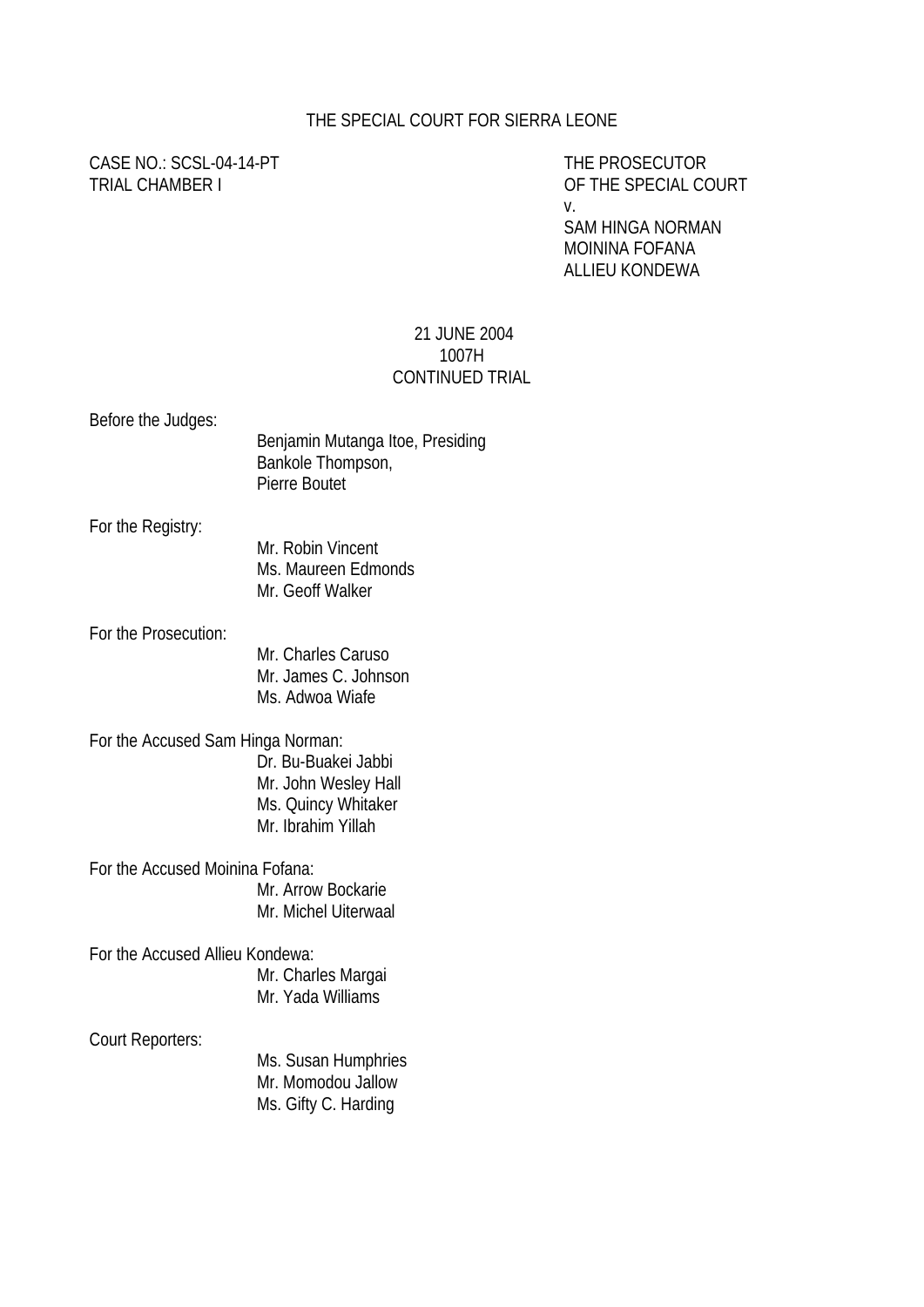# I N D E X

## **WITNESSES**

| For the Prosecution: |  |
|----------------------|--|
| WITNESS TF2-176      |  |
|                      |  |
|                      |  |
| WITNESS TF2-012      |  |
|                      |  |
|                      |  |
|                      |  |
|                      |  |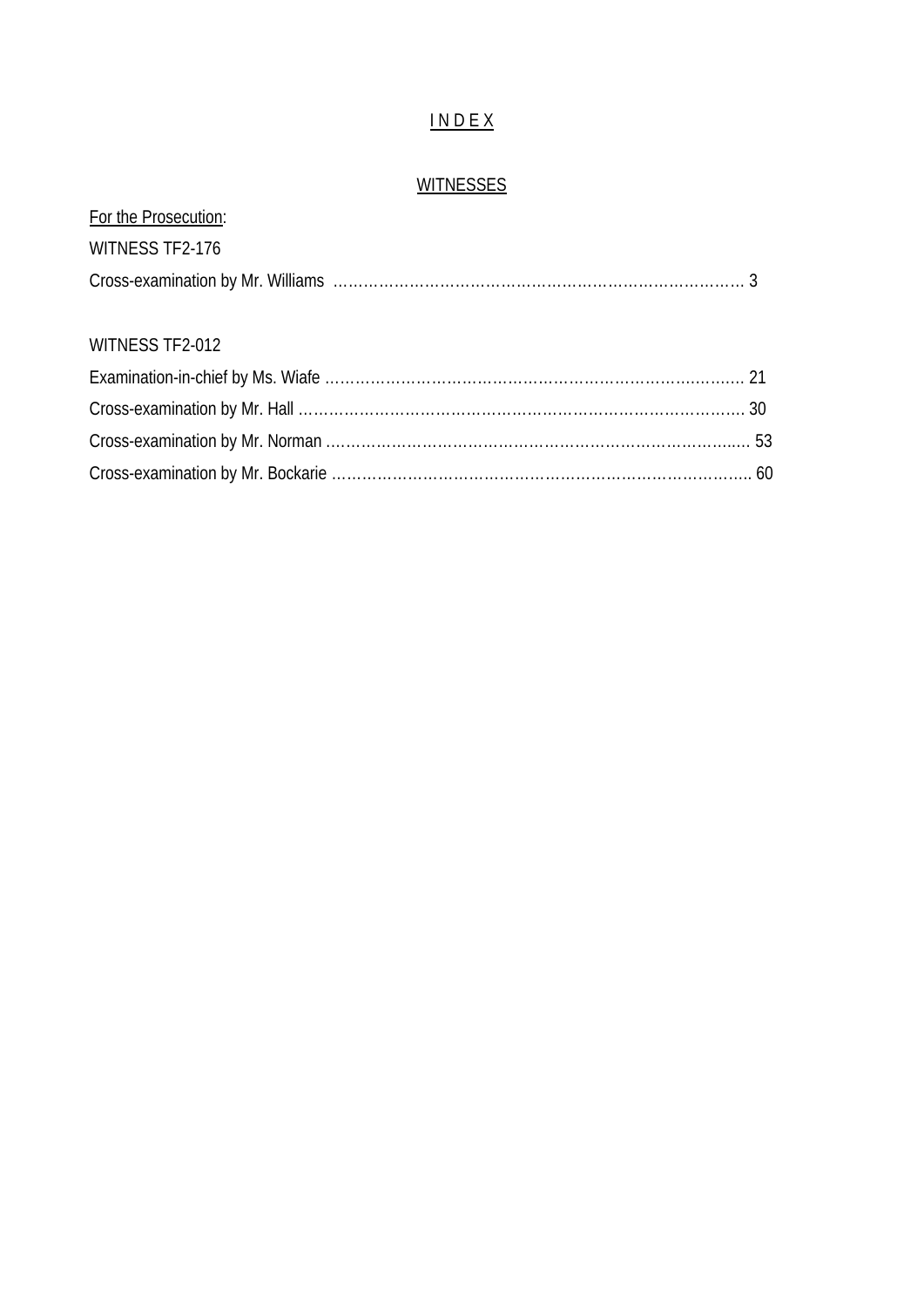#### NORMAN ET AL 2004 1 PROCEEDINGS 2 3 4 5 6 7 8 9 10 11 12 13 14 15 16 17 18 19 20 21 22 23 24 25  $26$ 27 28 29 30 31 32 33 34 35 36 MR. PRESIDENT: Well, we've -- the Court resumes, and I am sure we have all received the very sad news of the passing away of a dedicated minister of justice, in his own way, the very dedicated member of the Bar, who is the lead counsel in one of the cases that we have to hear. He was particularly representing Alex Tamba Brima. And he is none other than Mr. Michael Terence Terry. The news caused a lot of shock yesterday, and we think you would all agree with me it is a very sad and great loss for this Court and for the proceedings which we are carrying on. And I would like in these particularly sad circumstances to invite the Court, the entire Court, to rise and to honour and respect him in a minute of silence. Thank you. This said, the Court will be coming out with -- will be issuing a communiqué statement on this death in due course, and we are charging the Registrar to take care of that aspect of it so that the communiqué comes out in due time -- in due course. Thank you. MR. VINCENT: Your Honour. MR. PRESIDENT: Thank you. Where is the third witness who was – whose cross-examination is not quite concluded, is he around the Court? MR. WALKER: He is, Your Honour. MR. PRESIDENT: He is? MR. WALKER: I can have him brought. MR. PRESIDENT: The Chamber wishes to announce that the objections raised by counsel for the Defence in relation to this particular matter have been rejected and that the reasoned decision will be issued in due course on the issues that have been so raised. We shall rise for a couple of minutes to allow the witness to come in so that Mr. Williams can wrap up his cross-examination of him and then we can take re-examination. The Court will rise, please. *(Court recessed from 1013 to 1020H)* MR. PRESIDENT: Yes, Mr. Williams.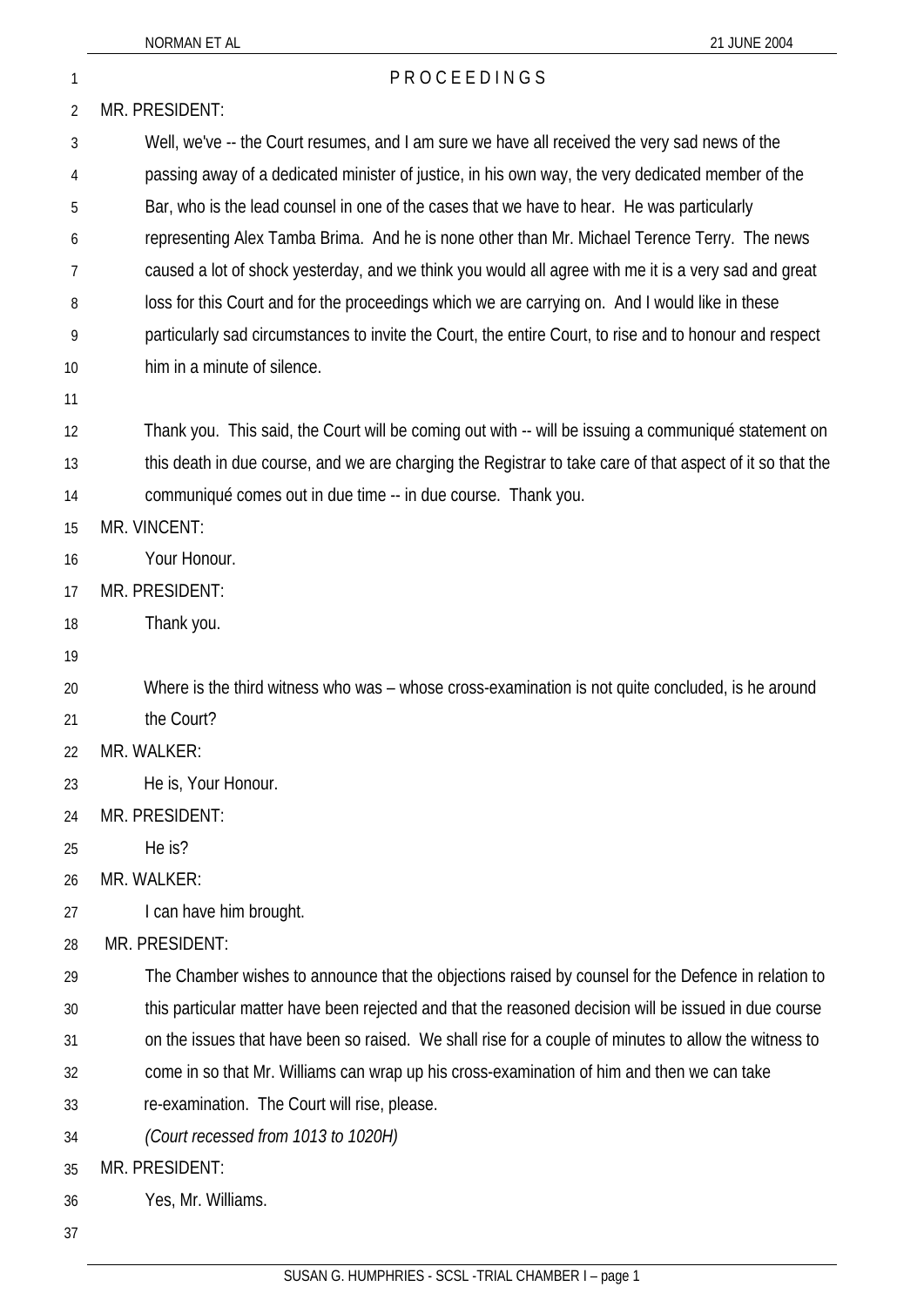|    | NORMAN ET AL<br>21 JUNE 2004                                                                              |
|----|-----------------------------------------------------------------------------------------------------------|
| 1  | MR. WILLIAMS:                                                                                             |
| 2  | Yes, My Lord.                                                                                             |
| 3  | MR. PRESIDENT:                                                                                            |
| 4  | You may proceed with the rest of the cross-examination that you had to pursue with this witness. And      |
| 5  | the witness is reminded that he is still on his oath.                                                     |
| 6  | MR. WILLIAMS:                                                                                             |
| 7  | My Lord, before the break on Friday I believe there were two issues before Your Lordships. One,           |
| 8  | whether I could tender or could confront this witness with an inconsistent statement or interview note    |
| 9  | that, I mean, he made to the Prosecution. And the other was in relation to the objection we took, My      |
| 10 | Lord. The ruling, I believe, is connected to the application -- the objection we took pursuant to Section |
| 11 | 66 and -- Rule 66 and 89. I just want your direction as to how we proceed about the inconsistent          |
| 12 | statement because I had actually provided Your Lordships with the authority.                              |
| 13 | MR. PRESIDENT:                                                                                            |
| 14 | We have -- we have taken note of the authority. We have anticipated the strength of all the               |
| 15 | parameters or the arguments raised and the law that we have come out with this decision to overrule       |
| 16 | all the objections. You can go on with your cross-examination.                                            |
| 17 | MR. WILLIAMS:                                                                                             |
| 18 | Can I tender --                                                                                           |
| 19 | MR. PRESIDENT:                                                                                            |
| 20 | You can go on with your cross-examination. We will listen to you, you know, and you can go on with        |
| 21 | your cross-examination.                                                                                   |
| 22 | BY MR. WILLIAMS:                                                                                          |
| 23 | My Lord, I believe I am really not clear, My Lord. Even the Prosecution was not opposed to my             |
| 24 | tendering that statement, so I really want to know if the ruling was in relation to that or to the other  |
| 25 | objections.                                                                                               |
| 26 | <b>JUDGE BOUTET:</b>                                                                                      |
| 27 | I am not sure either what you mean by -- There is a particular process to be followed when you are        |
| 28 | trying to cross-examine the witness as to a previous inconsistent statement. If this is what you are      |
| 29 | intending to do, please proceed in accordance with the normal process.                                    |
| 30 | MR. WILLIAMS:                                                                                             |
| 31 | As My Lord pleases.                                                                                       |
| 32 | <b>JUDGE THOMPSON:</b>                                                                                    |
| 33 | (overlapping microphones) of course, the Chamber is not saying that you are not entitled to impeach       |
| 34 | the credibility of this witness on grounds of previous inconsistent statement. I remember the last time   |
| 35 | when you sought leave to tender what you indicated was the statement that this witness had                |
| 36 | previously made, I wanted to know whether sufficient legal foundation had been laid for you to            |
| 37 | proceed along those lines. And I think it would help the Chamber if you were to go through the            |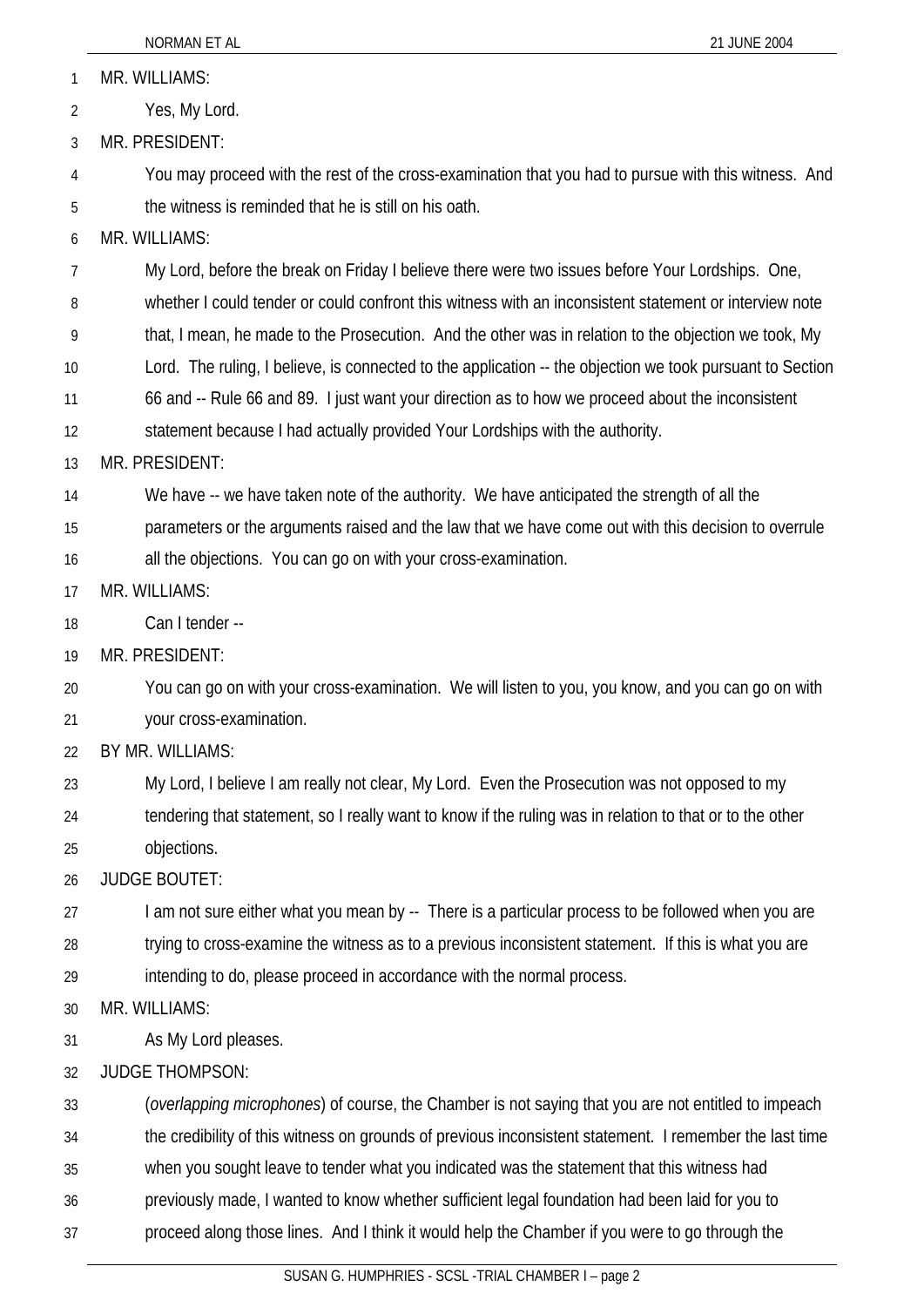|    |                                                                                                       | NORMAN ET AL<br>21 JUNE 2004                                                                               |  |
|----|-------------------------------------------------------------------------------------------------------|------------------------------------------------------------------------------------------------------------|--|
| 1  |                                                                                                       | various legal steps with a view to laying the kind of foundation that the law requires as a basis for your |  |
| 2  | projected cross-examination on the alleged inconsistency. And, of course, I am sure that when you     |                                                                                                            |  |
| 3  |                                                                                                       | reach a point at which you intend to tender what is purported to be the written statement of this          |  |
| 4  | witness, then the presiding -- the learned Presiding Judge will give the necessary directions. But my |                                                                                                            |  |
| 5  |                                                                                                       | understanding is that you are free now to proceed with your cross-examination in the process in which      |  |
| 6  |                                                                                                       | you laid the foundation.                                                                                   |  |
| 7  |                                                                                                       | MR. WILLIAMS:                                                                                              |  |
| 8  |                                                                                                       | As My Lord pleases.                                                                                        |  |
| 9  |                                                                                                       | WITNESS TF2-176                                                                                            |  |
| 10 |                                                                                                       | <b>CROSS-EXAMINATION (continued)</b>                                                                       |  |
| 11 |                                                                                                       | BY MR. WILLIAMS:                                                                                           |  |
| 12 | Q.                                                                                                    | Mr. Witness, you said when I cross-examined you on the last occasion that you made a statement to          |  |
| 13 |                                                                                                       | the Prosecution on -- I mean, some time this year. You said you spoke and they took down what you          |  |
| 14 |                                                                                                       | said, is that correct?                                                                                     |  |
| 15 | А.                                                                                                    | Yes.                                                                                                       |  |
| 16 | Q.                                                                                                    | You also stated that during the course of this month you spoke with the Prosecution on two                 |  |
| 17 |                                                                                                       | occasions, is that correct?                                                                                |  |
| 18 | А.                                                                                                    | I don't understand.                                                                                        |  |
| 19 | Q.                                                                                                    | That the Prosecution also spoke with you twice this month. During the course of this month they            |  |
| 20 |                                                                                                       | spoke with you twice, is that correct? I'm sorry.                                                          |  |
| 21 | A.                                                                                                    | I don't understand what you are saying now.                                                                |  |
| 22 | Q.                                                                                                    | Did you talk with anybody from the Office of the Prosecutor?                                               |  |
| 23 |                                                                                                       | MR. PRESIDENT:                                                                                             |  |
| 24 |                                                                                                       | Look at (inaudible) Counsel, he is asking you a question (inaudible) follow him -- follow him.             |  |
| 25 |                                                                                                       | BY MR. WILLIAMS:                                                                                           |  |
| 26 | Q.                                                                                                    | Yes, excuse me, could you turn to this direction, please. Could you tell the Court whether you spoke       |  |
| 27 |                                                                                                       | with the Prosecutor's office during the course of this month, this June. Did you talk with them?           |  |
| 28 | А.                                                                                                    | (No interpretation)                                                                                        |  |
| 29 |                                                                                                       | <b>JUDGE BOUTET:</b>                                                                                       |  |
| 30 |                                                                                                       | What was that?                                                                                             |  |
| 31 |                                                                                                       | MR. PRESIDENT:                                                                                             |  |
| 32 |                                                                                                       | Mr. Williams, please ask the question again, please.                                                       |  |
| 33 |                                                                                                       | BY MR. WILLIAMS:                                                                                           |  |
| 34 | Q.                                                                                                    | Yes, I mean, did you speak with anybody from the Office of the Prosecution during the course of this       |  |
| 35 |                                                                                                       | month?                                                                                                     |  |
| 36 | А.                                                                                                    | I don't understand this question.                                                                          |  |
| 37 |                                                                                                       |                                                                                                            |  |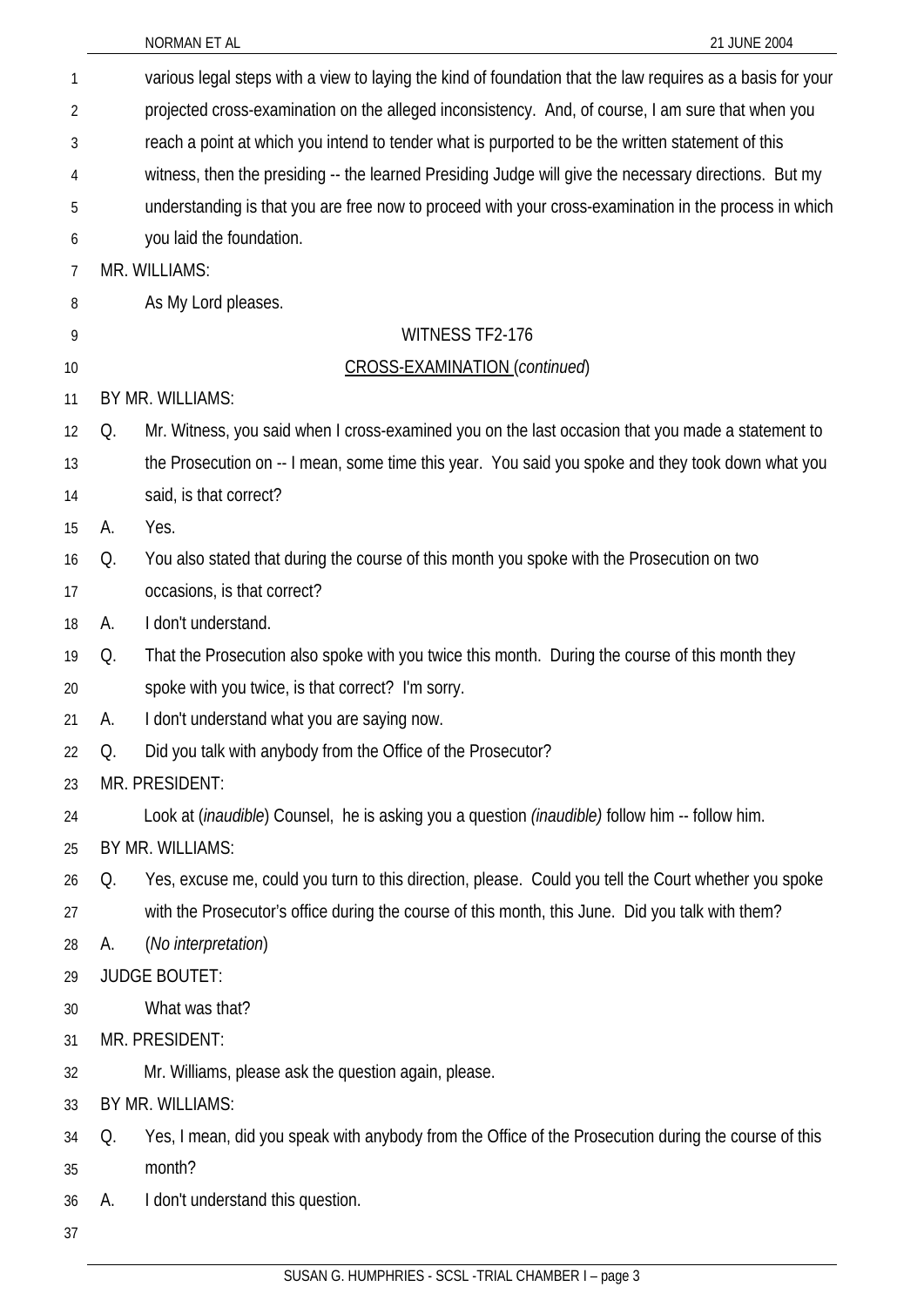- MR. PRESIDENT: 1
- My you know 2
- 3 THE WITNESS:
- 4 (*No interpretation*)
- 5 MR. PRESIDENT:
- 6 Listen, listen, Office of the Prosecution, what translation are they giving him? He may not understand
- 7 the term "Office of the Prosecution". Just try to break it down, have your patience. I don't know what
- 8 they are translating to him Office of the Prosecution, he mightn't understand that.
- 9 BY MR. WILLIAMS:
- 10 Q. I mean, did you talk --
- 11 JUDGE THOMPSON:
- 12 Perhaps, with respect -- perhaps you might want to try investigator or something like that.
- 13 MR. WILLIAMS:
- 14 Well, I will take the cue, My Lord.
- 15 JUDGE THOMPSON:
- 16 Yes, I mean, I am intrigued myself, but perhaps you might want to try --
- 17 BY MR. WILLIAMS:
- 18 Q. All right, let me ask you this, did you speak with any lawyer from the office of – no, the Prosecutor
- 19 during the course of this month?
- 20 THE WITNESS:
- 21 This question I don't understand, My Lord.
- 22 MR. WILLIAMS:
- 23 He is trying to be evasive, My Lord.
- 24 JUDGE THOMPSON:
- 25 I will take the – I will take the answer.
- 26 MR. WILLIAMS:
- 27 That he doesn't understand, My Lord?
- 28 JUDGE THOMPSON:
- 29 Well, I will record it.
- 30 MR. PRESIDENT:
- 31 Did you talk to any lawyer in the course of this month? This month, did you talk to any lawyer, or
- 32 police, whoever, did you?
- 33 THE WITNESS:
- 34 Not -- no, sir.
- 35 BY MR. WILLIAMS:
- 36 37 Q. Let me ask you this: did you -- during the course of this month, did you retract or change what you had said to lawyers at the Office of the Prosecutor during your first interview with them? Did you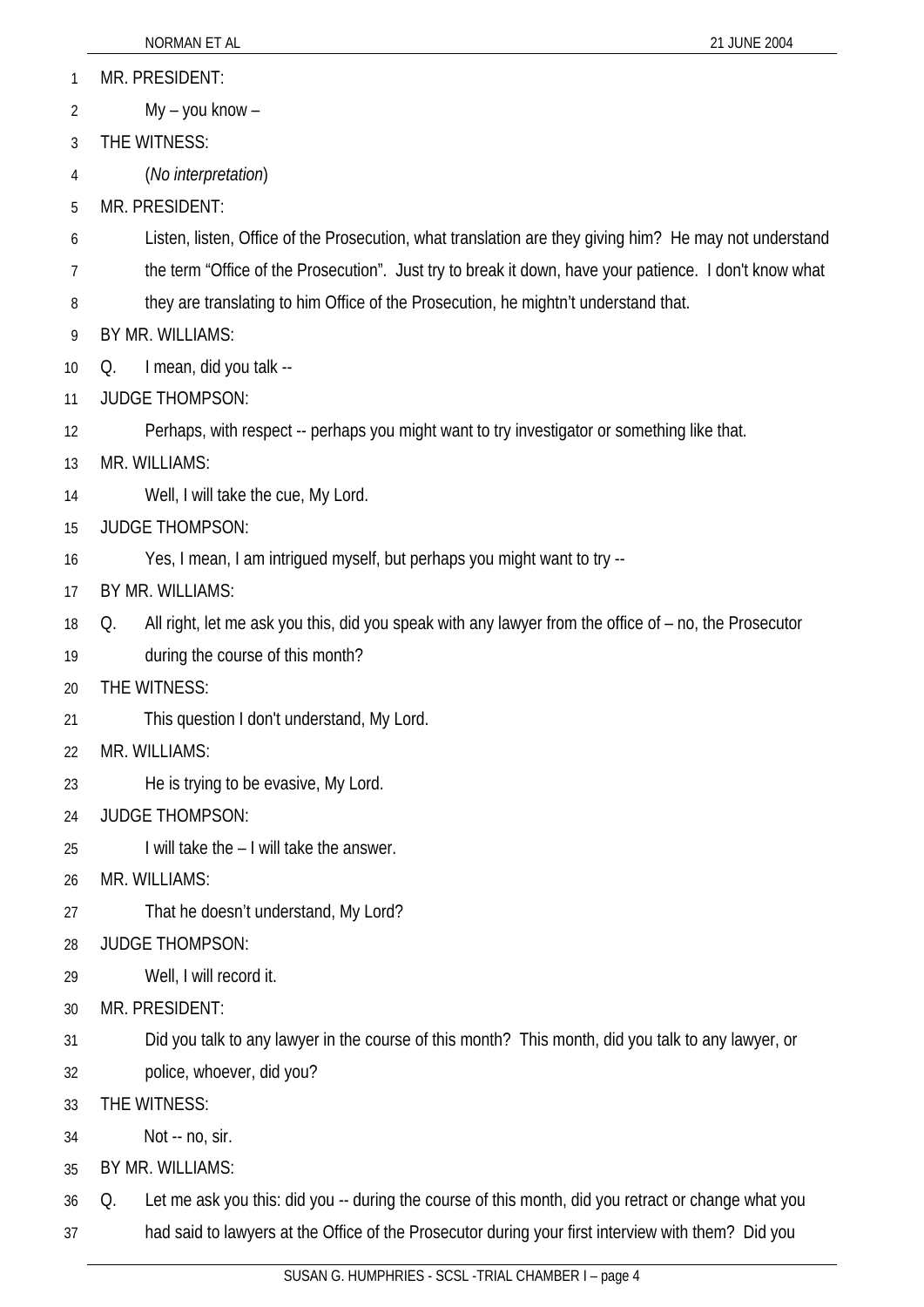- NORMAN ET AL 21 JUNE 2004 1 change or retract what you had said to them on a previous occasion about this particular case? 2 3 4 5 6 7 8 9 10 11 12 13 14 15 16 17 18 19 20 21 22 23 24 25 26 27 28 29 30 31 32 33 34 35 36 A. Yes. MR. PRESIDENT: Look, don't wait for me to ask you to answer questions. Face the Court. Face, face the Court. Don't wait for any Judge here to ask you to answer a question. You should answer questions. I know you may not understand some of them, but the question is: you had made a statement before, did you change that statement? THE WITNESS: No, sir. BY MR. WILLIAMS: Q. So, you did not. Let me be specific now. On the 14th of June this year, did you speak with any lawyer attached to the Prosecutor's office? On the 14th of June this year, did you speak with any lawyer attached to the Office of the Prosecutor? A. I don't understand the question. MR. CARUSO: Your Honour, excuse me -- MR. PRESIDENT: Yes, Mr. Caruso. MR. CARUSO: Perhaps I can help. It seems that the process here, in deference to Mr. Williams, is being somewhat reversed. Perhaps it would help if the particular question to which he wishes the answer to, which he believes he has a prior inconsistent statement, could first be presented to the witness to make a determination as to whether or not it is inconsistent, that is to say, the factual question that he wishes to ask. If, indeed, there is no inconsistency, then this process need go no further; if there is then, in fact, we can address the secondary issues. JUDGE THOMPSON: But with the greatest respect to learned counsel for the Prosecution, the legal foundation has to be laid, and I think that is the process; it is not reversing it. The Bench has to, in fact, examine whether sufficient legal foundation has been led before he seeks to establish whatever alleged inconsistency he is claiming, and so, first of all, if we do not know whether this particular witness made a statement to anyone, how does that work out? It is rather a legal conundrum for me. MR. CARUSO: Perhaps I can help, Your Honour, I -- MR. WILLIAMS: My Lord, in a brief reply. My Lord, I have conduct of my case, My Lord. In as much as I would have a lot of respect for what the Prosecution is saying, My Lord, I cannot change my style to suit, I mean, his
- 37 wishes, My Lord. I have conduct of my defence.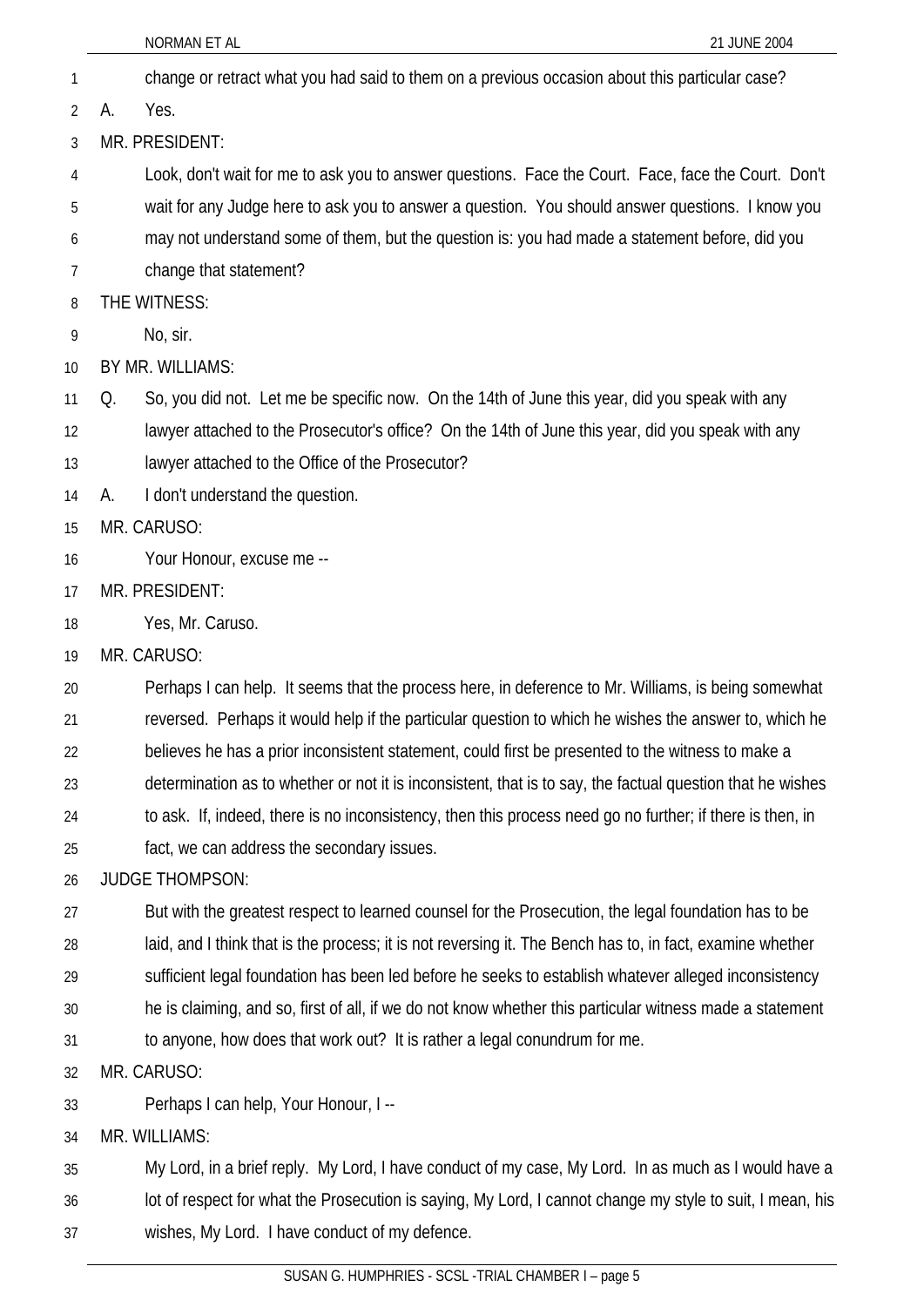- NORMAN ET AL 2004 MR. PRESIDENT: All right, you can go ahead, please. 1 2 3 4 5 6 7 8 9 10 11 12 13 14 15 16 17 18 19 20 21 22 MR. WILLIAMS: As My Lord pleases. BY MR. WILLIAMS: Q. So on the 14th June this year, did you talk to any lawyer attached to the Office of the Prosecutor? It is a very simple question, Mr. Witness. MR. ANTHONY: Your Honour, I wonder if I may approach the witness. I wonder if I may be permitted to approach the witness on behalf of the Victim and Witness Support Section? He may be encountering some other problem that we are not aware of. I may certainly be able to clarify some issues with him. MR. PRESIDENT: *(Overlapping microphones)* we should take this -- just hang on. On the 14th of June -- is it this year? MR. WILLIAMS: Yes, My Lord. MR. PRESIDENT: Did anybody talk to you? Did anybody talk to you on the 14th of June this year? Did anybody talk to you about this case on the 14th of June this year? JUDGE BOUTET: Did you hear the question?
- 23 THE ENGLISH INTERPRETER:
- 24 My Lord, the witness is complaining that he did not get the question because he is not getting
- 25 translation.
- 26 JUDGE BOUTET:
- 27 Can somebody check his earphone to see if it works?
- 28 MR. ANTHONY:
- 29 Can we have the *Krio* translation, please?
- 30 THE WITNESS:
- 31 Yes, yes.
- 32 MR. PRESIDENT:
- 33 Mr. Williams --
- 34 MR. WILLIAMS:
- 35 Yes, My Lord.
- 36 MR. PRESIDENT:
- 37 -- take care of your baby.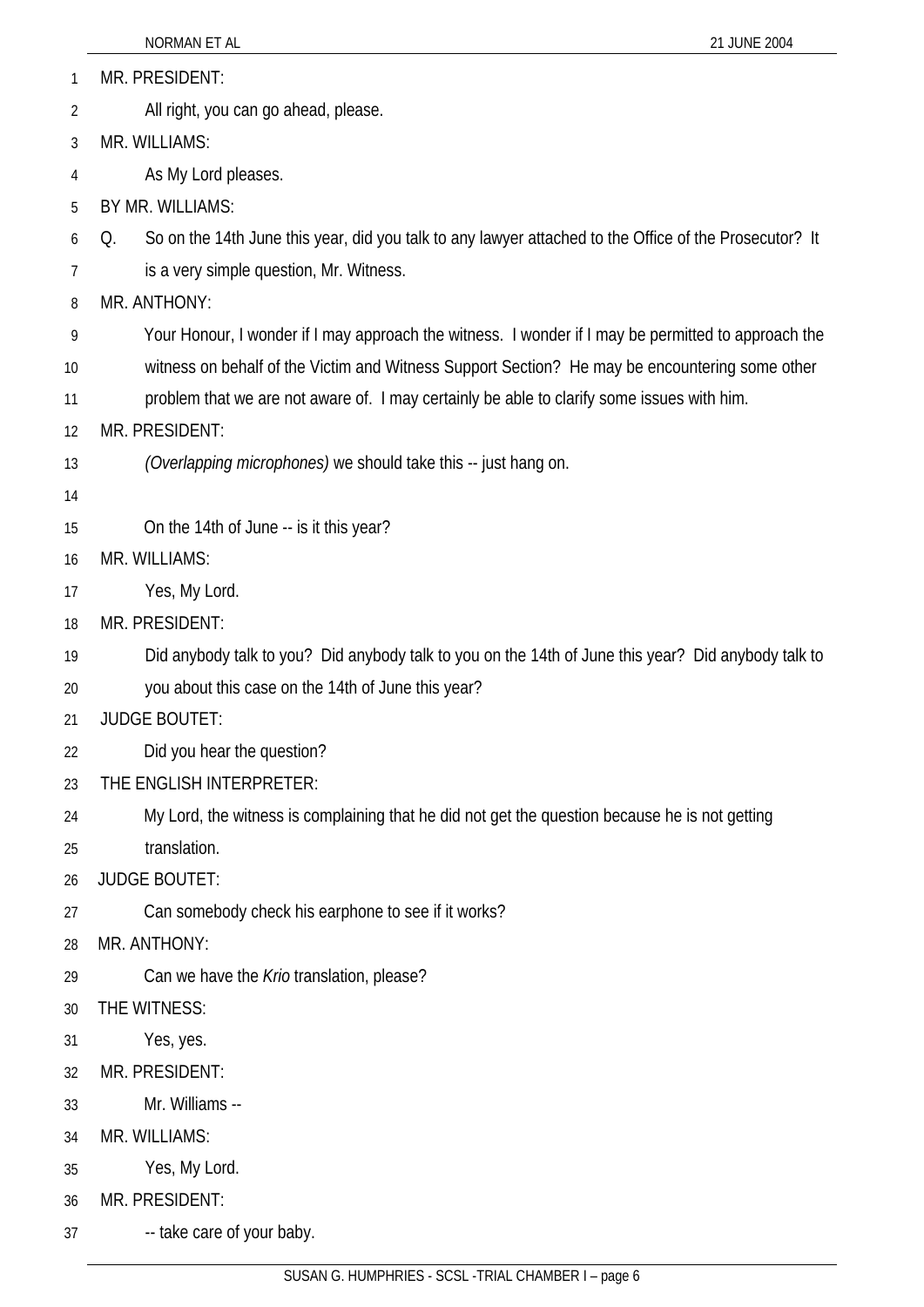| 1  | MR. WILLIAMS:       |                                                                                                        |  |  |
|----|---------------------|--------------------------------------------------------------------------------------------------------|--|--|
| 2  | As My Lord pleases. |                                                                                                        |  |  |
| 3  |                     |                                                                                                        |  |  |
| 4  |                     | Do I take it that the answer to that question is yes, My Lord?                                         |  |  |
| 5  |                     | MR. PRESIDENT:                                                                                         |  |  |
| 6  |                     | Yes, you know, ask the question again, you know.                                                       |  |  |
| 7  |                     | BY MR. WILLIAMS:                                                                                       |  |  |
| 8  | Q.                  | Mr. Witness, did you speak with any lawyer attached to the Office of the Prosecutor on the 14th of     |  |  |
| 9  |                     | June this year?                                                                                        |  |  |
| 10 |                     | MR. PRESIDENT:                                                                                         |  |  |
| 11 |                     | Mr. Williams, that is long -- ask him whether the question I asked him. Did you talk to anybody - did  |  |  |
| 12 |                     | you talk to anybody on the 14th of June?                                                               |  |  |
| 13 |                     | MR. WILLIAMS:                                                                                          |  |  |
| 14 |                     | As My Lord pleases.                                                                                    |  |  |
| 15 |                     | MR. PRESIDENT:                                                                                         |  |  |
| 16 |                     | You can progress, you know, from there.                                                                |  |  |
| 17 |                     | BY MR. WILLIAMS:                                                                                       |  |  |
| 18 | Q.                  | Did you speak with anybody in relation to this case during the course of this month?                   |  |  |
| 19 | А.                  | Yes.                                                                                                   |  |  |
| 20 | Q.                  | And how many times?                                                                                    |  |  |
| 21 | А.                  | Two times.                                                                                             |  |  |
| 22 | Q.                  | And on those two occasions did you retract or change anything you had said to the Prosecution on       |  |  |
| 23 |                     | the first occasion you spoke with them?                                                                |  |  |
| 24 | А.                  | I did not change it.                                                                                   |  |  |
| 25 | Q.                  | All right, let me come to specifics now. When you first spoke with the -- the Prosecution did you name |  |  |
| 26 |                     | -- mention names to them of those that were present when the first Accused, Mr. Hinga Norman,          |  |  |
| 27 |                     | addressed the crowd at Koribundu?                                                                      |  |  |
| 28 | А.                  | You doubled the question for me, give it to me one --                                                  |  |  |
| 29 | Q.                  | During the first interview you had with the Office of the Prosecution did you mention names of people  |  |  |
| 30 |                     | that were present when the first Accused addressed a gathering at Koribundu?                           |  |  |
| 31 | А.                  | (overlapping microphones) anybody except the one who tied me.                                          |  |  |
| 32 | Q.                  | (overlapping microphones) the first Accused. I am not talking about what transpired at Sembehun, I'm   |  |  |
| 33 |                     | not talking about that. I am talking about the meeting at the court barray at Koribundu. Did you       |  |  |
| 34 |                     | mention names to them of people that were present?                                                     |  |  |
| 35 | А.                  | No.                                                                                                    |  |  |
| 36 | Q.                  | You did not mention names to them? Thank you. And on the 14th of June when you spoke with -- let       |  |  |
| 37 |                     | me put this to you: I am suggesting to you that you actually mentioned some names of people that       |  |  |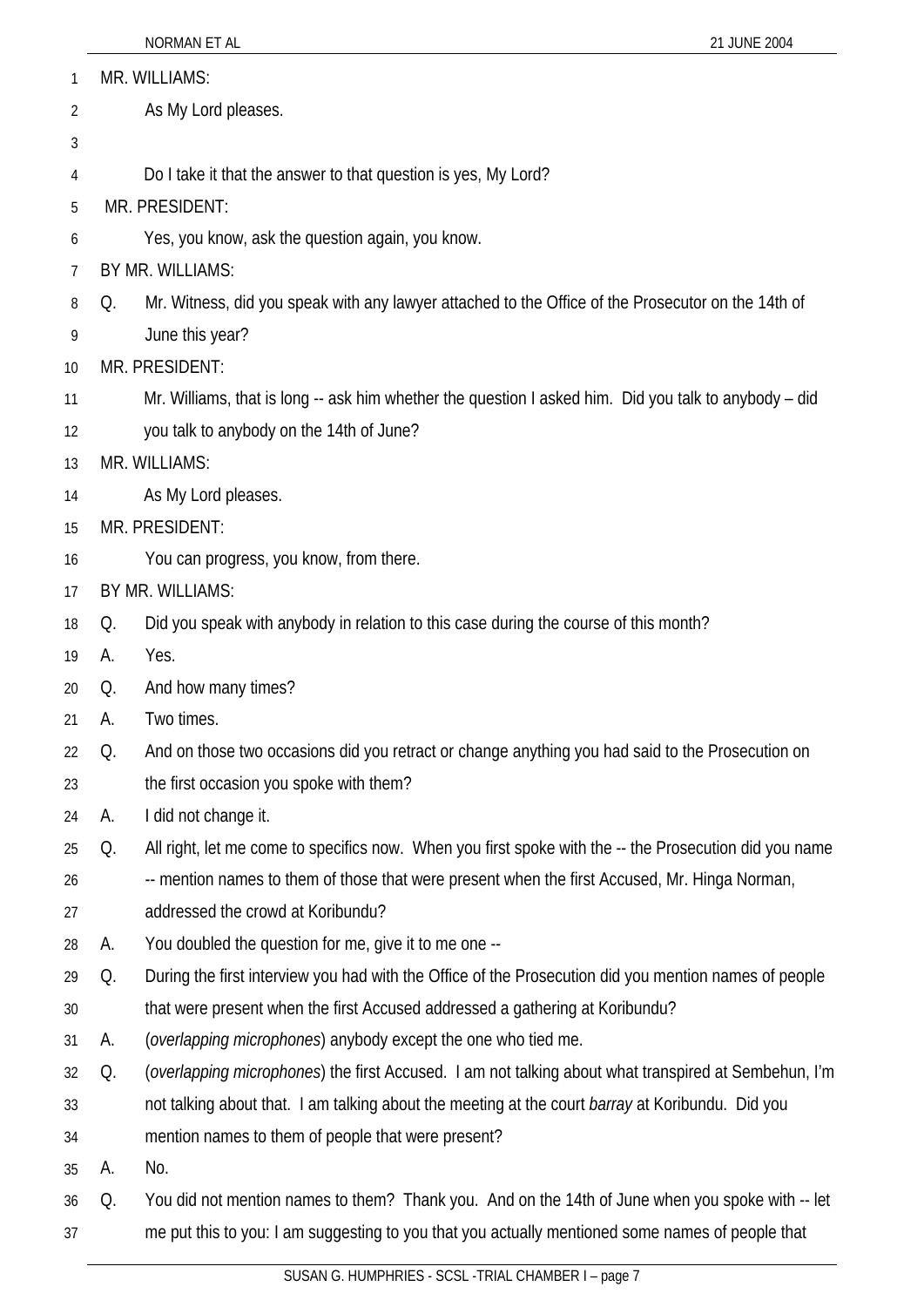|    | 21 JUNE 2004<br>NORMAN ET AL                                                                            |
|----|---------------------------------------------------------------------------------------------------------|
| 1  | were present at that meeting. Yes, I am putting it to you that you actually mentioned names of people   |
| 2  | that you said were present at that meeting at the court barray at Koribundu.                            |
| 3  | Yes.<br>А.                                                                                              |
| 4  | Sorry?<br>Q.                                                                                            |
| 5  | I don't understand the question.<br>А.                                                                  |
| 6  | MR. PRESIDENT:                                                                                          |
| 7  | Let's not take things as simply as that. This is --                                                     |
| 8  | MR. WILLIAMS:                                                                                           |
| 9  | My Lord --                                                                                              |
| 10 | MR. PRESIDENT:                                                                                          |
| 11 | We have to be very patient and I don't want any comments from around the court, you know,               |
| 12 | suggesting any – this difficult – this witness may well have -- he may well have difficulties. I say he |
| 13 | may well have difficulties in understanding.                                                            |
| 14 | MR. WILLIAMS:                                                                                           |
| 15 | Yes, My Lord, that's why --                                                                             |
| 16 | MR. PRESIDENT:                                                                                          |
| 17 | That could be understandable, you know, having regard to his status. I think all we need is some        |
| 18 | patience, you know.                                                                                     |
| 19 | MR. WILLIAMS:                                                                                           |
| 20 | (overlapping microphones) of that, My Lord. Yes, I will repeat the question.                            |
| 21 | MR. PRESIDENT:                                                                                          |
| 22 | Yes.                                                                                                    |
| 23 | <b>JUDGE BOUTET:</b>                                                                                    |
| 24 | Well, may I suggest you ask more simple questions. I mean, your questions for a witness that seem       |
| 25 | to have difficulties are difficult to answer.                                                           |
| 26 | MR. WILLIAMS:                                                                                           |
| 27 | Sorry, My Lord?                                                                                         |
| 28 | <b>JUDGE BOUTET:</b>                                                                                    |
| 29 | I said ask more simple questions.                                                                       |
| 30 | MR. WILLIAMS:                                                                                           |
| 31 | My Lord --                                                                                              |
| 32 | <b>JUDGE BOUTET:</b>                                                                                    |
| 33 | He has admitted to you that he has made a statement, ask him questions about the statement and          |
| 34 | quote from the statement if need be.                                                                    |
| 35 | MR. WILLIAMS:                                                                                           |
| 36 | My Lord, that is exactly what I'm doing.                                                                |
| 37 |                                                                                                         |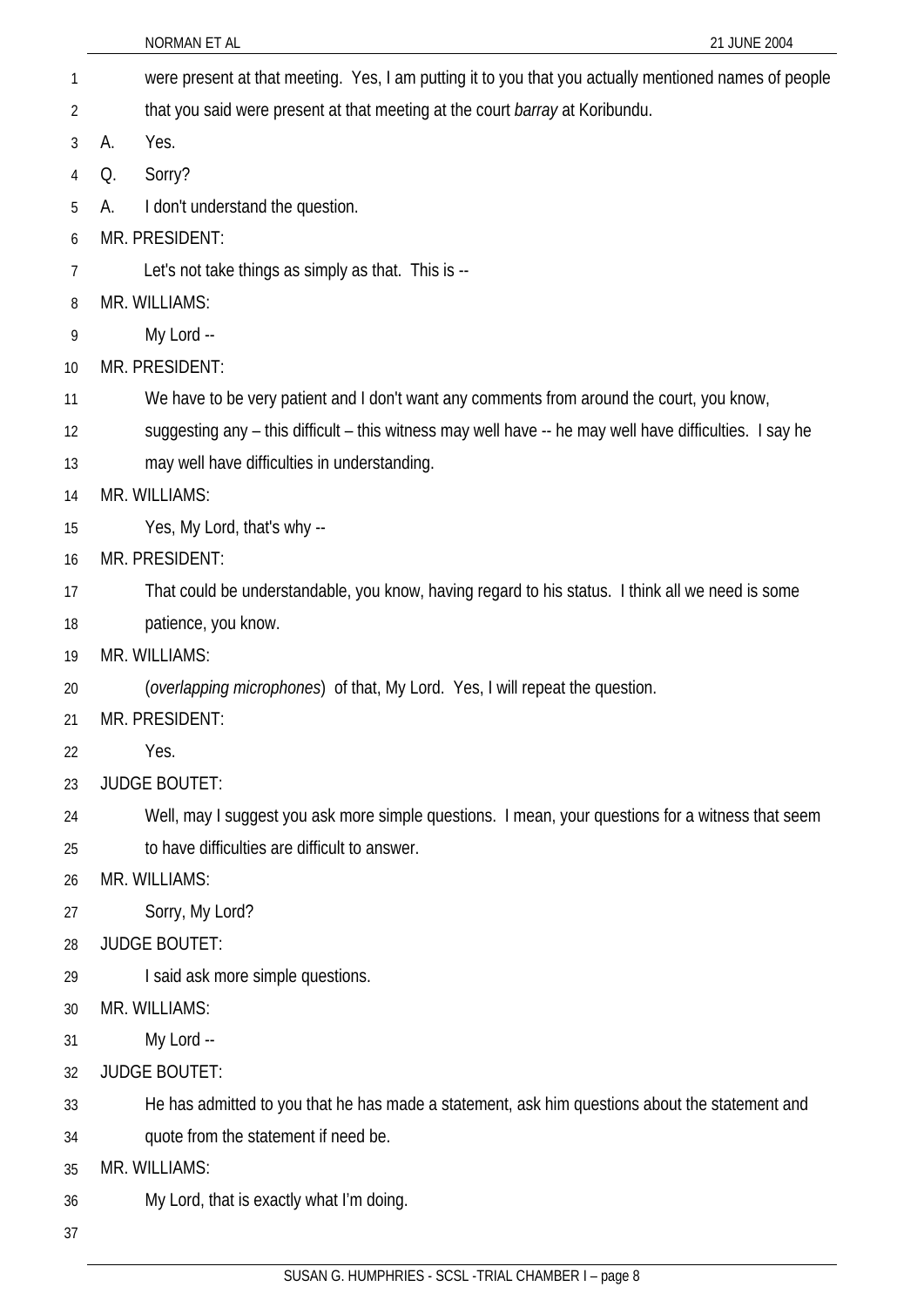| 1  | <b>JUDGE BOUTET:</b> |                                                                                                       |  |
|----|----------------------|-------------------------------------------------------------------------------------------------------|--|
| 2  |                      | Well, it's not what you are doing because you walk around the statement, but you are not talking      |  |
| 3  |                      | about the statement.                                                                                  |  |
| 4  |                      | BY MR. WILLIAMS:                                                                                      |  |
| 5  | Q.                   | The question is this: when you spoke -- when you made the statement to the Prosecution, did you       |  |
| 6  |                      | mention names of people that were present?                                                            |  |
| 7  |                      | <b>JUDGE BOUTET:</b>                                                                                  |  |
| 8  |                      | Maybe he did not make a statement to the Prosecution, maybe he made a statement to the police.        |  |
| 9  |                      | MR. WILLIAMS:                                                                                         |  |
| 10 |                      | My Lord, it is stated that he made -- he spoke to the Prosecutor -- people at the Prosecutor's office |  |
| 11 |                      | took him down.                                                                                        |  |
| 12 |                      | <b>JUDGE BOUTET:</b>                                                                                  |  |
| 13 |                      | You keep repeating office of Prosecutor, maybe he does not understand what you mean by that. Ask      |  |
| 14 |                      | more simple -- did he talk to the police, did he talk to an investigator? Maybe this is what he will  |  |
| 15 |                      | understand.                                                                                           |  |
| 16 |                      | BY MR. WILLIAMS:                                                                                      |  |
| 17 | Q.                   | When you made your first statement to the police - well, when you made your first statement, whom     |  |
| 18 |                      | did you speak with?                                                                                   |  |
| 19 | А.                   | I spoke to my lawyer.                                                                                 |  |
| 20 | Q.                   | (overlapping microphones) not so?                                                                     |  |
| 21 | А.                   | (No translation)                                                                                      |  |
| 22 | Q.                   | Okay, thank you very much.                                                                            |  |
| 23 | А.                   | I don't know any office, all I know is my lawyer.                                                     |  |
| 24 | Q.                   | Did you name or did you mention names to them of people who you said you saw at the meeting the       |  |
| 25 |                      | first Accused addressed at Koribundu?                                                                 |  |
| 26 | А.                   | Only the Pa who addressed the meeting, I called his name.                                             |  |
| 27 | Q.                   | (overlapping microphones) correct?                                                                    |  |
| 28 | А.                   | Yes, because he's the only one I know; the others, I don't know them.                                 |  |
| 29 | Q.                   | Yes, I am putting it to you that when you spoke with lawyers attached to the Office of the Prosecutor |  |
| 30 |                      | on the 14th of June 2004, you actually -- what you did was to tell them that certain people were not  |  |
| 31 |                      | present at that meeting, certain people who you had mentioned were present. When you spoke with       |  |
| 32 |                      | them on the 14th you said these people were not as a matter of fact present at that meeting.          |  |
| 33 |                      | <b>JUDGE THOMPSON:</b>                                                                                |  |
| 34 |                      | Learned counsel --                                                                                    |  |
| 35 |                      | MR. WILLIAMS:                                                                                         |  |
| 36 |                      | Yes, My Lord.                                                                                         |  |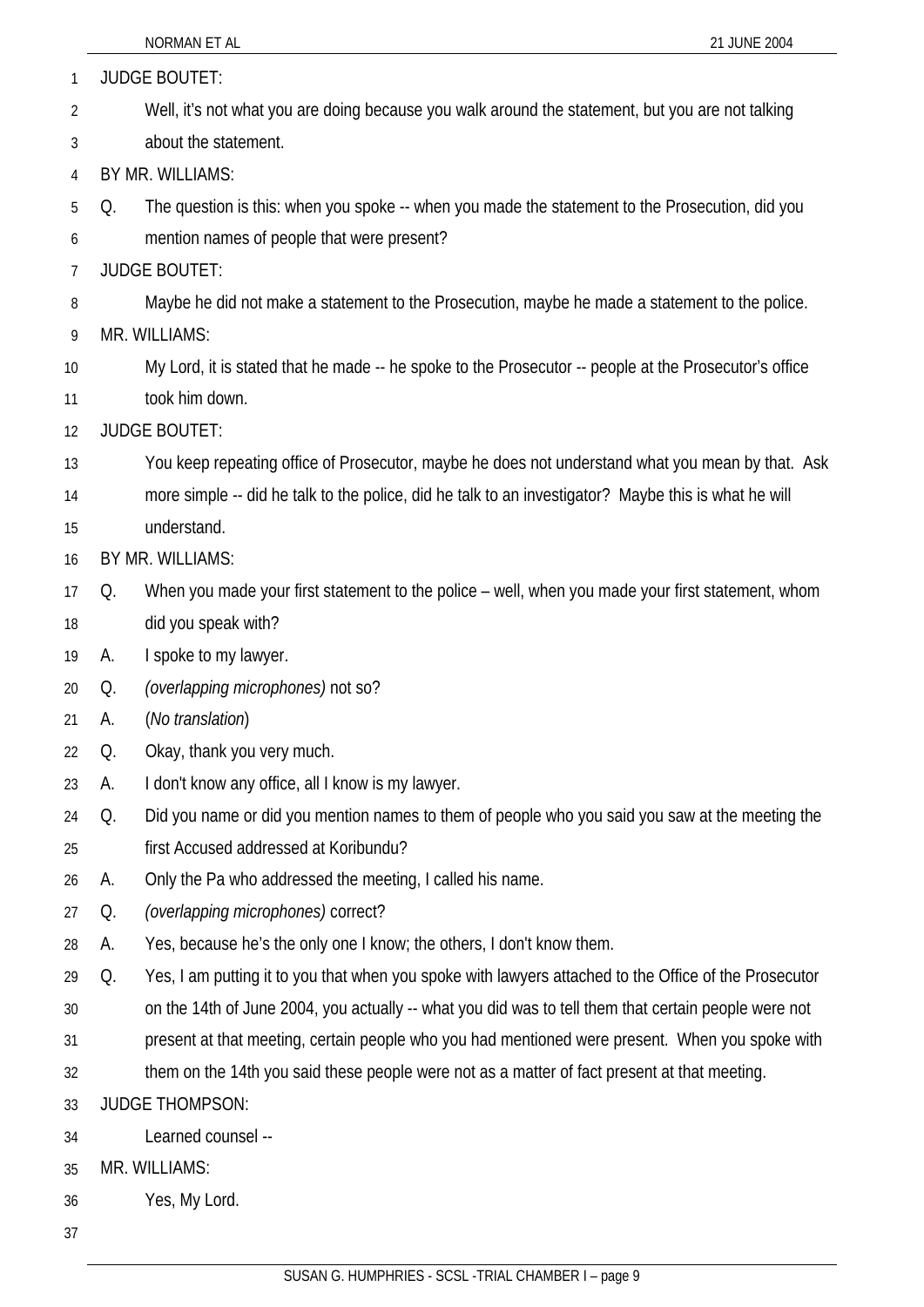JUDGE THOMPSON: 1

-- are you suggesting that he changed his story? 2

3 MR. WILLIAMS:

4 Yes, My Lord.

- 5 JUDGE THOMPSON:
- 6 Thank you.
- 7 BY MR. WILLIAMS:
- 8 Q. Could you answer the question, please?
- 9 A. Not if your question is a double barrel. I do not understand.

10 Q. The question is this, that when you spoke with lawyers attached to the Office of the Prosecution on

- 11 the 14th June this year, you told them that certain people who you had said were present at the
- 12 meeting the first Accused had or held at Koribundu were not as a matter of fact -- they were not as a

13 matter of fact present at that meeting. So you changed your story or some bits of your story.

14 A. I did not change my statement.

15 MR. WILLIAMS:

- 16 My Lord, I wish to tender the interview note/statement of the Accused (sic) made on the 14th of June
- 17 2004.
- 18 MR. CARUSO:

19 Your Honour, we would object to that, and, if I may, may I explain or record -- our objection for the record?

- 20
- 21 MR. PRESIDENT:
- 22 Yes.
- 23 MR. CARUSO:

24 25 26 27 28 29 30 31 32 33 Your Honour, I have no objection to the attempted impeachment of a witness's statement while he is on the stand by prior inconsistent statements, that process is well-known to this Bench and to lawyers in all systems as a whole. The difficulty here is that at this point, at least as far as I understand this record, there is no statement from this stand as to a fact that is relevant taken under oath in this case. The first step in this process -- and it is not a question of Mr. Williams' style, it is a question of the law -- the first thing that must exist is a statement, that statement must be confirmed. That is to say, if there is a question relative to a person at the meeting this witness makes a statement on the stand that such a person was there, then if, in fact, Mr. Williams is in possession of a prior statement which is truly inconsistent with the statement made from the stand, he then lays the foundation for that and credits that statement.

34

35 36 37 And finally, assuming that can be done, as His Honour has mentioned, then the witness is confronted with it and allowed the opportunity to explain it. After which, in international law as I understand the authorities, that statement can then be admitted although there are some cases that say it cannot.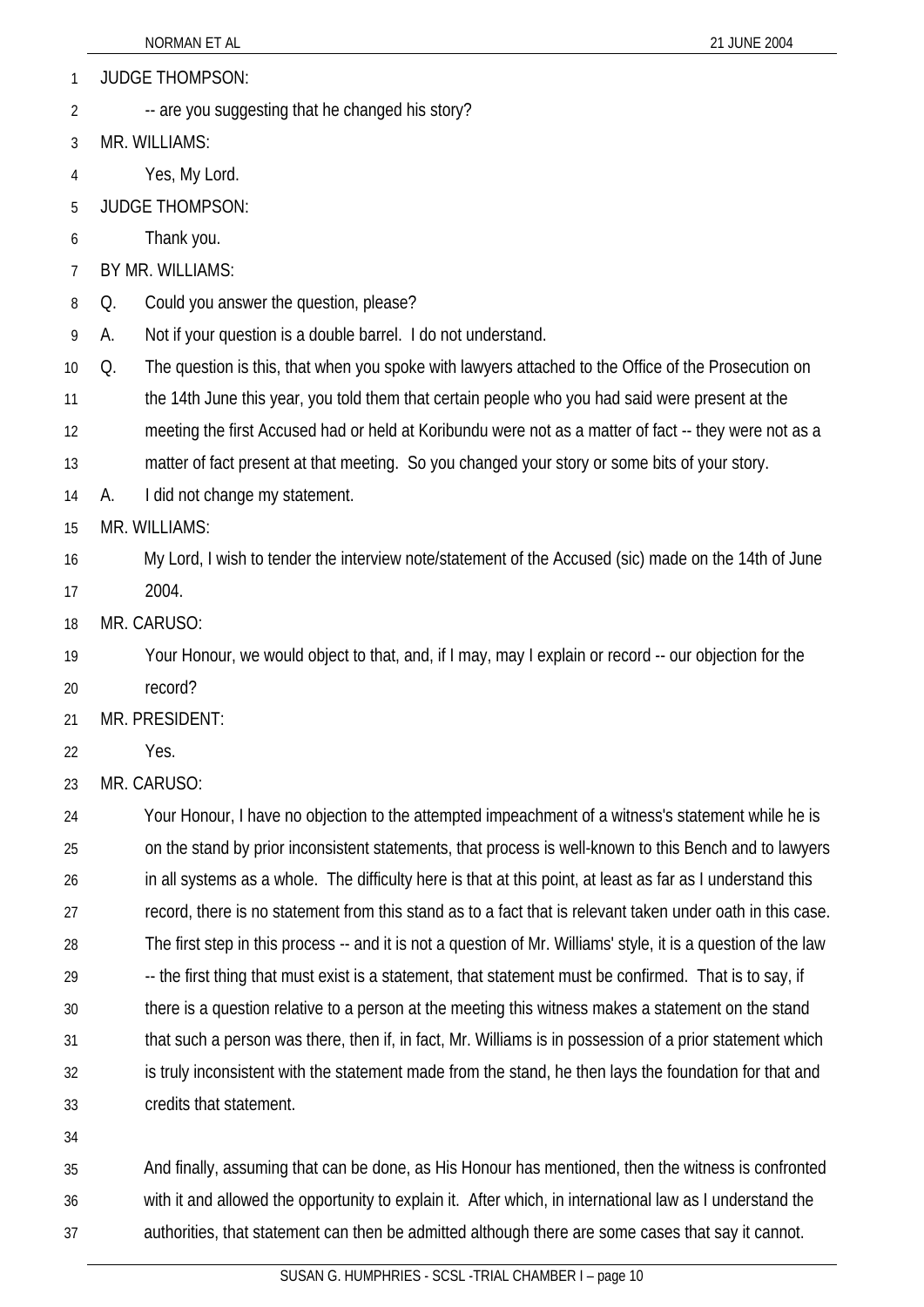| 1              | But we have not gotten that far yet because we don't know what this witness would say right now           |
|----------------|-----------------------------------------------------------------------------------------------------------|
| $\overline{2}$ | under oath before this Court as to who was at that meeting. If indeed that does not correspond with a     |
| 3              | prior statement, then we finish the process. If it does, then there is nothing to impeach. But the first  |
| 4              | question has to be asked first. That is our statement, Your Honour.                                       |
| 5              | MR. WILLIAMS:                                                                                             |
| 6              | My Lord, I find it very strange for counsel to refer to authorities in vacuum, My Lord. He has not        |
| 7              | produced any authorities, he has not made any reference, just to say that is international practice.      |
| 8              | We are guided by rules and procedure and my learned friend did refer to the specific rule in              |
| 9              | international criminal practice, My Lord, or case law, My Lord.                                           |
| 10             |                                                                                                           |
| 11             | My Lord, I have referred Your Lordship to Phipson on Evidence and that is what I am going by.             |
| 12             | MR. PRESIDENT:                                                                                            |
| 13             | The point is --                                                                                           |
| 14             | <b>JUDGE THOMPSON:</b>                                                                                    |
| 15             | But, indeed, the rules governing prior inconsistent statement originally have come from the national      |
| 16             | systems, particularly the common law system, and Phipson, of course, is an authority in respect of        |
| 17             | English law and also Commonwealth law. But you say that you've referred us to authorities, I need to      |
| 18             | be satisfied as to what the practice of international criminal tribunals on the issue is because          |
| 19             | international tribunals do not import lock, stock and barrel the national principles and concepts without |
| 20             | modification. And particularly because one of the major principles guiding international tribunals in     |
| 21             | terms of their adjudicatory process is the principle of extensive admissibility of evidence. So, we       |
| 22             | proceed on a different level and, of course, this system which we are operating tries to synthesize the   |
| 23             | common law system and the civil law system. But it would be more useful to the Court if you tell us       |
| 24             | what the practice is in the context of the evolving jurisprudence, for example, our sister tribunals; the |
| 25             | ICTY, the ICTR, and not expect this Court to be guided just by Phipson.                                   |
| 26             | MR. WILLIAMS:                                                                                             |
| 27             | My Lord, I would refer Your Lordships to the case of the vs. Clement Kayishema and Obed                   |
| 28             | Ruzindana.                                                                                                |
| 29             | <b>JUDGE THOMPSON:</b>                                                                                    |
| 30             | (Inaudible)                                                                                               |
| 31             | MR. WILLIAMS:                                                                                             |
| 32             | My Lord, it is a decision dated 17th April 1997, titled, "Order on the probative value of alleged         |
| 33             | contradiction between the oral and written statements of a witness during examination."                   |
| 34             | <b>JUDGE THOMPSON:</b>                                                                                    |
| 35             | Yes.                                                                                                      |
| 36             | MR. WILLIAMS:                                                                                             |
| 37             | My Lord --                                                                                                |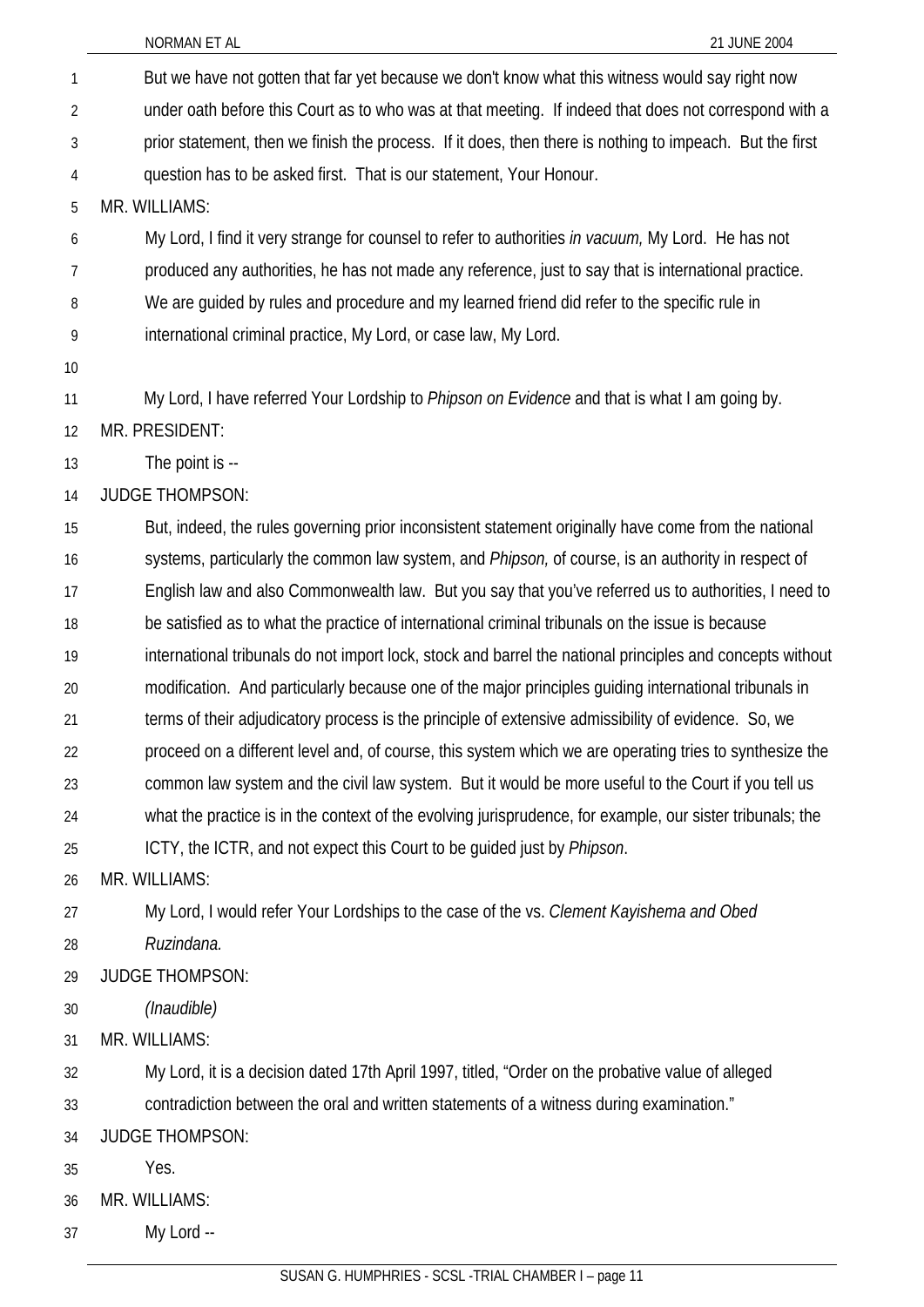|    | NORMAN ET AL<br>21 JUNE 2004                                                                                   |
|----|----------------------------------------------------------------------------------------------------------------|
| 1  | <b>JUDGE THOMPSON:</b>                                                                                         |
| 2  | So what principle in that case is instructive for our purposes here?                                           |
| 3  | MR. WILLIAMS:                                                                                                  |
| 4  | I will read a portion of the - I will just read a portion of the ruling to Your Lordships.                     |
| 5  | <b>JUDGE THOMPSON:</b>                                                                                         |
| 6  | Yes.                                                                                                           |
| 7  | MR. WILLIAMS:                                                                                                  |
| 8  | It says, "Whenever a counsel for the Prosecution or Defence perceives that there is a contradiction            |
| 9  | between the written and oral statement of a witness, Counsels for the Parties should only raise such a         |
| 10 | question formally by putting to the witness the exact portion in issue to enable the witness to explain        |
| 11 | the discrepancy, inconsistency or contradictions, if any, before the Tribunal."                                |
| 12 | <b>JUDGE THOMPSON:</b>                                                                                         |
| 13 | Just a minute. Isn't that what the learned Prosecution counsel is saying?                                      |
| 14 | MR. WILLIAMS:                                                                                                  |
| 15 | My Lord, that is exactly --                                                                                    |
| 16 | <b>JUDGE THOMPSON:</b>                                                                                         |
| 17 | What you have done?                                                                                            |
| 18 | MR. WILLIAMS:                                                                                                  |
| 19 | -- what I have done.                                                                                           |
| 20 | <b>JUDGE THOMPSON:</b>                                                                                         |
| 21 | Okay.                                                                                                          |
| 22 | MR. WILLIAMS:                                                                                                  |
| 23 | To bring out inconsistency in his previous statement.                                                          |
| 24 | <b>JUDGE THOMPSON:</b>                                                                                         |
| 25 | Continue with the passage.                                                                                     |
| 26 | MR. WILLIAMS:                                                                                                  |
| 27 | Yes. "Counsels should then mark the relevant portion of such a written statement and formally exhibit          |
| 28 | it so as to form part of the record of the Tribunal." My Lord, what I am trying to do now is to make           |
| 29 | that, the statement of the 14th, part of Your Lordships' records. ( <i>Inaudible</i> ) inconsistency they have |
| 30 | denied that it did not make - yes. He denied certain things that he said in his written statement.             |
| 31 | <b>JUDGE THOMPSON:</b>                                                                                         |
| 32 | Well --                                                                                                        |
| 33 | <b>JUDGE BOUTET:</b>                                                                                           |
| 34 | Where does it say that?                                                                                        |
| 35 | MR. WILLIAMS:                                                                                                  |
| 36 | I'm sorry, My Lord?                                                                                            |
| 37 |                                                                                                                |

L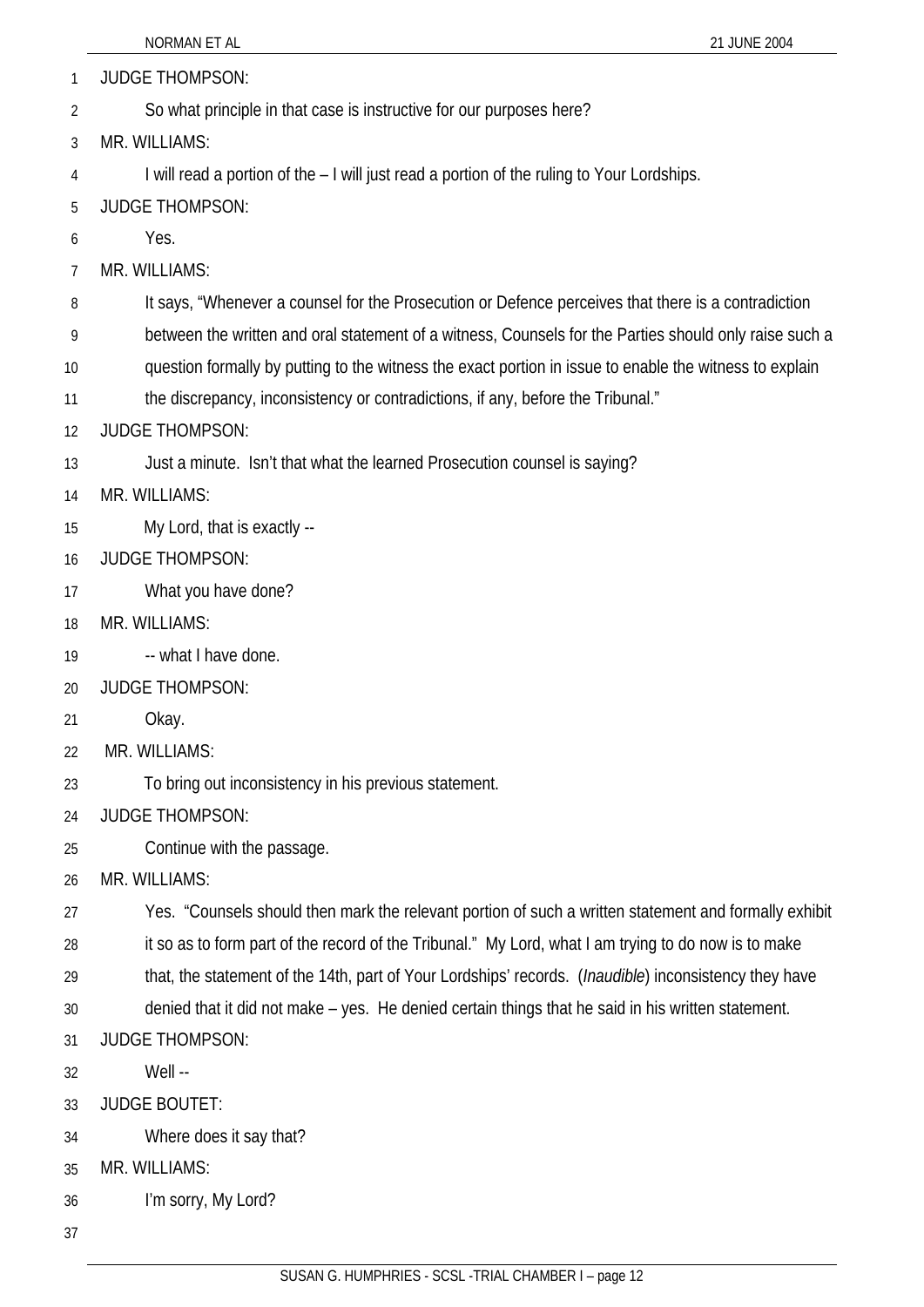JUDGE BOUTET: 1

You say that, but he doesn't deny it. 2

3 MR. WILLIAMS:

4 He did not say that, My Lord.

5 JUDGE BOUTET:

6 No, you are suggesting that, but I haven't heard the witness to say that he denies what he said. You

7 are talking of a statement of the 14th of June. I don't know what you are talking about.

8 MR. WILLIAMS:

9 My Lord, his first written statement, My Lord –

10 JUDGE BOUTET:

11 How do you know it's a written statement, have you established that with the witness?

12 MR. WILLIAMS:

13 No, he didn't say that, My Lord.

14 JUDGE BOUTET:

15 No, no, he said a statement that's all, you are saying written.

16 MR. WILLIAMS:

17 He said, "I spoke and they took me down." Even last week, My Lord, he said, "After – after I've

18 spoken with them I signed or appended my signature." Yes, My Lord, that is on record, My Lord.

19 JUDGE THOMPSON:

20 Let us settle the legal principles, because I am very much interested in settling the law which we apply

21 to this particular situation. Let me say straight away that as a general principle, my own appreciation

22 of the law is that -- governing prior inconsistent statements in international criminal trials is that they

23 are generally admissible in order to impeach the credibility of witnesses. Would that be the position --

24 the Prosecution, would you agree with that statement of the law, that they are generally, generally

25 admissible in order to impeach the credibility of witnesses?

26 MR. CARUSO:

27 I would agree with the word generally, Your Honour.

28 JUDGE THOMPSON:

29 Thank you.

30 MR. CARUSO:

31 And may I add two cases to your list?

32 JUDGE THOMPSON:

33 Well, before you go on, let me just tell you how I understand the law, and the second aspect is in the

34 context of the evolving jurisprudence of ICTY and ICTR. There would seem to be two rival schools of

35 thought on the issue. One, that prior inconsistent statements can only be used in the proceedings to

36 challenge the credibility of witnesses where they cannot be admitted into evidence as exhibits. That is

37 one school of thought. The second school of thought is that they may be received in evidence and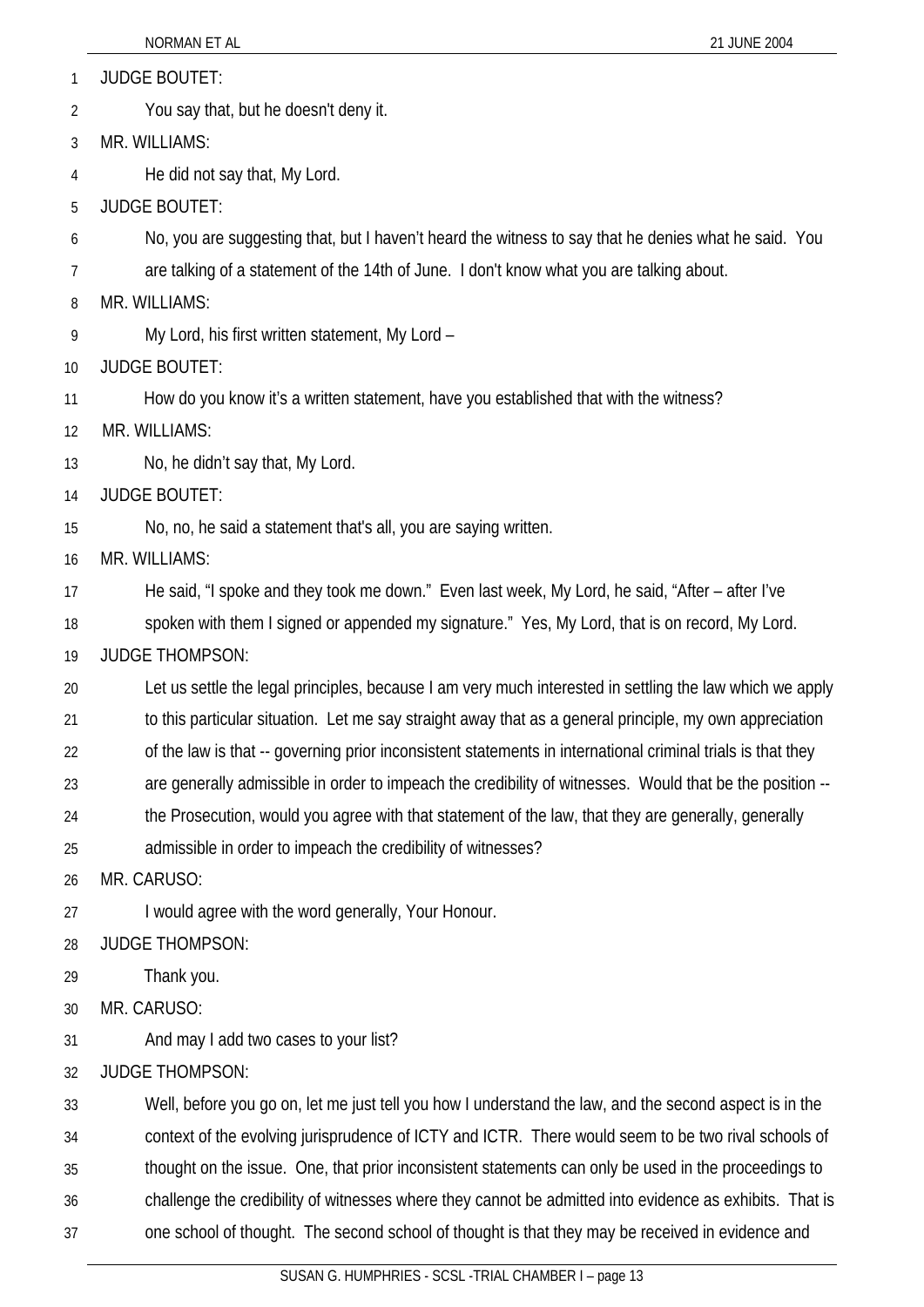NORMAN ET AL 2004 used as exhibits, but that the tribunal must treat the matter as one of the probative value of such inconsistent statements and not one of admissibility. 1 2 3 4 5 6 7 8 9 10 11 12 13 14 15 16 17 18 19 20 21 22 23 24 25 26 27 28 29 30 31 32 33 34 35 36 37 MR. WILLIAMS: The latter is the true reflection. JUDGE THOMPSON: In other words, that is the predominant position? MR. WILLIAMS: Yes, yes, My Lord. JUDGE THOMPSON: In other words, that they can be in fact introduced into evidence as exhibits? MR. WILLIAMS: Yes, My Lord. And there is specifically what *Kayishema* says, My Lord. JUDGE THOMPSON: Yes. But isn't it also in this process the proper procedure to get the witness to admit the inconsistency and which eventually becomes part of the record to be used probably subsequently in addressing the Court. Could that be one aspect of it? MR. WILLIAMS: No, I didn't get what Your Lordship just said. JUDGE THOMPSON: In other words, you put the – let me put it this way if I follow the procedure rightly. That you first of all establish that the witness did, as alleged, make a statement. MR. WILLIAMS: Yes, My Lord. JUDGE THOMPSON: Right. Two, that the witness was in fact and in law the maker of the alleged statement. Would you agree that is the procedure? You first of all have to establish that the witness did make a statement. MR. WILLIAMS: Yes, quite, My Lord. JUDGE THOMPSON: And then, secondly, that the witness was in fact and in law the author or maker of the statement or adopted the statement as his? MR. WILLIAMS: My Lord, I believe the second ambit, My Lord -- MR. PRESIDENT: You see, it all touches on laying the foundation -- laying the foundation, you know, before we come to the issue – to address the issue of admissibility. You see, because the statement -- we are not even sure at what stage, you know, we are right now. It is alleged he made this statement. He has been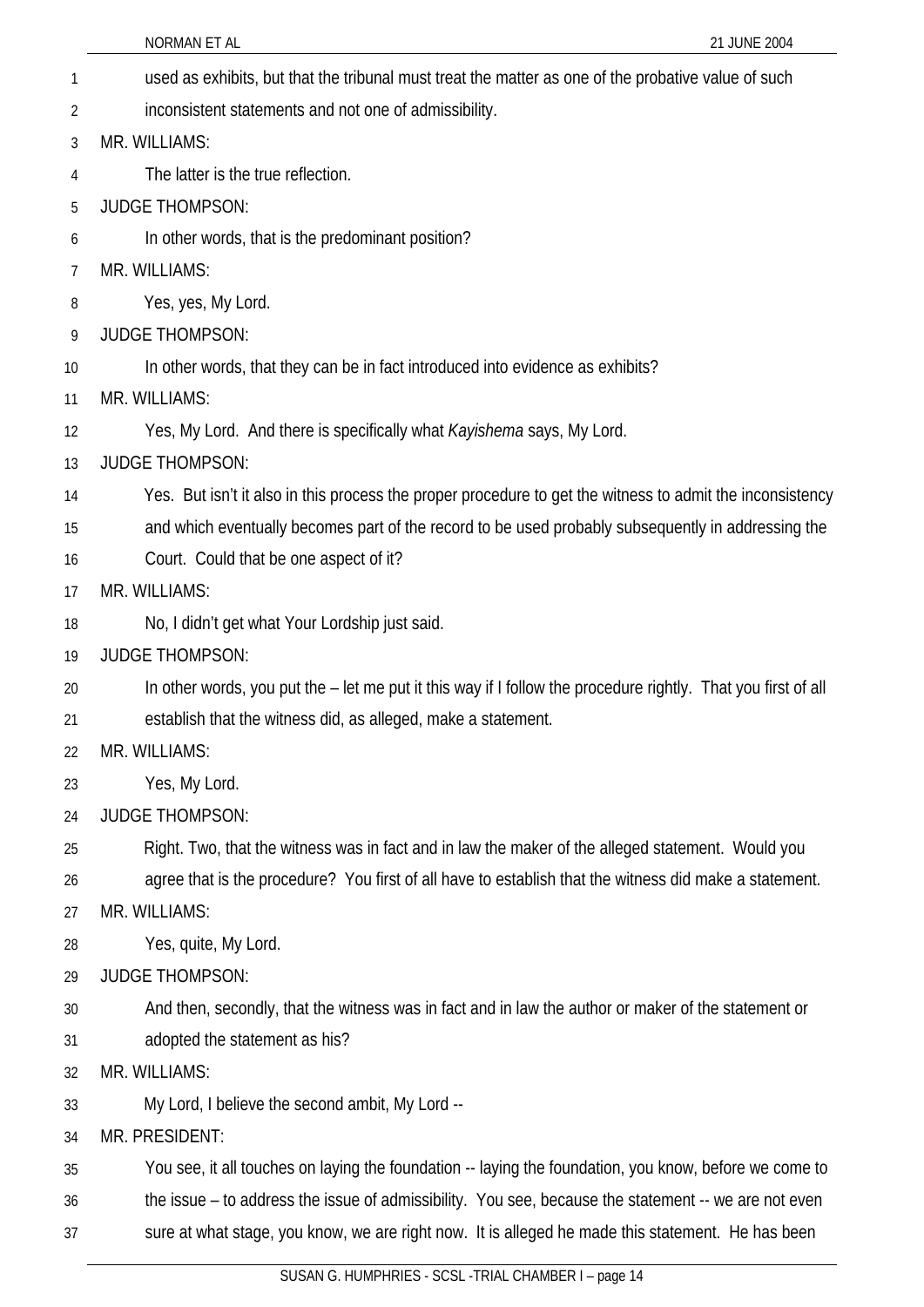asked certain questions, you know, on the statement, but there is no -- there is no proof here, you know, that that statement was really made by him. You have been saying that he said he signed the statement. I mean, it is important that the statement which you are referring to and where you want to point out certain inconsistencies was, in fact, the statement, you know, made by the witness because you can't contradict him on a statement that is, in fact, you know, not his or that was retained without necessarily -- without the normal input which he was supposed to have had in it as a witness. That is where the problem, you know, is. You remember you came from a very long way talking of investigator's notes and what have you. If you can, you know, go from there and see how you can lay the foundation. I mean, you are not yet quite there, you know, to seek to tender, you know, that statement. You are not quite just there, Mr. Williams. 1 2 3 4 5 6 7 8 9 10 11 12 13 14 15 16 17 18 19 20 21 22 23 24 25 26 27 28 29 30 31 32 33 34 35 36 MR. MARGAI: May I come in here, My Lords, if it pleases you, since we are all ministers of justice and I do share a relation between the Bench and the Bar so we can make progress? MR. PRESIDENT: Go ahead, Mr. Williams (*sic)*, you are part of the same team, aren't you -- Mr. Margai, I am sorry. MR. MARGAI: As My Lords please. Thank you. MR. PRESIDENT: Mr. Margai. MR. MARGAI: My Lords, as I understand the issue, we are all of like minds, but maybe we are approaching it from different directions. Now, what has been established here so far is that the witness, consistent with the concerns of the Bench as to dates, has admitted making a statement before June. That is not in controversy at all. He has also admitted making a statement in June, so we now have two statements. And in the first statement my learned friend, Williams, put it to him that apart from Hinga Norman's name that was mentioned, he did mention other names and his reply was that apart from Hinga Norman's name, the only other name he mentioned was the individual who tied him. There is no controversy about that. Further, my learned friend, Williams, put to him that, in fact, in the latter statement, which was made in June, he retracted what was allegedly said by him with reference to other names other than Hinga Norman and the individual who tied him. He denied that. Now, at this juncture, it is in my humble opinion the appropriate time for counsel to attempt to tender both statements, the previous and the subsequent statements, to indicate the inconsistencies which, on the authorities cited, would only go to weight. If the witness had admitted in his *viva voce* evidence the inconsistencies mentioned by my learned friend, then the need to tender those statements would not, with respect, I submit, be

37 necessary to tender.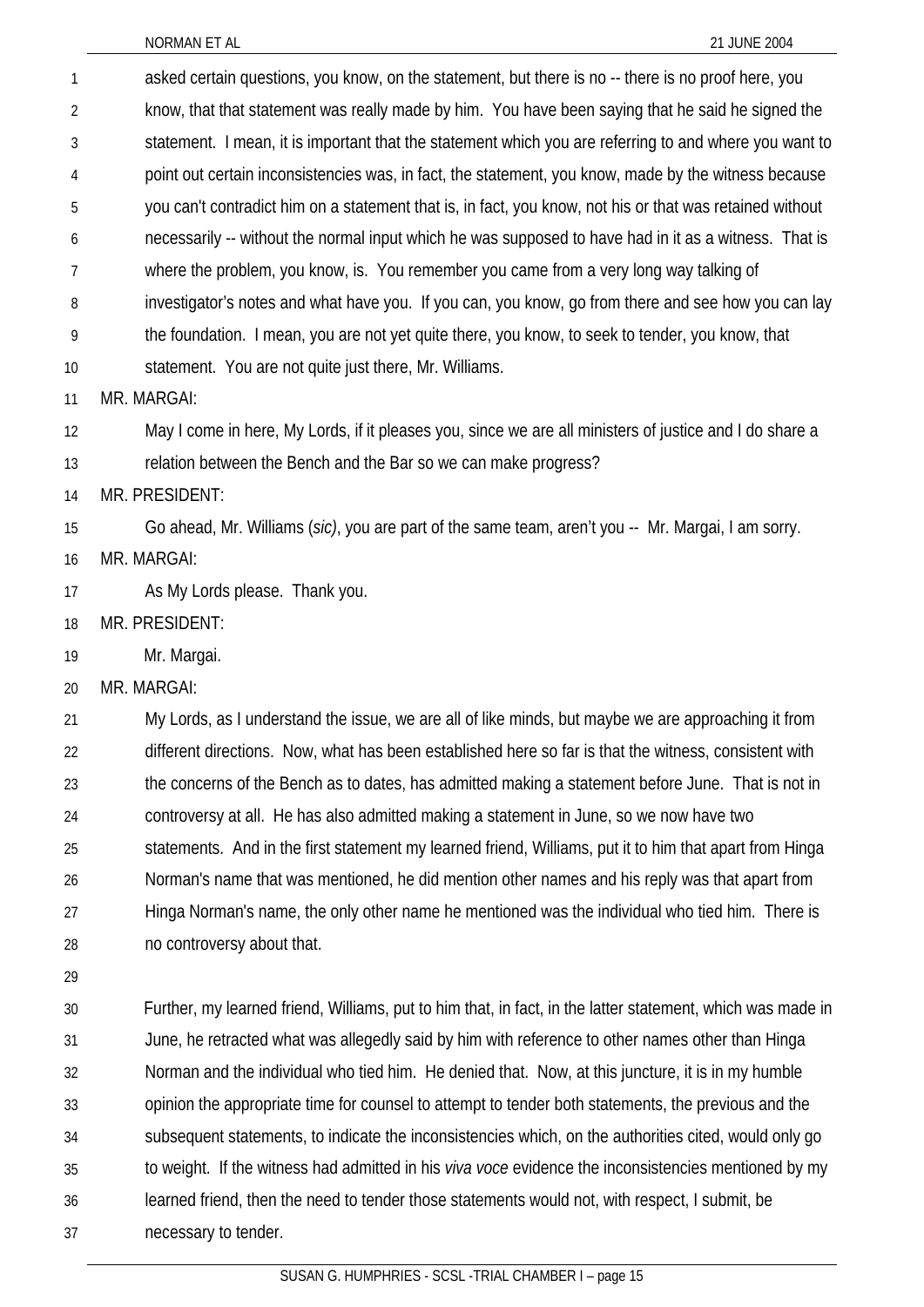|                 | 21 JUNE 2004<br>NORMAN ET AL                                                                             |
|-----------------|----------------------------------------------------------------------------------------------------------|
| $\mathbf{1}$    | <b>JUDGE BOUTET:</b>                                                                                     |
| 2               | You say that the witness has admitted making a statement, therefore, this is not disputed. What and      |
| 3               | which statement are we talking about?                                                                    |
| $\overline{4}$  | MR. MARGAI:                                                                                              |
| 5               | We are talking of two statements --                                                                      |
| 6               | <b>JUDGE BOUTET:</b>                                                                                     |
| 7               | Yes, I agree with you on that.                                                                           |
| 8               | MR. MARGAI:                                                                                              |
| 9               | -- in which we are alleging contradictions.                                                              |
| 10 <sup>1</sup> | <b>JUDGE BOUTET:</b>                                                                                     |
| 11              | Yes, but the witness has said, "Yes, I have made a statement, 14 of June is the last one." What          |
| 12              | statement -- all he has said is, "I have made a statement of 14 June." You are talking of a statement    |
| 13              | of the 14 of June, how do we know here at the Court that the statement you are talking about is the      |
| 14              | same statement that the witness is talking about and the same for the previous statement? I don't        |
| 15              | know, you are saying a statement, yes, he has admitted making statements. Which statement are we         |
| 16              | talking about? Is it a statement of 25 pages, one page and a half, three questions? How -- I mean,       |
| 17              | we need to know the foundation, that's what we mean.                                                     |
| 18              | MR. MARGAI:                                                                                              |
| 19              | Well, if that is Your Lordships' concern, which I appreciate, we could go a step further by seeking Your |
| 20              | Lordships' assistance for the Prosecutor, as they did with the statement of June, to produce the         |
| 21              | previous statements which we will then show to the witness to identify.                                  |
| 22              | <b>JUDGE BOUTET:</b>                                                                                     |
| 23              | But you see this is where we are getting into a problem. To my knowledge, at least based on the          |
| 24              | evidence, the witness cannot read and I don't know if these -- Mr. Norman, please.                       |
| 25              | MR. MARGAI:                                                                                              |
| 26              | Sir, I apologise.                                                                                        |
| 27              | MR. PRESIDENT:                                                                                           |
| 28              | Mr. Norman -- Mr. Jabbi -- calling on Mr. Norman's defence team to advise Mr. Norman about court         |
| 29              | decorum.                                                                                                 |
| 30              | <b>JUDGE BOUTET:</b>                                                                                     |
| 31              | Mr. Norman, you had your occasion to cross-examine the witness yourself and then through your            |
| 32              | counsel. Your turn is over now, this is now for counsel for the third Accused.                           |
| 33              | THE ACCUSED NORMAN:                                                                                      |
| 34              | I apologise, My Lords, but I did not mean to intervene, only that points have arisen --                  |
| 35              | MR. PRESIDENT:                                                                                           |
| 36              | No, Mr. Norman, Mr. Norman -- please, Mr. Norman, please, can you take your seat. Please take            |
| 37              | your seat. As my learned colleague has mentioned, you know, we had all the time for your cross-          |
|                 |                                                                                                          |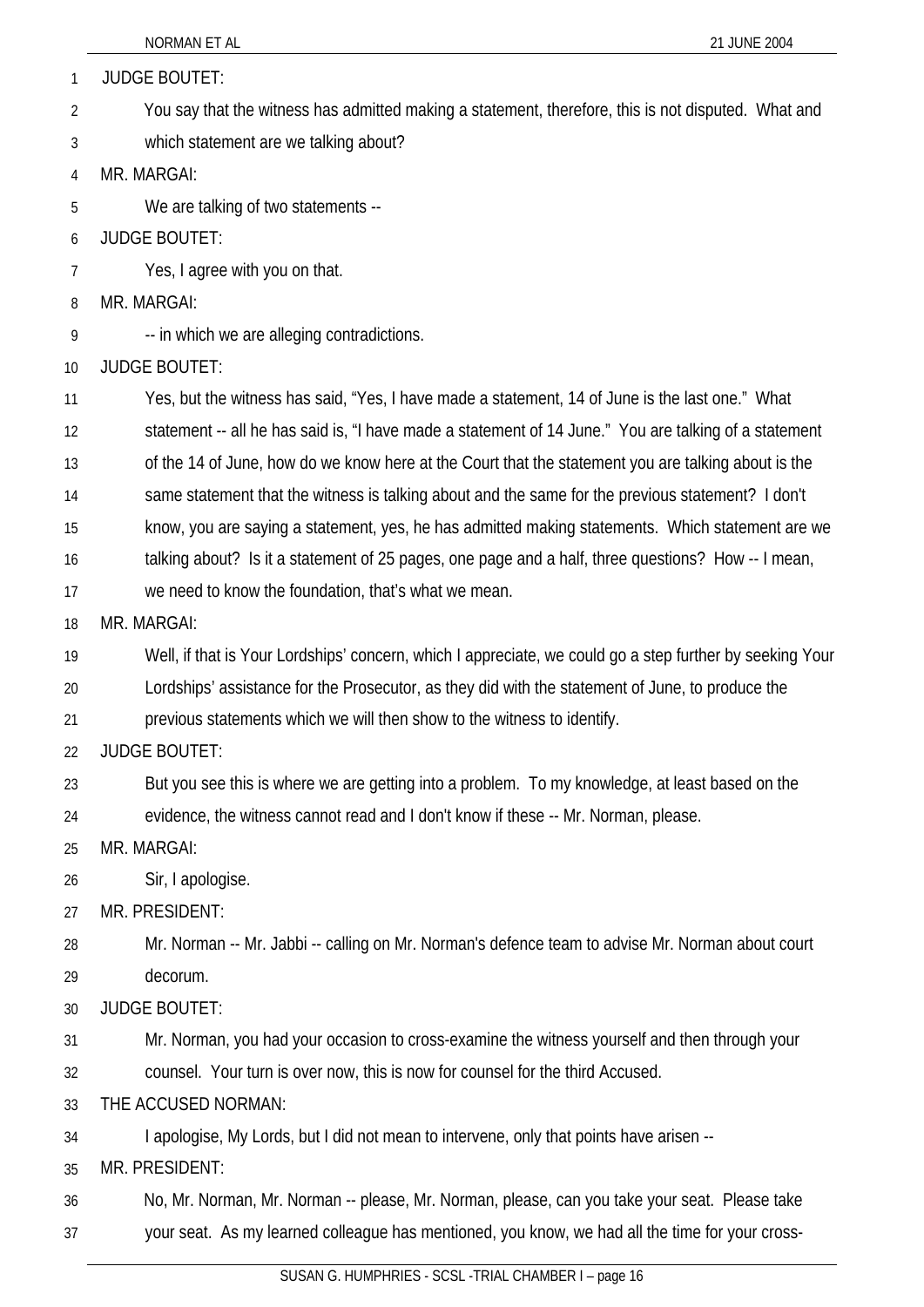37

| 1  | examination and it's not just that, it is your reaction, you know, to what is going on. You know, you        |
|----|--------------------------------------------------------------------------------------------------------------|
| 2  | are not supposed to be an activist reaction, you know. We are in a court of law and even if you don't        |
| 3  | feel too comfortable with what is said, I think my advice is that you should sit quietly and in all serenity |
| 4  | and follow the proceedings. This said, I think and I hope that you understand the position of this           |
| 5  | Tribunal.                                                                                                    |
| 6  | THE ACCUSED NORMAN:                                                                                          |
| 7  | My Lord, that is exactly the point that I don't understand the position of the Tribunal because I feel that  |
| 8  | Mr. Norman has not been placed before an international tribunal, he is being placed before the               |
| 9  | Special Court for Sierra Leone and not an international tribunal. This is what all the time has been         |
| 10 | bugging me.                                                                                                  |
| 11 | <b>JUDGE BOUTET:</b>                                                                                         |
| 12 | So, Mr. Margai, please.                                                                                      |
| 13 | MR. MARGAI:                                                                                                  |
| 14 | Yes, My Lords.                                                                                               |
| 15 | <b>JUDGE BOUTET:</b>                                                                                         |
| 16 | You were prepared to proceed differently when we were (overlapping microphones)                              |
| 17 | MR. MARGAI:                                                                                                  |
| 18 | Yes, I was addressing the concerns of Your Lordships, but let me say, My Lord, that courts have dealt        |
| 19 | with people who appear to be more illiterate than the witness who is currently here. And in that             |
| 20 | regard, we shall take the cue from the President to exercise maximum patience, and we would also             |
| 21 | expect of the witness to reciprocate so that we can make progress.                                           |
| 22 | <b>JUDGE BOUTET:</b>                                                                                         |
| 23 | Thank you.                                                                                                   |
| 24 | MR. MARGAI:                                                                                                  |
| 25 | My Lord, may I say on the question of the statement which I said should be presented to him for              |
| 26 | identification, Your Lordship expressed reservation as to his ability, but then nothing attempted,           |
| 27 | nothing gained.                                                                                              |
| 28 | <b>JUDGE BOUTET:</b>                                                                                         |
| 29 | Fine.                                                                                                        |
| 30 | MR. MARGAI:                                                                                                  |
| 31 | If we were to put -- show him the statement which bears his thumbprint, as indeed he has admitted            |
| 32 | here, he will be at liberty to say, "Yes, this is my thumbprint, I do recognise it and, therefore, it is my  |
| 33 | statement."                                                                                                  |
| 34 | <b>JUDGE BOUTET:</b>                                                                                         |
| 35 | Fine.                                                                                                        |
| 36 | MR. MARGAI:                                                                                                  |

SUSAN G. HUMPHRIES - SCSL -TRIAL CHAMBER I – page 17

If he goes on not to recognise his thumbprint, then, of course, we shall take another course to address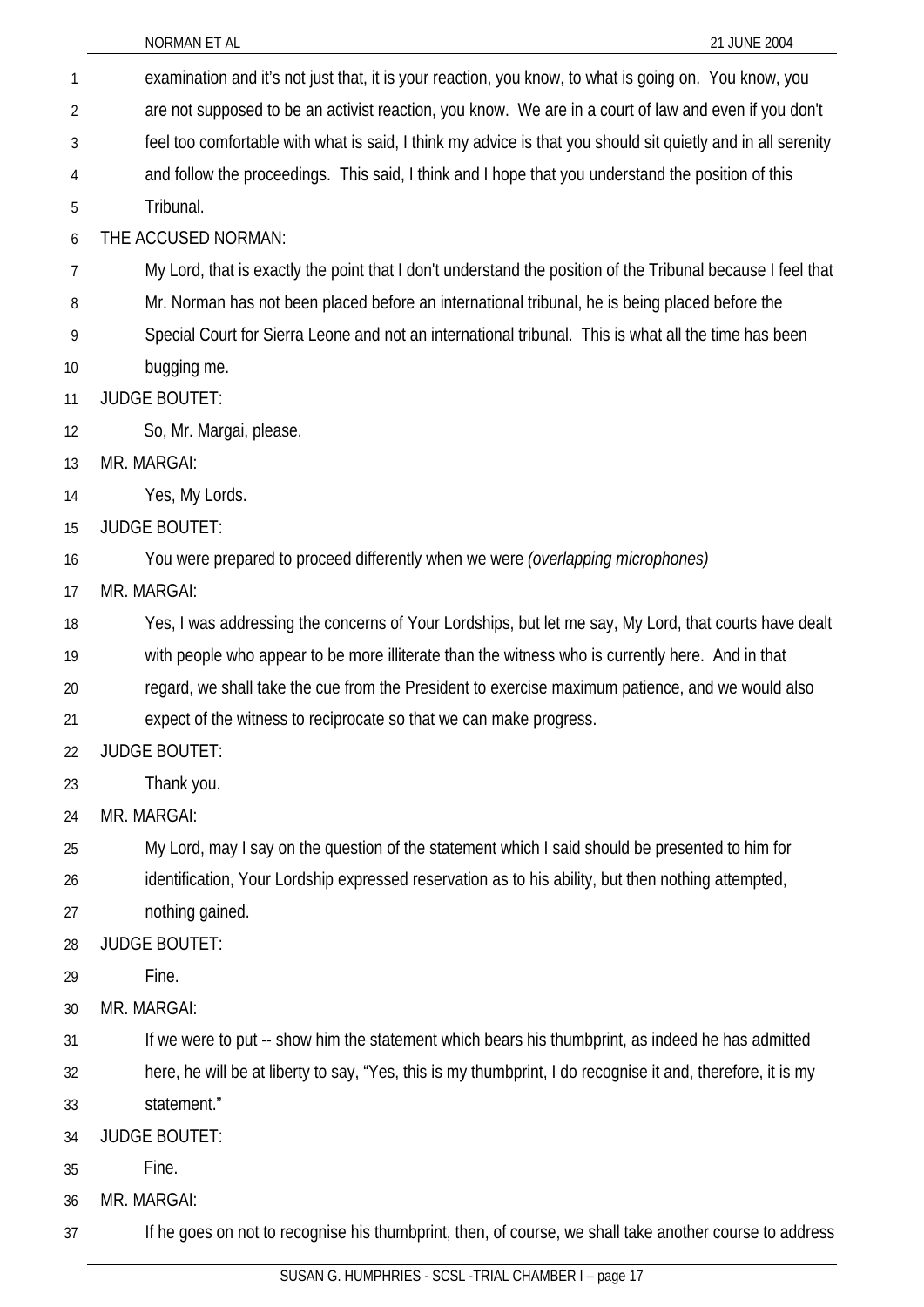NORMAN ET AL 2004 1 the issue so that progress will be made. But I want to assure Your Lordships -- 2 3 4 5 6 7 8 9 10 11 12 13 14 15 16 17 18 19 20 JUDGE BOUTET: I agree with you, I have no problem with witnesses -- MR. MARGAI: As My Lord pleases. Thank you very much. JUDGE BOUTET: Thank you. MR. MARGAI: So we shall try the next stage. JUDGE BOUTET: Yes, please, yes. JUDGE THOMPSON: And, may I – I certainly would like to hear the Prosecution on this because they may be on a different position. MR. CARUSO: We are, Your Honour, and I appreciate the opportunity to make the record in as much as I suspect this kind of thing is going to continue to happen. The fact of the matter is -- and I wish to make it perfectly clear -- there is no question or answer before this witness now which is relevant to these proceedings upon which he can be impeached. If we are concerned with the attendees at a meeting, this witness, in my view, in order to meet the standards under international law and frankly under

21 national law as well for impeachment by prior inconsistent statements, must first make one. That is to

22 23 say, if he were to be asked who was at this meeting and he says A, B, C, and D, and if under those circumstances the Defence were in possession of a statement that said, "At this meeting there was

24 only A," at that point, and only at that point, a proper foundation could be laid to impeach him relative

25 to that statement that says, "Only A was there." At that point, if they then can lay the foundation i.e.

26 that he did indeed make the statement that he did understanding that it is indeed his prior statement

27 and that it is inconsistent, he is then confronted with that statement and allowed to explain it.

28 29 Following which, this Court then makes a determination -- and as I said to you two of the three cases that I am aware of agree with the proposition that it is then admitted for whatever weight it has relative

30 to the statement he has made on the stand, which is the only statement that is accepted by this Court.

31 At that point you make that decision. But to do this in another order is not my interference with

32 Mr. Williams' style, it is the fact that at this point there is nothing to impeach. That's my suggestion. I

33 do have cases to back that up and I'm happy to give you those cites at this moment or I will submit

34 them by memorandum, the choice is -- obviously I am at your disposal.

35 MR. MARGAI:

#### 36 37 My Lords, having heard my learned friend, may I respectfully ask for a few minutes stand-down so that the Defence -- the entire Defence team could hang heads before we take the next step? I am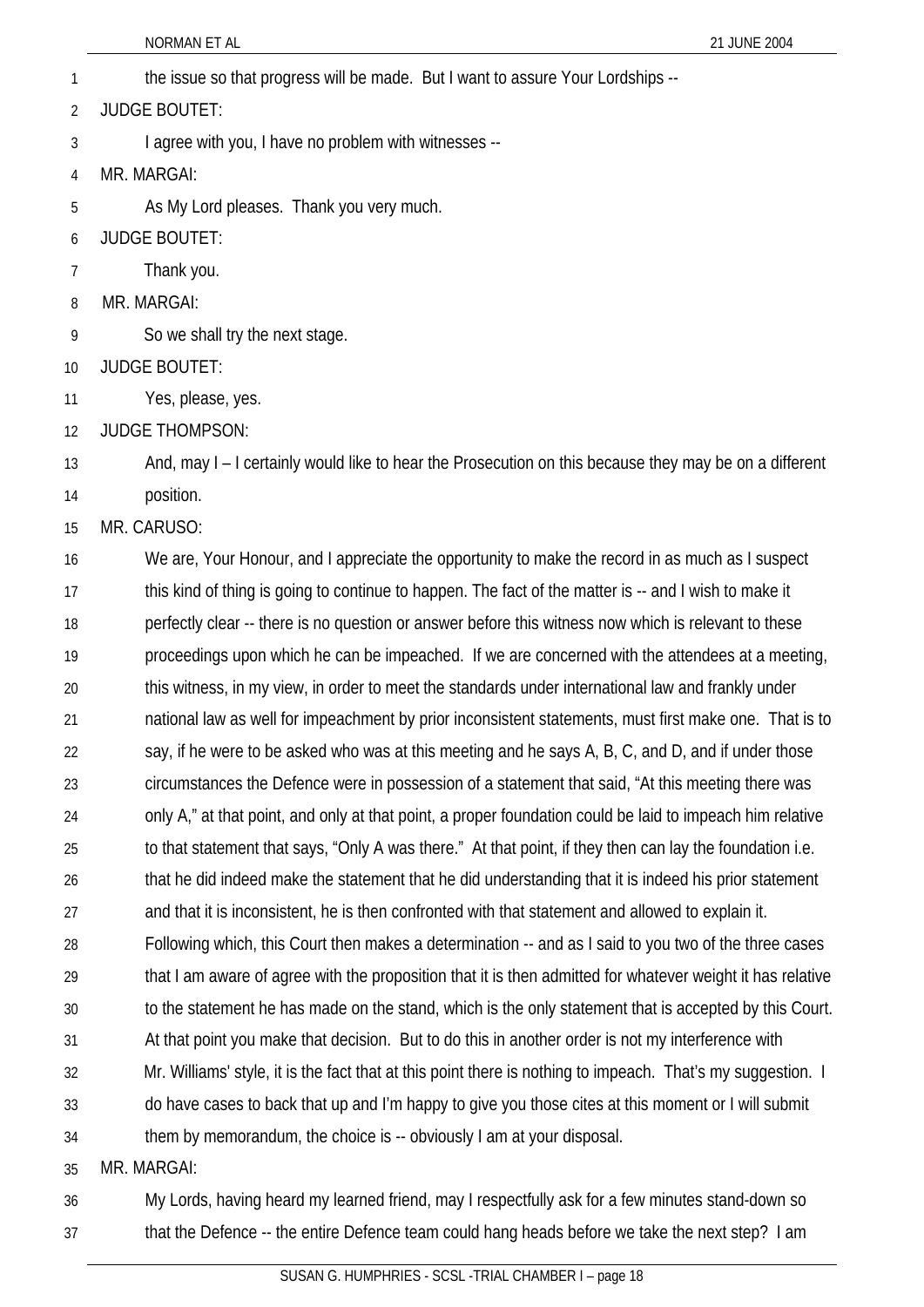|                | NORMAN ET AL                                                                                       | 21 JUNE 2004 |
|----------------|----------------------------------------------------------------------------------------------------|--------------|
| $\mathbf{1}$   | sure Your Lordships know why that request is being made in the interests of justice. Not more than |              |
| $\overline{2}$ | five minutes -- ten.                                                                               |              |
| $\mathfrak{Z}$ | MR. PRESIDENT:                                                                                     |              |
| $\overline{4}$ | The Court will rise for ten minutes.                                                               |              |
| 5              | (Court recessed at 1116H)                                                                          |              |
| 6              | (Pages 1 to 19 by Susan G. Humphries)                                                              |              |
| $\overline{7}$ |                                                                                                    |              |
| $8\,$          |                                                                                                    |              |
| $\,9$          |                                                                                                    |              |
| 10             |                                                                                                    |              |
| 11             |                                                                                                    |              |
| 12             |                                                                                                    |              |
| 13             |                                                                                                    |              |
| 14             |                                                                                                    |              |
| 15             |                                                                                                    |              |
| 16             |                                                                                                    |              |
| 17             |                                                                                                    |              |
| 18             |                                                                                                    |              |
| 19             |                                                                                                    |              |
| 20             |                                                                                                    |              |
| 21             |                                                                                                    |              |
| 22             |                                                                                                    |              |
| 23<br>24       |                                                                                                    |              |
| 25             |                                                                                                    |              |
| 26             |                                                                                                    |              |
| 27             |                                                                                                    |              |
| 28             |                                                                                                    |              |
| 29             |                                                                                                    |              |
| 30             |                                                                                                    |              |
| 31             |                                                                                                    |              |
| 32             |                                                                                                    |              |
| 33             |                                                                                                    |              |
| 34             |                                                                                                    |              |
| 35             |                                                                                                    |              |
| 36             |                                                                                                    |              |
| 37             |                                                                                                    |              |
|                |                                                                                                    |              |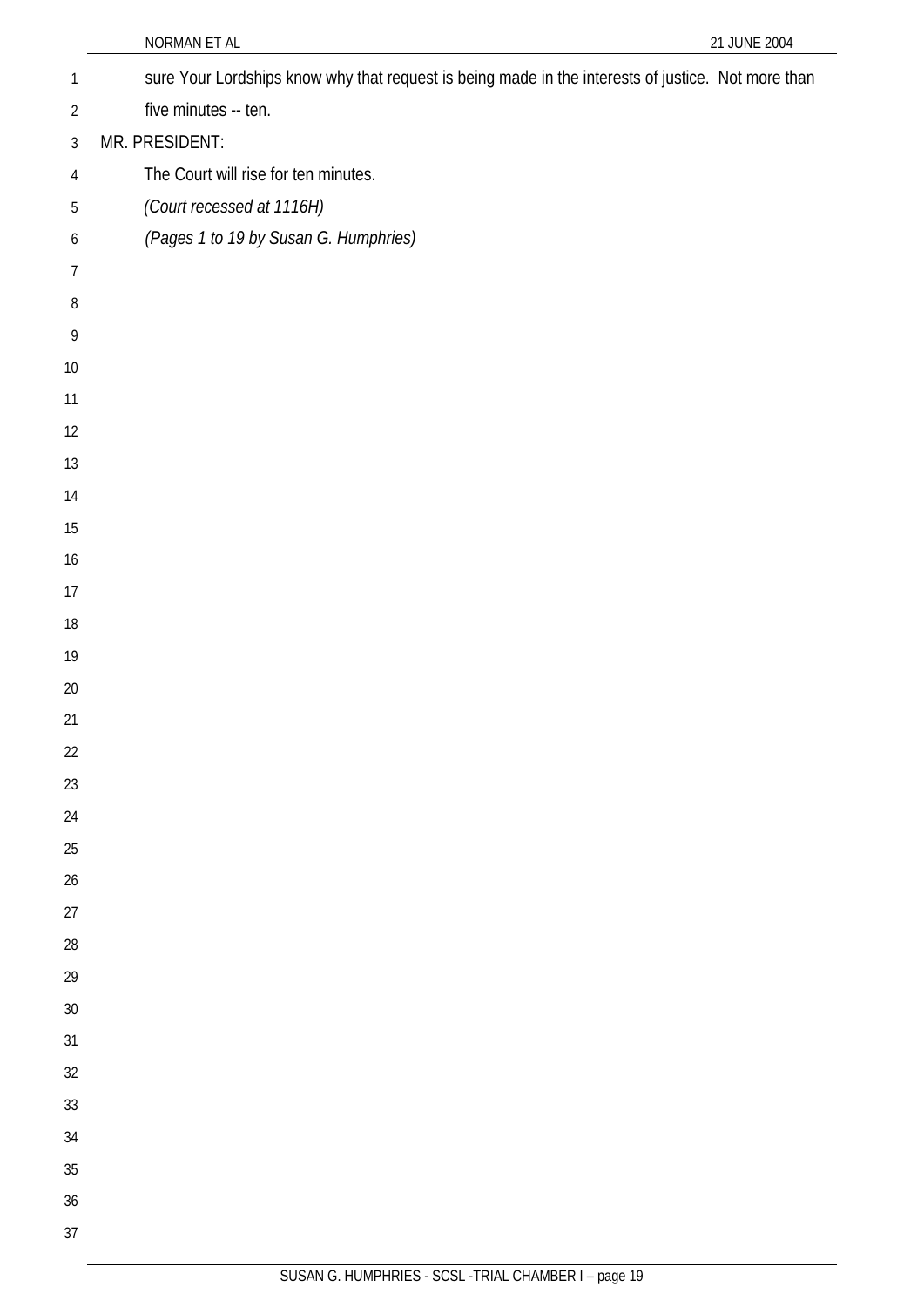- 1 2 *(Court resumed at 1135H)* MR. PRESIDENT:
- 3 The session resumes and -- yes, Mr. Williams. You are on your feet.
- 4 MR. WILLIAMS:
- 5 Yes, My Lord. My Lord, I will no longer seek to have the statement tendered, My Lord.
- 6 JUDGE BOUTET:
- 7 Have you completed your cross-examination?
- 8 MR. WILLIAMS:
- 9 One final question.
- 10 BY MR. WILLIAMS:
- 11 Q. Mr. Witness, I'm putting it to you that you are not a truthful person?
- 12 A. I am saying the truth.
- 13 JUDGE BOUTET:
- 14 Thank you. Re-examination.
- 15 MS. WIAFE:
- 16 No, sir -- No, Your Honours.
- 17 MR. PRESIDENT:
- 18 The Prosecution has no re-examination?
- 19 MS. WIAFE:
- 20 No, Your Honour.
- 21 MR. PRESIDENT:
- 22 Alright, Okay. And the witness is momentarily discharged and can you call in the fourth witness,
- 23 please? And to do this, of course, the Court will rise for another five minutes. The Court rises,
- 24 please.
- 25 *(Court recessed from 1140 to 1153H)*
- 26 MR. PRESIDENT:
- 27 The session resumes. Can you swear in the witness, please?
- 28 (*Declaration made by Witness TF2-012 in Mende*)
- 29 MR. PRESIDENT:
- 30 Yes, Prosecution?
- 31 MS. WIAFE:
- 32 The Prosecution calls TF2-012.
- 33 MR. PRESIDENT:
- 34 TF2-
- 35 MS. WIAFE:
- 36 012.
- 37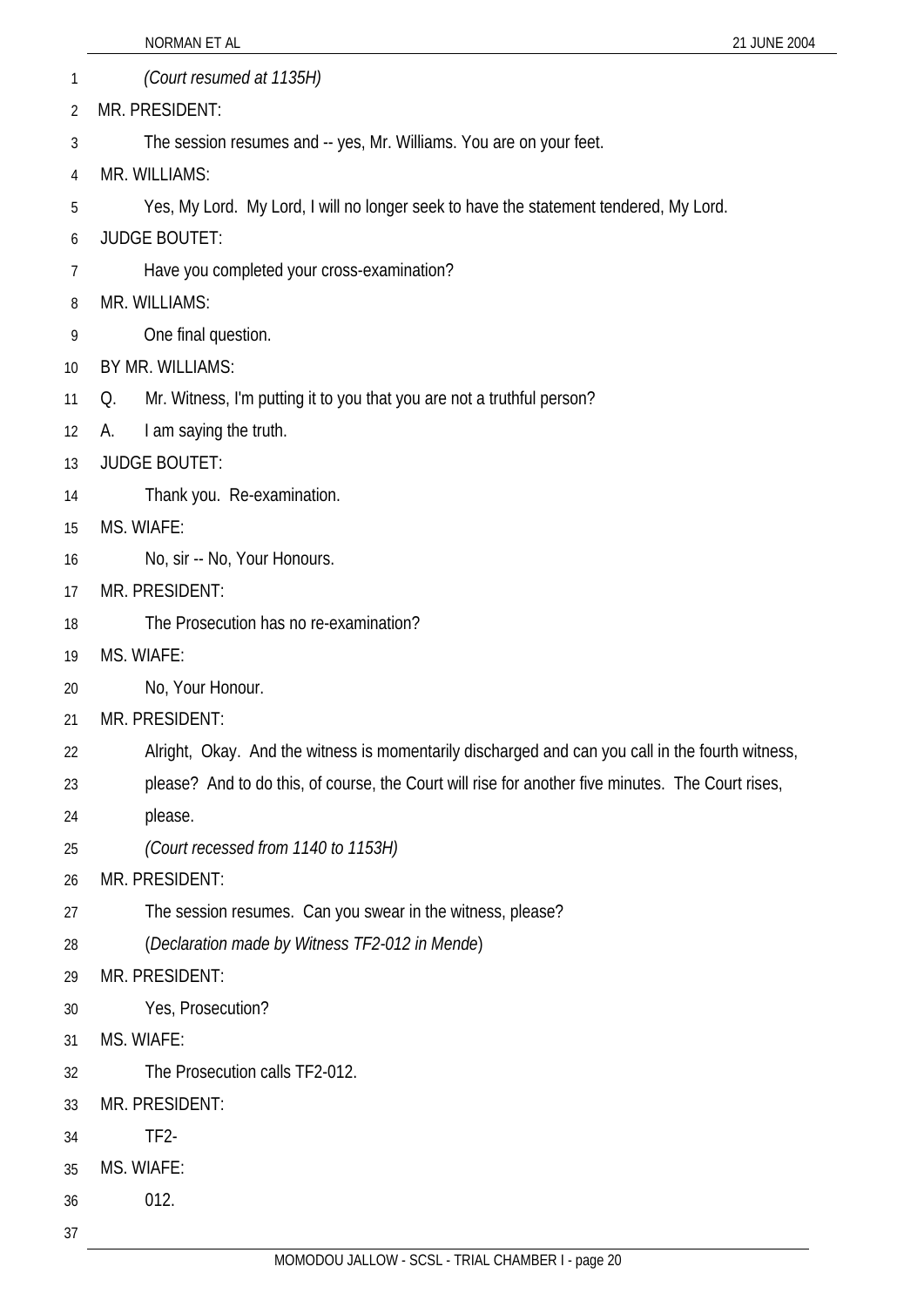| 1  |                | MR. PRESIDENT:                                          |
|----|----------------|---------------------------------------------------------|
| 2  |                | 012. Yes, please. You can proceed.                      |
| 3  |                | WITNESS TF2-012                                         |
| 4  |                | first having been duly sworn,                           |
| 5  |                | testified as follows:                                   |
| 6  |                | <b>EXAMINATION-IN-CHIEF</b>                             |
| 7  |                | BY MS. WIAFE:                                           |
| 8  | Q.             | Sir, can you tell us how old you are?                   |
| 9  | А.             | I am 40 -- 56 years old.                                |
| 10 | Q.             | Are you married?                                        |
| 11 | А.             | I have wives.                                           |
| 12 | Q.             | How many wives do you have?                             |
| 13 | А.             | I have three wives.                                     |
| 14 | Q.             | Do you have children?                                   |
| 15 | А.             | I have children.                                        |
| 16 | Q.             | How many children do you have?                          |
| 17 | А.             | I have seven children.                                  |
| 18 | Q.             | Where were you born, sir?                               |
| 19 | MR. PRESIDENT: |                                                         |
| 20 |                | You will take it slowly, please. Slowly. Yes, go ahead. |
| 21 |                | THE WITNESS:                                            |
| 22 |                | I was born at Gawlawunde (phonetic).                    |
| 23 |                | BY MS. WIAFE:                                           |
| 24 | Q.             | Which Chiefdom is Gawlawunde?                           |
| 25 | А.             | Wunde Chiefdom.                                         |
| 26 | Q.             | Which District is Wunde Chiefdom?                       |
| 27 | А.             | Bo District.                                            |
| 28 | Q.             | Have you ever attended school?                          |
| 29 | А.             | No.                                                     |
| 30 | Q.             | What languages do you speak?                            |
| 31 | А.             | I speak Mende, but I speak Krio as well, a little bit.  |
| 32 | Q.             | Where do you currently reside?                          |
| 33 | А.             | I stay at Gawlawunde.                                   |
| 34 | Q.             | How long have you lived in Gawlawunde?                  |
| 35 | А.             | I left Gawlawunde for 13 years.                         |
| 36 | Q.             | And when did you leave Gawlawunde for these 13 years?   |
| 37 | A.             | I was in Kono; I was in Tongo also.                     |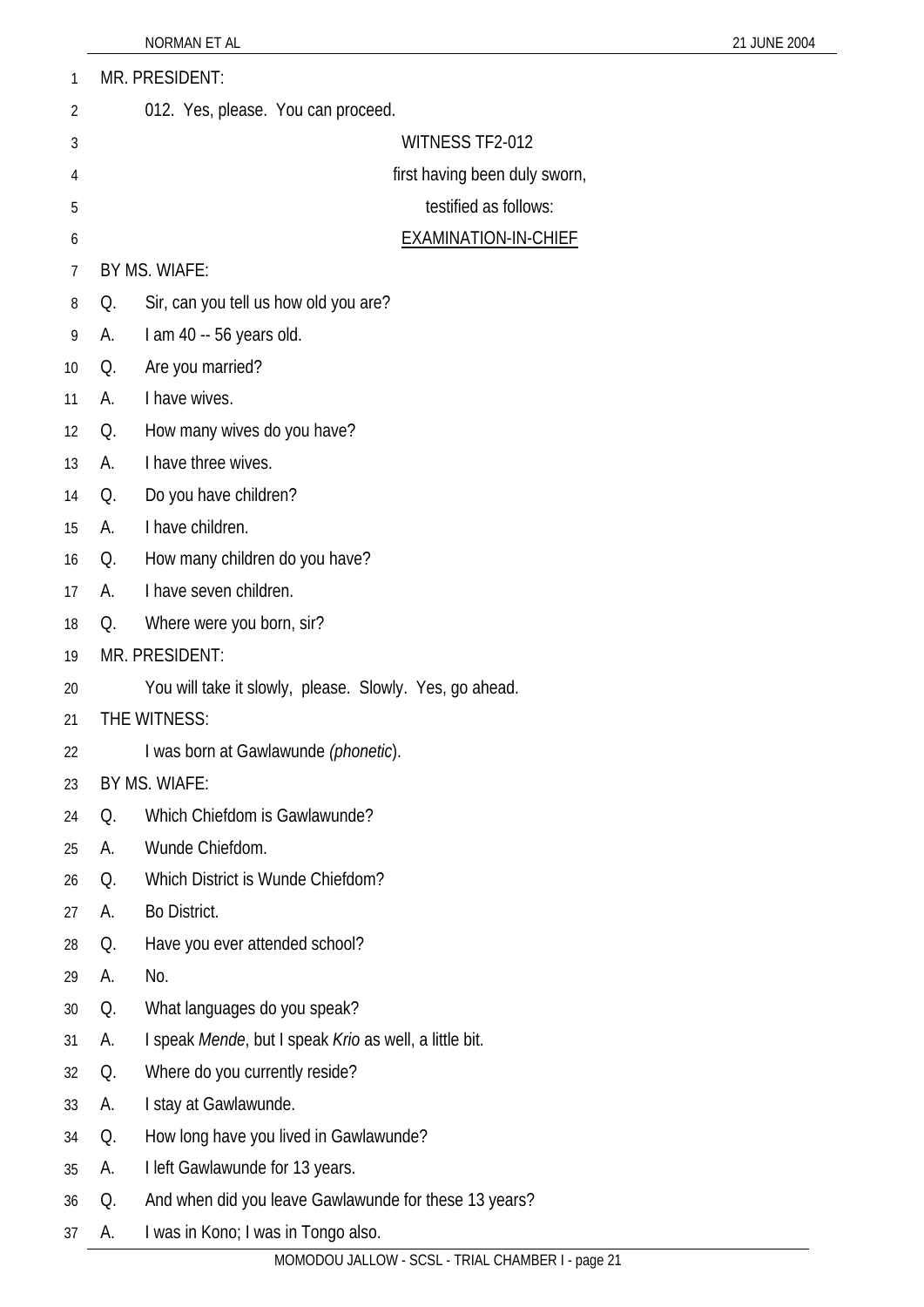|                |    | NORMAN ET AL<br>21 JUNE 2004                                                                             |
|----------------|----|----------------------------------------------------------------------------------------------------------|
| 1              | Q. | When was this?                                                                                           |
| $\overline{2}$ | А. | It's a long time now.                                                                                    |
| 3              | Q. | Do you remember the year?                                                                                |
| 4              | А. | From 1970 to 1999 -- from 1970 to 1980/81. Then I return -- I returned to my home in Gawlawunde.         |
| 5              | Q. | What is your occupation, sir?                                                                            |
| 6              | А. | I am a farmer.                                                                                           |
| 7              | Q. | Apart from farming do you do anything else?                                                              |
| 8              | А. | I am a Chief of that village.                                                                            |
| 9              | Q. | Which village are you talking about?                                                                     |
| 10             | А. | The XXXXXXXXXX.                                                                                          |
| 11             | Q. | Do you recall the time when the soldiers took over power from President Kabbah in 1997?                  |
| 12             |    | MR. PRESIDENT:                                                                                           |
| 13             |    | I'm not very comfortable with that question. Can you reframe it and put it properly, please? Put it      |
| 14             |    | properly, the way it should normally be put, or get along with it, you know, after some other questions, |
| 15             |    | please.                                                                                                  |
| 16             |    | BY MS. WIAFE:                                                                                            |
| 17             | Q. | Where were you when the soldiers took over power from President Kabbah in 1997?                          |
| 18             | A. | On that day I was at Futapejeh ( <i>phonetic</i> ).                                                      |
| 19             | Q. | Which District is Futapejeh?                                                                             |
| 20             | А. | In Pujehun District.                                                                                     |
| 21             | Q. | What were you doing at Futapejeh?                                                                        |
| 22             | А. | One of our chiefs died there so we went there to celebrate the funeral.                                  |
| 23             | Q. | And did you stay in Futapejeh?                                                                           |
| 24             | А. | I went to Futapejeh but I did not sleep there.                                                           |
| 25             | Q. | How long did you stay in Futapejeh?                                                                      |
| 26             | А. | As soon as we heard the news about the overthrow of President Kabbah, we all left the place.             |
| 27             | Q. | Where did you go?                                                                                        |
| 28             | А. | I returned to my village.                                                                                |
| 29             | Q. | When you returned to your village did anything happen?                                                   |
| 30             | А. | When I returned to my village I was there for four months.                                               |
| 31             | Q. | Did anything happen during these four months that you were in your village?                              |
| 32             | А. | Within the four months going to the fifth months, soldiers went there together with rebels and they      |
| 33             |    | started burning houses and some of us went to the villages.                                              |
| 34             | Q. | Where did the soldiers come from?                                                                        |
| 35             | А. | The soldiers were from Koribundu because that was the place they had been.                               |
| 36             | Q. | Do you know how long the soldiers had been in Koribundu?                                                 |
| 37             | A. | From 1991 when the war started the soldiers were at Koribundu.                                           |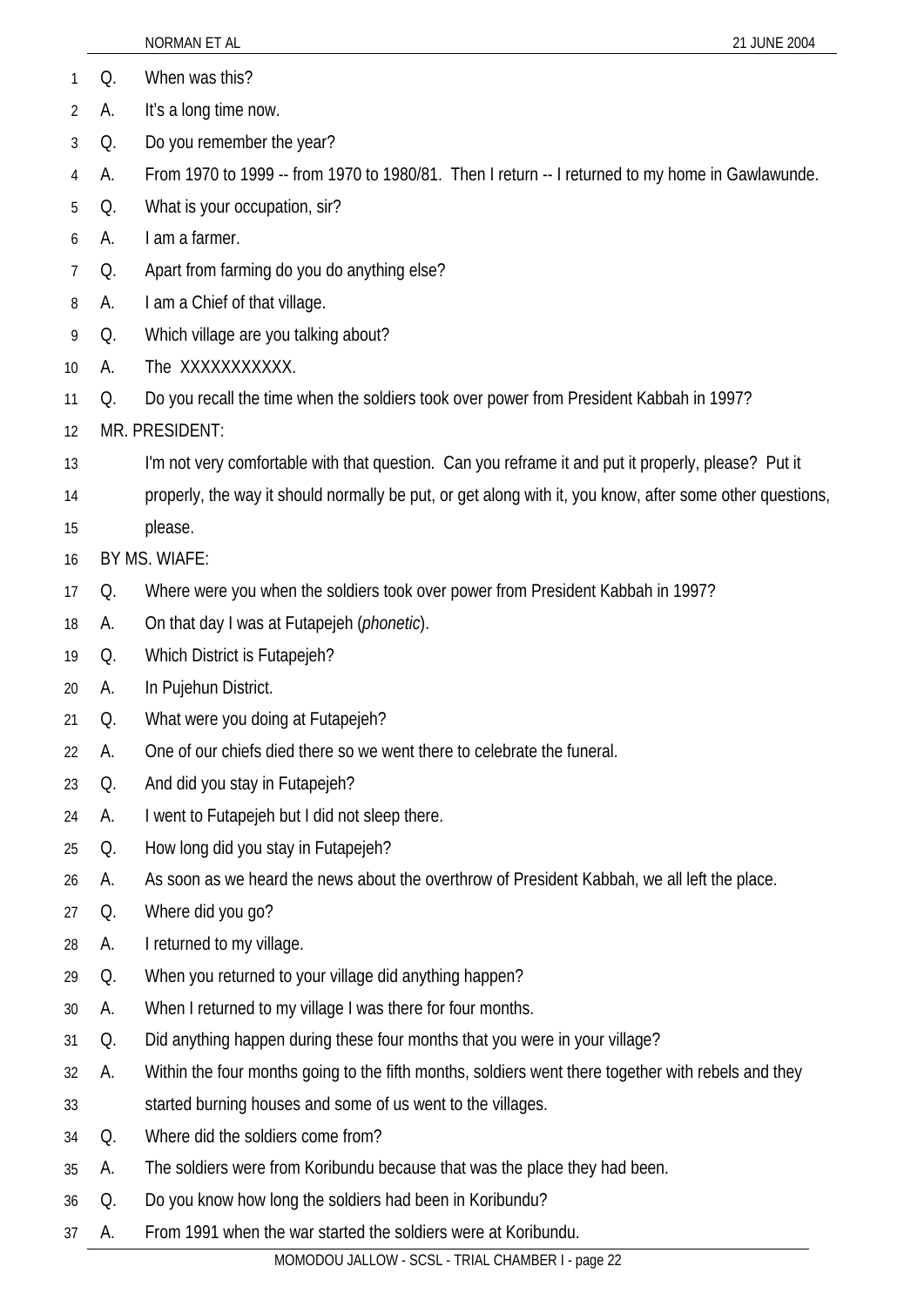|    |    | NORMAN ET AL<br>21 JUNE 2004                                                                                 |
|----|----|--------------------------------------------------------------------------------------------------------------|
| 1  | Q. | Now, after the four months where did you go?                                                                 |
| 2  | А. | After the four months they went to our village and burnt it down, so we left and went to the bush. We        |
| 3  |    | were there in the bush.                                                                                      |
| 4  | Q. | And how far was the bush from your village?                                                                  |
| 5  | А. | We left the village and went about three miles off and we prepared a place there in the bush and there       |
| 6  |    | we settled down.                                                                                             |
| 7  | Q. | Now, during the time that you were in the bush, did you ever leave the bush?                                 |
| 8  | А. | We were in the bush for five months. It was in the fifth month that we left the bush.                        |
| 9  | Q. | And why did you leave the bush?                                                                              |
| 10 | А. | What made us to leave the bush? On a Friday about the hour of prayer, we heard gunshot, a very               |
| 11 |    | loud gunshot. It was a very loud gunshot in the direction of Koribundu. The gunshot continued up to          |
| 12 |    | the evening, right in the evening. That day we were not able to do the evening prayer. We were there         |
| 13 |    | sitting down for the whole day. We sat down there.                                                           |
| 14 |    | The next day, on a Saturday, we were there in the town. We heard nothing. In the next day, on the            |
| 15 |    | Sunday, just at sunrise, we saw a man called XXXXXXX. He went and called us from the bush with               |
| 16 |    | shouting. We were there in the bush until he reached us and he told us to come out of the bush; let          |
| 17 |    | us go to the town; that the Kamajors have come and they have captured Koribundu from the rebels --           |
| 18 |    | from the soldiers and that is the gunshot you -- the <i>Kamajors</i> have come to Koribundu, and now         |
| 19 |    | Koribundu is in the hands of the <i>Kamajors</i> . So, we left the bush on the same day; we went straight to |
| 20 |    | Koribundu on that Sunday. We were many. We went through the bush paths -- we went through the                |
| 21 |    | bush path up to Lago (phonetic). We passed Lago, and we reached Koribundu.                                   |
| 22 | Q. | How did you know that the gunshots were coming from Koribundu?                                               |
| 23 | А. | That place is my home. All around is my hometown. If even here were my home, if something is                 |
| 24 |    | happening here I will know. If it is happening in the other direction I will know, and in all that area      |
| 25 |    | soldiers were stationed only in Koribundu. That is what made me to conclude that the gunshots --             |
| 26 | Q. | And how far was the bush from Koribundu?                                                                     |
| 27 | А. | From my home to Koribundu? From my home to Koribundu is about seven miles and up to the three                |
| 28 |    | miles into the bush makes it a total of ten miles.                                                           |
| 29 | Q. | You said that XXXXXXXXX informed you that the Kamajors have taken over Koribundu on Sunday;                  |
| 30 |    | is that correct?                                                                                             |
| 31 | А. | Yes.                                                                                                         |
| 32 | Q. | And that you decided to go to Koribundu that Sunday?                                                         |
| 33 | А. | We went to Koribundu that same day.                                                                          |
| 34 | Q. | Why did you go to Koribundu?                                                                                 |
| 35 | А. | I went there to see for myself. From the time they overthrew Tejan Kabbah up to that moment is               |
| 36 |    | about nine years -- nine months I have not been to Koribundu                                                 |
| 37 | Q. | Now when you got to Koribundu did anything happen?                                                           |
|    |    | MOMODOU JALLOW - SCSL - TRIAL CHAMBER I - page 23                                                            |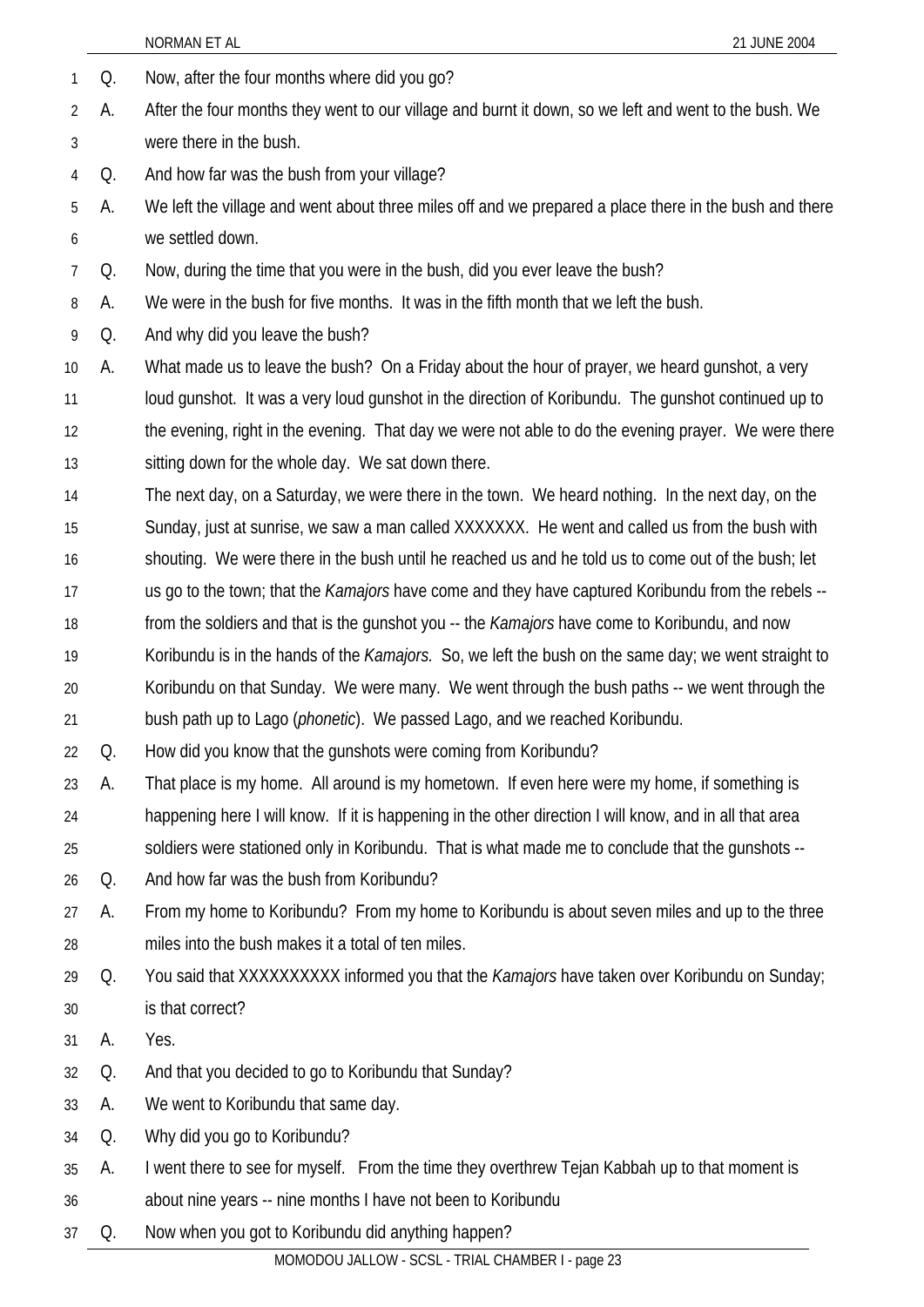| 1              | А. | Yes.                                                                                                |
|----------------|----|-----------------------------------------------------------------------------------------------------|
| $\overline{2}$ | Q. | What happened in Koribundu that day?                                                                |
| 3              | А. | The day I got to Koribundu on Sunday, I went to the town but there was confusion in the town. I saw |
| 4              |    | houses on fire, those already burnt, smoke coming from the others. All property packed along the    |
| 5              |    | roads. That is what I saw there.                                                                    |
| 6              | Q. | Do you know who set those houses on fire?                                                           |
| 7              | А. | I did not see anybody putting houses on fire, but I met Kamajors in the town                        |
| 8              | Q. | Did you speak to any Kamajor that day?                                                              |
| 9              | А. | We used to greet them and then passed our way.                                                      |
| 10             | Q. | Did you stay in Koribundu that Sunday?                                                              |
| 11             | А. | I did not sleep in Koribundu, but I went right round the town and saw what happened and then I      |
| 12             |    | returned.                                                                                           |
| 13             | Q. | Apart from houses that were on fire, did you see anything else?                                     |
| 14             | А. | Except the things that I saw packed along the roads and the others that I saw with the Kamajors.    |
| 15             | Q. | So from Koribundu where did you go?                                                                 |
| 16             | А. | I went back to my town, my hometown.                                                                |
| 17             | Q. | You have said you saw Kamajors in Koribundu that day. Can you tell us how the Kamajors look like?   |
| 18             | А. | Yes.                                                                                                |
| 19             | Q. | How do the kamajors look like?                                                                      |
| 20             | А. | Kamajors, they have dresses with beads, with jujus, with horns on it. They had harsh with them --   |
| 21             |    | harsh on their heads. That is what really makes you to know that these are Kamajors.                |
| 22             | Q. | Apart from that Sunday when you saw the Kamajors, had you ever seen the Kamajors before?            |
| 23             | А. | Many, many, many.                                                                                   |
| 24             | Q. | When was the first time you saw Kamajors?                                                           |
| 25             | А. | I first saw the Kamajor in 1996.                                                                    |
| 26             | Q. | Where did you see the Kamajor?                                                                      |
| 27             | А. | The first Kamajors -- I saw the first Kamajors at Koribundu.                                        |
| 28             | Q. | What were they doing in Koribundu at that time?                                                     |
| 29             | А. | They were working together with the soldiers to push away the rebels.                               |
| 30             | Q. | And did the Kamajors stay in Koribundu after the time you saw them?                                 |
| 31             | А. | From the time I saw them, I passed them on my way to my village.                                    |
| 32             | Q. | Now, did the Kamajors live Koribundu at any time?                                                   |
| 33             | А. | Kamajors were all the time in Koribundu.                                                            |
| 34             | Q. | Do you know how the Kamajors came to be in Koribundu?                                               |
| 35             | А. | How did they come to Koribundu when? At what time? How did they -- how they drove away the          |
| 36             |    | soldiers?                                                                                           |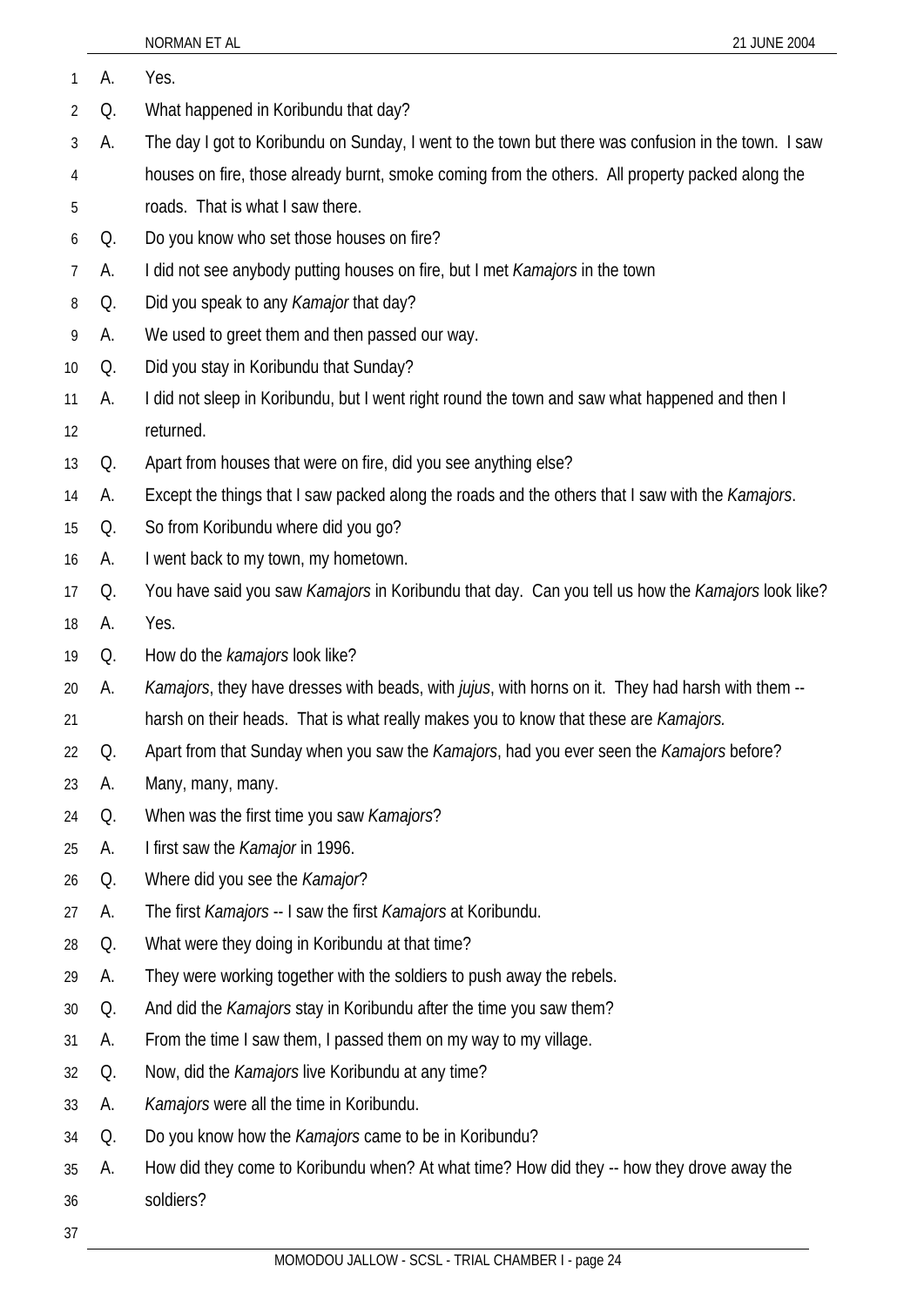|                |    | NORMAN ET AL<br>21 JUNE 2004                                                                              |
|----------------|----|-----------------------------------------------------------------------------------------------------------|
| 1              |    | THE MENDE INTERPRETER:                                                                                    |
| $\overline{2}$ |    | Can you go over the question, please? Can you go over the question?                                       |
| 3              |    | <b>JUDGE BOUTET:</b>                                                                                      |
| 4              |    | Please, in the translation booth, you are to repeat what the Prosecutor -- if the witness is repeating,   |
| 5              |    | you don't have to ask additional question.                                                                |
| 6              |    | BY MS. WIAFE:                                                                                             |
| 7              | Q. | Why did the <i>Kamajors</i> have to go to Koribundu during the first time that you saw them?              |
| 8              | А. | The first time I saw them -- the time when the <i>Kamajors</i> were at Koribundu when I saw them there -- |
| 9              |    | the time when Chief Norman was staying there, that was the time I saw <i>Kamajors</i> at Telu.            |
| 10             | Q. | What were the <i>Kamajors</i> doing at Telu at that time?                                                 |
| 11             | А. | The time when Chief Norman was made as a regent chief in Telu, that was the time when he brought          |
| 12             |    | the Kamajors there and they were together. That was the time I started seeing Kamajors.                   |
| 13             | Q. | Now, when you say Chief Norman brought Kamajors there, what do you mean?                                  |
| 14             | А. | That -- the time when he was made as a regent chief, that was the time he brought <i>Kamajors</i> there.  |
| 15             |    | In fact, even the white people have their own fighters and that was the time when he brought              |
| 16             |    | Kamajors there.                                                                                           |
| 17             | Q. | And who were the people who joined the <i>Kamajors</i> at that time?                                      |
| 18             | А. | They were many people. In fact, most of them were Jaiama-Bongor -- most of them were from                 |
| 19             |    | Jaiama-Bongor, and that time we were at Koribundu.                                                        |
| 20             | Q. | Did you ever join the Kamajors?                                                                           |
| 21             | А. | Yes, I joined the Kamajors but by then the war had ended.                                                 |
| 22             | Q. | Can you tell us when you joined the Kamajors?                                                             |
| 23             | А. | Yes.                                                                                                      |
| 24             | Q. | When did you join the Kamajors?                                                                           |
| 25             | А. | I am a chief in the village I come from. The time when the war ended, after the soldiers were driven      |
| 26             |    | away from there, so they say that every chief should join the Kamajors.                                   |
| 27             | Q. | Who said that every chief should join the Kamajors?                                                       |
| 28             | А. | The Chief Kamajors that were there. If you don't join them, you will not work together as one.            |
| 29             | Q. | Now, you've -- you've mentioned that Hinga Norman brought the Kamajors and that he was a regent           |
| 30             |    | chief of Jaiama-Bongor.                                                                                   |
|                |    |                                                                                                           |

- 31 A. Yes.
- 32 Q. Apart from being a regent chief, do you know anything else about Hinga Norman?
- 33 A. Yes.
- 34 Q. Tell us what you know about Hinga Norman?
- 35 A. What I know about Chief Norman, the first time when the first election was done, the SLPP won and
- 36 took over power. So after all the arrangements, they took him over to us and announced to us that he
- 37 was a defence minister -- he was Deputy Minister of Defence. So they introduced him to us in Bo,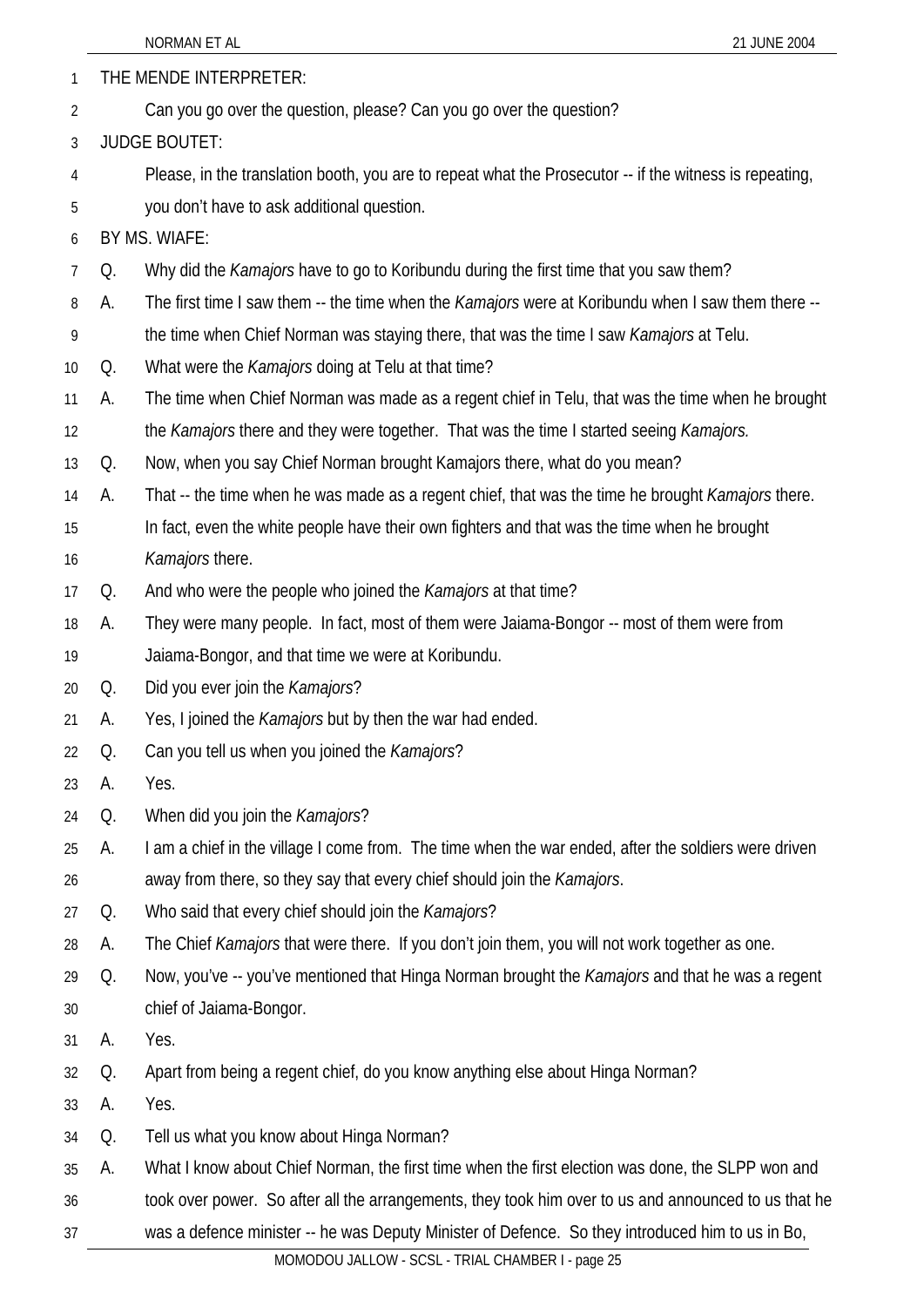|    |    | NORMAN ET AL<br>21 JUNE 2004                                                                            |
|----|----|---------------------------------------------------------------------------------------------------------|
| 1  |    | and we saw him do his work. That is what I know about him again.                                        |
| 2  | Q. | Have you ever seen Hinga Norman before?                                                                 |
| 3  | А. | Yes.                                                                                                    |
| 4  | Q. | Where did you see Hinga Norman?                                                                         |
| 5  | А. | I saw Chief Norman at Telu and Koribundu.                                                               |
| 6  | Q. | And when you saw him in Koribundu what was he doing?                                                    |
| 7  | А. | At that time he was still a chief and used to visit Koribundu.                                          |
| 8  | Q. | Did you ever see Hinga Norman when he was deputy minister?                                              |
| 9  | А. | Yes.                                                                                                    |
| 10 | Q. | Where did you see Hinga Norman?                                                                         |
| 11 | А. | I saw him at Koribundu again.                                                                           |
| 12 | Q. | Now, after the <i>Kamajors</i> had attacked <i>Koribundu</i> , did anything happen in Koribundu?        |
| 13 | А. | Yes.                                                                                                    |
| 14 | Q. | Tell us what happened in Koribundu?                                                                     |
| 15 | А. | When the Kamajors took over Koribundu, the man who was leading them was called Joe Tamidey.             |
| 16 |    | We met him in Koribundu as leader of the <i>Kamajors</i> . One day after the attack and the tookover of |
| 17 |    | Koribundu, after three weeks -- after three weeks, we got a letter from our section chief, Chief Bana   |
| 18 |    | Smith. He told us that Joe Tamidey wrote to them, that our minister was going to Koribundu, Chief       |
| 19 |    | Norman. The letter was circulated amongst us. We got that letter on a Friday. On Tuesday we all         |
| 20 |    | met in Koribundu; we all met there. We've reached -- we got there at 10 o' clock in the day. We were    |
| 21 |    | there -- we were there, about five chiefdoms: XXXXXXXXXXXXXXXXXXXXXXXXXXXXX,. We were                   |
| 22 |    | the people that met there.                                                                              |
| 23 | Q. | Now you have said that the head of your section, XXXXX XXXXX, told you that Hinga Norman was            |
| 24 |    | going to Koribundu, what section are you talking about?                                                 |
| 25 | A. | I said our party chiefdom. The place is called Kowe (phonetic).                                         |
| 26 | Q. | Which section again?                                                                                    |
| 27 | A. | Lower Kagoi.                                                                                            |
| 28 | A. | Now, you also spoke about a letter being circulated. How did you get to know about the contents of      |
| 29 |    | that letter?                                                                                            |
| 30 | А. | The party chief called us, all the town chiefs, he called us together and he informed us.               |
| 31 | Q. | Now, when you got to Koribundu what happened?                                                           |
| 32 | А. | When we got to Koribundu, all the chiefdoms met there. The Kamajors called us to a barry -- to the      |
| 33 |    | court barray. We were there in the court barray Joe Tamidey told us that Pa Norman was coming and       |
| 34 |    | that is the reason why we were meeting there.                                                           |
| 35 | Q. | Now, after you were told by Joe Tamidey that Hinga Norman was coming, what happened?                    |
| 36 | A. | We were there in the <i>barray</i> when the man himself came with so many people. It was a very big     |

crowd with him, surrounded by the *Kamajors.* They entered the *barray.* We all stood up. When we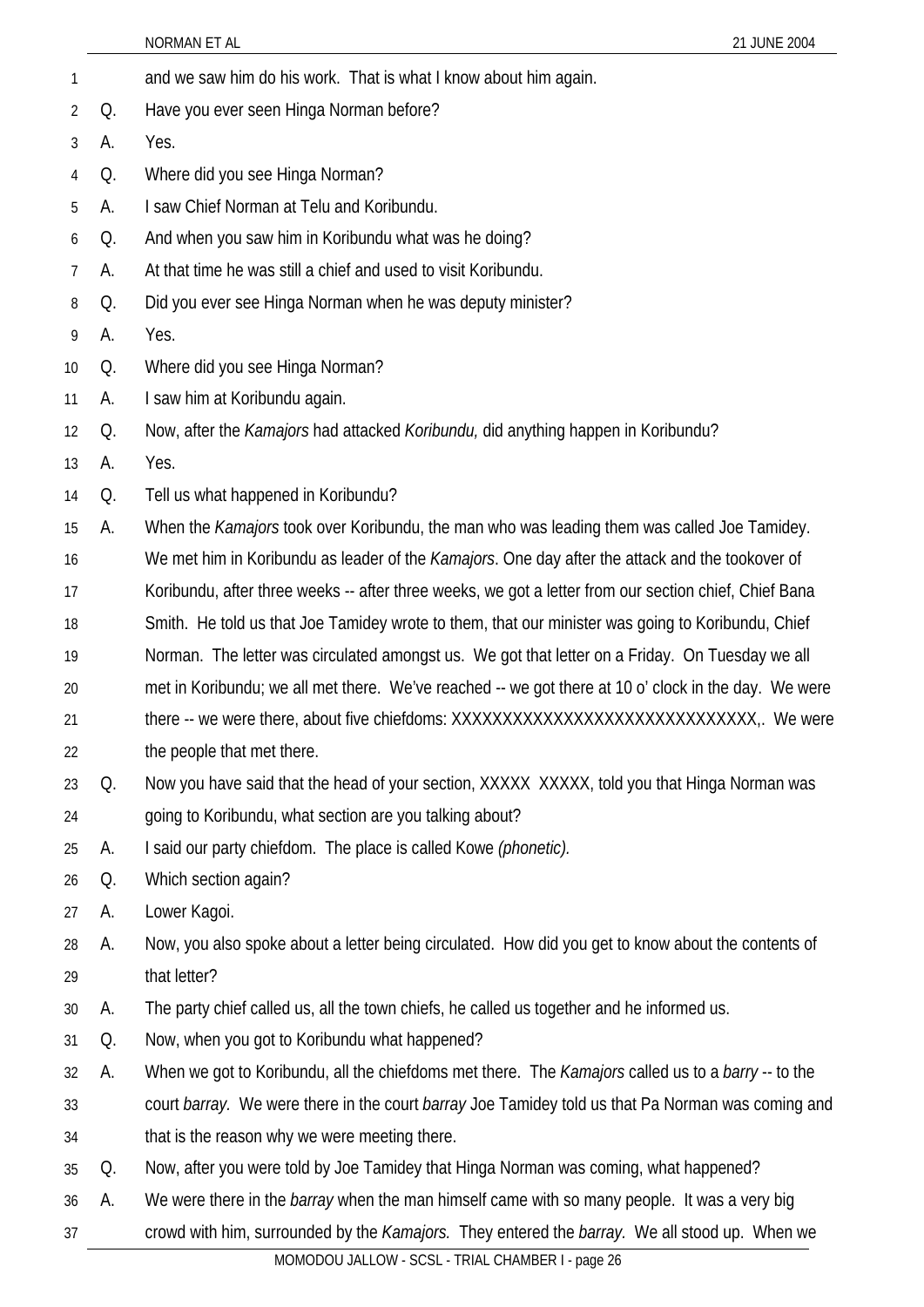| 1              |    | stood                                                                                                        |
|----------------|----|--------------------------------------------------------------------------------------------------------------|
| $\overline{2}$ |    | up --                                                                                                        |
| 3              | Q. | Now, what happened in the <i>barray</i> when Hinga Norman got there?                                         |
| 4              | А. | When the Pa entered, we were asked to stand up and we prayed. After that, Joe Tamidey introduced             |
| 5              |    | the Pa to us, that the person we were expecting has come and that is -- this is the person. He stood         |
| 6              |    | up and shook hands with us. We also returned greetings.                                                      |
| $\overline{7}$ | Q. | Now, did anybody speak at this meeting after Joe Tamidey had spoken?                                         |
| 8              | А. | Yes, and that is the person, the very man who went there, Chief Norman.                                      |
| 9              | Q. | What did Hinga Norman say at that meeting?                                                                   |
| 10             | А. | When he stood up, he greeted us and thanked everybody. After that he told us that Koribundu, that,           |
| 11             |    | "This Joe Tamidey that you are seeing, I sent him to take over Koribundu. Koribunduo, I told you that        |
| 12             |    | the time we fought the rebels has ended so soldiers should return. Let them move away from                   |
| 13             |    | Koribundu. Let them go back to the barracks. You did not accept; they were with you here going               |
| 14             |    | round burning houses -- villages together with the rebels, the time when they took over. So they were        |
| 15             |    | with you and they went out to burn other homes. I told Joe Tamidey to come and remove this town. If          |
| 16             |    | you see today the work that I gave Joe Tamidey to do in this town, you are lucky that he did not do it       |
| 17             |    | because what I told him is that he should leave only three houses standing: The first is the mosque          |
| 18             |    | with the <i>barray</i> and the storey building there by the junction. If you came back and saw many houses   |
| 19             |    | in the town, well, Joe Tamidey helped you. You're going about talking about nonsense. Don't blame            |
| 20             |    | any Kamajor, blame me. I sent them because what I told you to do you didn't carry it out. Don't              |
| 21             |    | blame them but you blame yourselves." That is what he said that day, that he was going to Kenema.            |
| 22             |    | That is what I heard him say, and people scattered. Some people went about their business and so             |
| 23             |    | we all scattered.                                                                                            |
| 24             | Q. | Did anybody else speak after Hinga Norman had spoken?                                                        |
| 25             | А. | After that speech, no other person was able to talk to us because there was a lot of noise around.           |
| 26             |    | Some people left the <i>barray. Kamajors</i> were dancing, because really, it hurt some people, so they left |
| 27             |    | the <i>barray</i> . That is what I saw that day.                                                             |
| 28             | Q. | What did you do after Hinga Norman had spoken?                                                               |
| 29             | A. | After his speech, we left the barray, we went back to our towns. I returned to our town that day.            |
| 30             | Q. | Now, did you report what had happened to anybody after this meeting?                                         |
| 31             | А. | Yes.                                                                                                         |
| 32             | Q. | And who did you report this to?                                                                              |
| 33             | A. | I reported it to the chief I told you, Chief XXXXXXXXX. So that day, he did not come, but I went back,       |
| 34             |    | I explained to him what happened at the meeting                                                              |
| 35             | Q. | Now, after this meeting in Koribundu did anything else happen?                                               |
| 36             | A. | Yes.                                                                                                         |
| 37             | Q. | Tell us what happened?                                                                                       |

NORMAN ET AL 21 JUNE 2004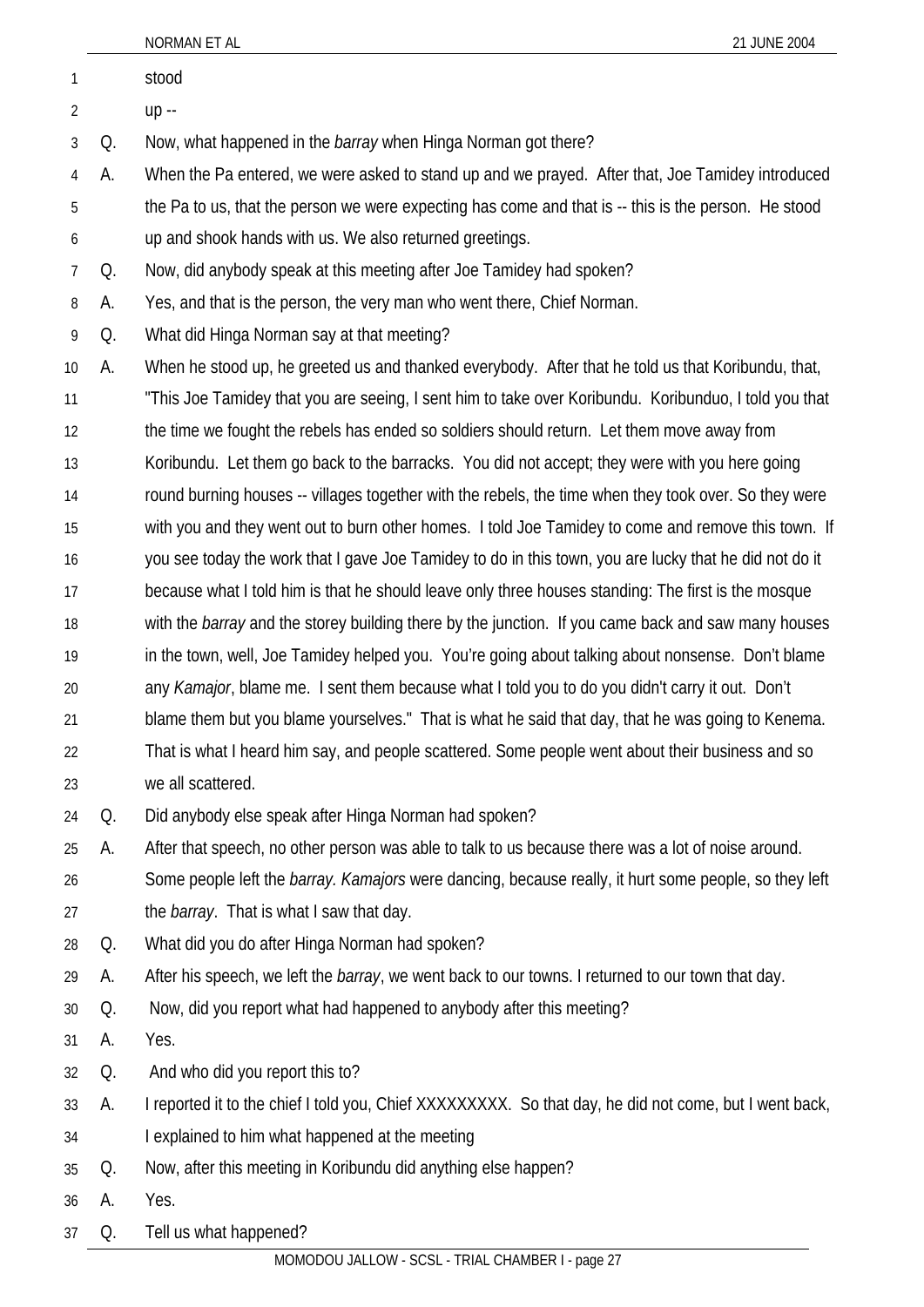| 1              | А. | After that, after two weeks back (sic) another meeting was called. That day I was coming to Bo but     |
|----------------|----|--------------------------------------------------------------------------------------------------------|
| $\overline{2}$ |    | Kamajors were at the gate. When you go there, you need to take a pass before going. When we got        |
| 3              |    | there, they told us to come and go to the <i>barray</i> because Chief Norman was there. We went to the |
| 4              |    | barray, they explained to us that five chiefdoms, the same chiefdoms that met there the other day:     |
| 5              |    | XXXXXXXXXXXXXXXXXXXXXXXXXXXX Then he said, "All of you that your leader is Joe Tamidey.                |
| 6              |    | This Joe Tamidey, you have to welcome and give him something." That thing was not really given to      |
| 7              |    | us, but when we returned to our villages, we were there. They went to Chief Smith that every           |
| 8              |    | chiefdom should give three bags of rice and Palmoil. We gave that once. We did not give any other.     |
| 9              |    | That is what I know.                                                                                   |
| 10             | Q. | Now, who spoke at this meeting?                                                                        |
| 11             | А. | Joe Tamidey -- at that meeting that they introduce Joe Tamidey, it was the minister that introduced    |
| 12             |    | Joe Tamidey to us, Mr. Norman.                                                                         |
| 13             | Q. | And did Mr. Norman speak at this meeting?                                                              |
| 14             | А. | I said he was the one that introduced Joe Tamidey to us and told us that we are -- Joe Tamidey is      |
| 15             |    | now our head.                                                                                          |
| 16             | Q. | Did Norman say anything else?                                                                          |
| 17             | A. | On that day I didn't even enter the <i>barray</i> . When he said that, I just departed for Bo.         |
| 18             | Q. | And how long after the first meeting did this second meeting take place?                               |
| 19             | А. | I have just said two weeks.                                                                            |
| 20             | Q. | Now, if you saw Hinga Norman today would you be able to recognise him?                                 |
| 21             | А. | If I see him, I will know him.                                                                         |
| 22             | Q. | Is Hinga Norman in the courtroom today?                                                                |
| 23             | А. | In this Court today? Yes, he is.                                                                       |
| 24             | Q. | Can you point at Hinga Norman to us?                                                                   |
| 25             | А. | Look at him there with the white hat on.                                                               |
| 26             |    | MR. PRESIDENT:                                                                                         |
| 27             |    | Mr. Norman, maybe you should stop wearing a white hat. It's fast becoming you trademark.               |
| 28             |    | Yes, go ahead, please.                                                                                 |
| 29             |    | MS. WIAFE:                                                                                             |
| 30             |    | Your Honours, I would like the record to reflect that the witness has pointed to Hinga Norman.         |
| 31             |    | <b>JUDGE BOUTET:</b>                                                                                   |
| 32             |    | It would be reflected on the record                                                                    |
| 33             |    | MS. WIAFE:                                                                                             |
| 34             |    | Thank you very much.                                                                                   |
| 35             |    | THE WITNESS:                                                                                           |
| 36             |    | You have to raise your head, because when you are talking, I can't get you clearly.                    |
| 37             |    |                                                                                                        |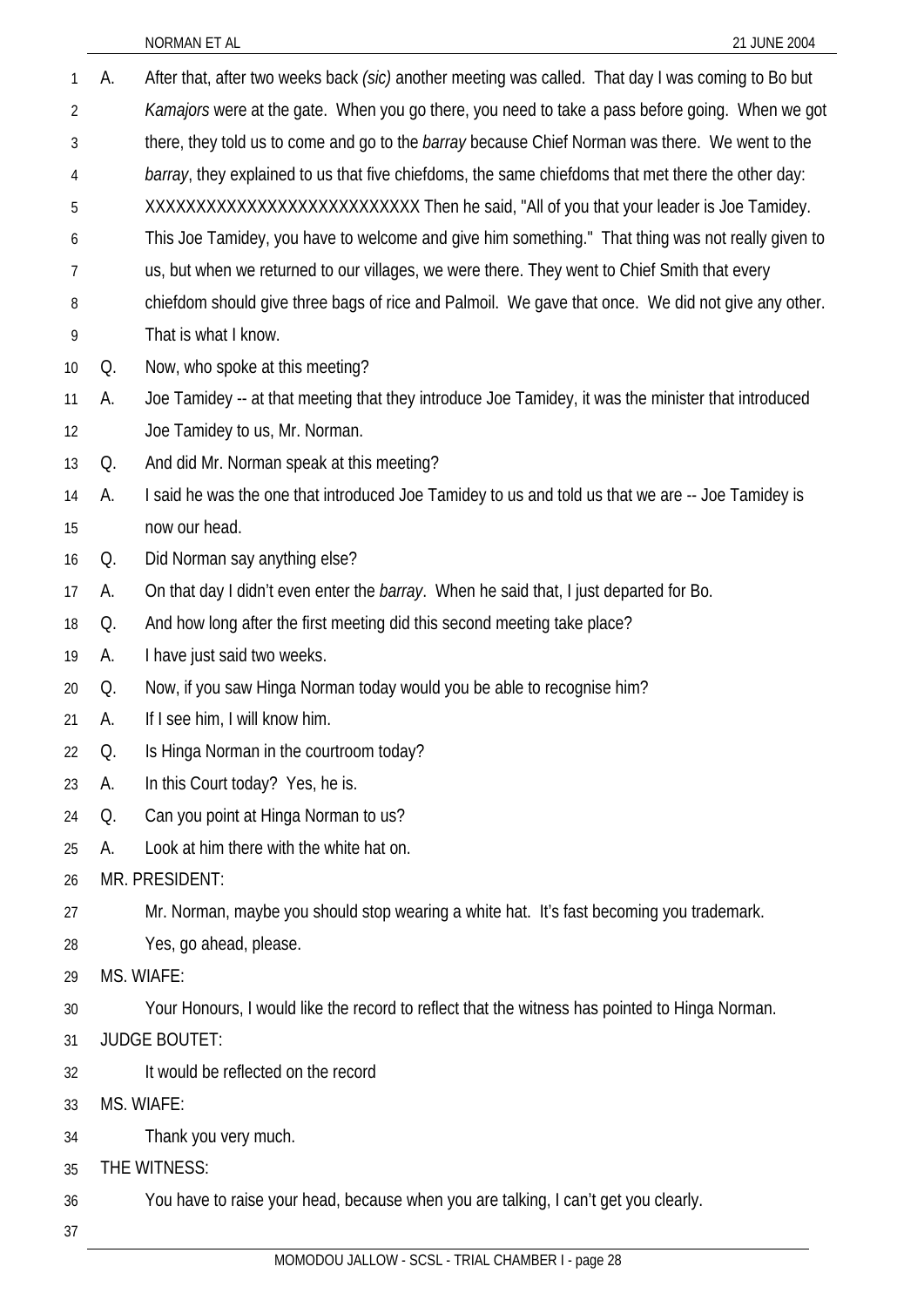- 1 MR. PRESIDENT:
- 2 Your voice, your voice.
- 3 THE ENGLISH INTERPRETER:
- 4 That is what he is saying; "You raise your voice because I can't get you clearly."
- 5 MS. WIAFE:
- 6 Okay. Your Honour, can I have a moment, please?
- 7 MR. PRESIDENT:
- 8 Go ahead. Please, put off your microphone.
- 9 BY MS. WIAFE:
- 10 Q. Now, do you remember the time when the *Kamajors* attacked Koribundu when the soldiers were
- 11 there?
- 12 A. Yes.
- 13 Q. What time was this?
- 14 A. Friday, on Friday. It was on Friday.
- 15 Q. Do you remember the year?
- 16 A. That was the year that the junta were -- the juntas were in the country.
- 17 Q. But do you remember the time?
- 18 A. Are you talking about the hour that they started shooting?
- 19 Q. The year?
- 20 A. No, well, I'm not learned so I didn't record it anywhere
- 21 MS. WIAFE:
- 22 Okay. I have no further question for this witness, Your Honours.
- 23 JUDGE BOUTET:
- 24 Thank you. So we will adjourn at this time and we will start with the cross-examination after we
- 25 reconvene at three o'clock. So we will start with the first Accused, second Accused and third
- 26 Accused, in that order, with Mr. Norman either starting or whoever, depending on his option if he
- 27 wants to start first or he would last. Whatsoever, but just to remind you that you have to cover
- 28 different areas, not to repeat the same. Thank you. We will reconvene at three o'clock.
- 29 MR. PRESIDENT:
- 30 31 And as you can understand, we still have some time to one o'clock which is lunch break time, but if
- 32 we started with Mr. Norman or with Dr. Jabbi, I'm afraid, they mightn't finish in 20 minutes. That is why we are adjourning to three o'clock. And the Court stand adjourned to three o'clock.
- 33  *(Court recessed at 1240H)*
- 34 *(Pages 20 to 29 by Momodou Jallow)*
- 35
- 36
- 37

MOMODOU JALLOW - SCSL - TRIAL CHAMBER I - page 29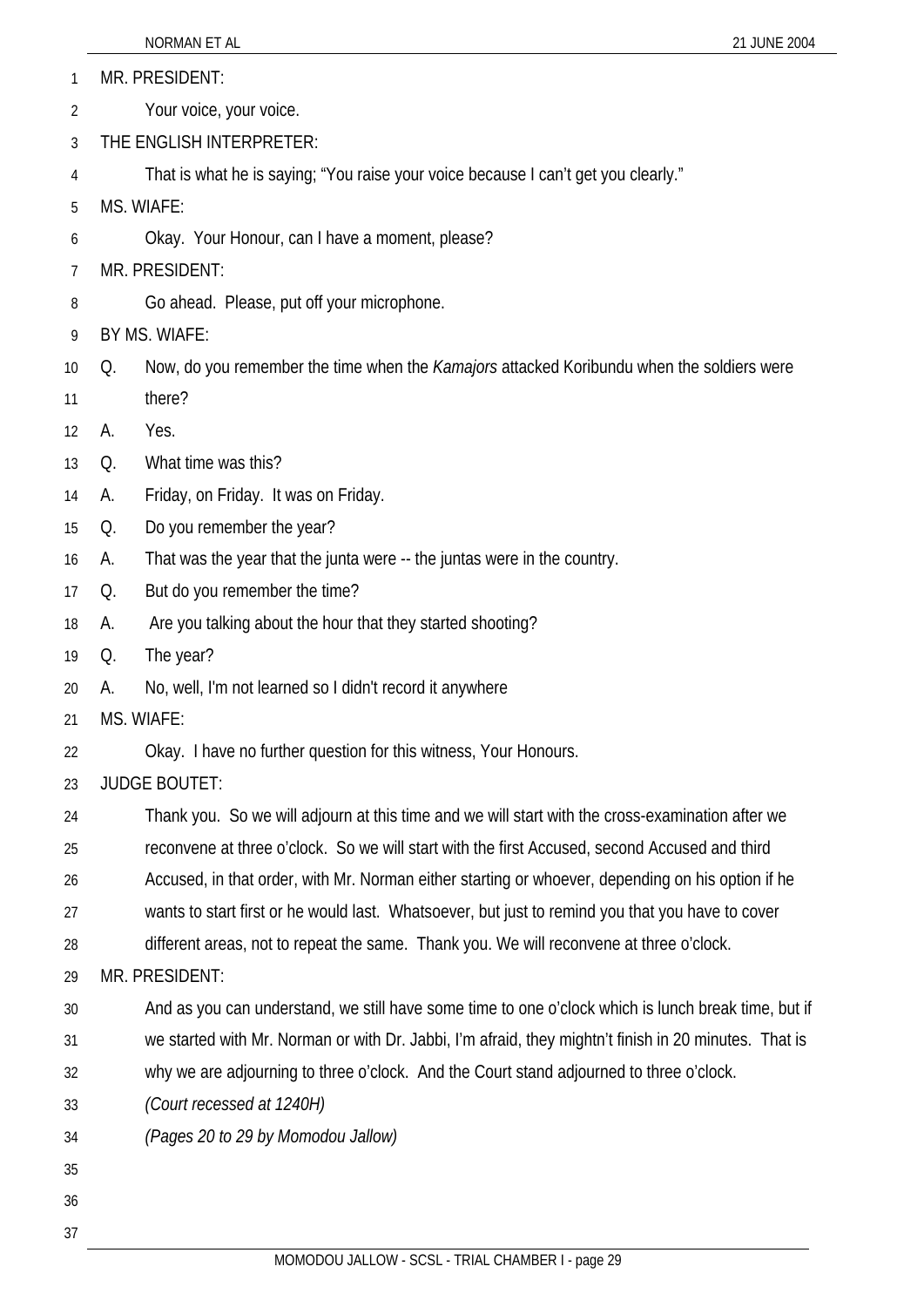|    | NORMAN ET AL<br>21 JUNE 2004                                                                          |
|----|-------------------------------------------------------------------------------------------------------|
| 1  | (Court resumed at 1505H)                                                                              |
| 2  | MR. PRESIDENT:                                                                                        |
| 3  | Yes, cross-examination. The Court is in session. Are you starting? Is it Mr. Norman who is starting   |
| 4  | or Mr. Hall?                                                                                          |
| 5  | MR. HALL:                                                                                             |
| 6  | Mr. Norman has requested that I go first.                                                             |
| 7  | MR. PRESIDENT:                                                                                        |
| 8  | Mr. Norman will go first?                                                                             |
| 9  | MR. HALL:                                                                                             |
| 10 | He's requested that I go first.                                                                       |
| 11 | MR. PRESIDENT:                                                                                        |
| 12 | Okay, right, okay.                                                                                    |
| 13 |                                                                                                       |
| 14 | Yes, may we have your full names, please.                                                             |
| 15 | MR. HALL:                                                                                             |
| 16 | First name John, J-O-H-N.                                                                             |
| 17 | MR. PRESIDENT:                                                                                        |
| 18 | John.                                                                                                 |
| 19 | MR. HALL:                                                                                             |
| 20 | Middle name, Wesley, W-E-S-L-E-Y; Hall, H-A-L-L.                                                      |
| 21 | MR. PRESIDENT:                                                                                        |
| 22 | H-A-L-L. Right. Yes, Mr. Hall, you can continue with your cross-examination.                          |
| 23 | WITNESS TF2-012                                                                                       |
| 24 | <b>CROSS-EXAMINATION</b>                                                                              |
| 25 | BY MR. HALL:                                                                                          |
| 26 | Sir, you are a chief in your own right?<br>Q.                                                         |
| 27 | THE ENGLISH INTERPRETER:                                                                              |
| 28 | The interpreter says he is sorry he is not getting the mike -- he is not getting the speaker clearly. |
| 29 | MR. PRESIDENT:                                                                                        |
| 30 | Mr. Hall, you are advised to go -- to talk very, very slowly --                                       |
| 31 | MR. HALL:                                                                                             |
| 32 | Okay.                                                                                                 |
| 33 | MR. PRESIDENT:                                                                                        |
| 34 | So that you can communicate, you know, properly with him.                                             |
| 35 | MR. HALL:                                                                                             |
| 36 | Sorry.                                                                                                |
| 37 |                                                                                                       |
|    |                                                                                                       |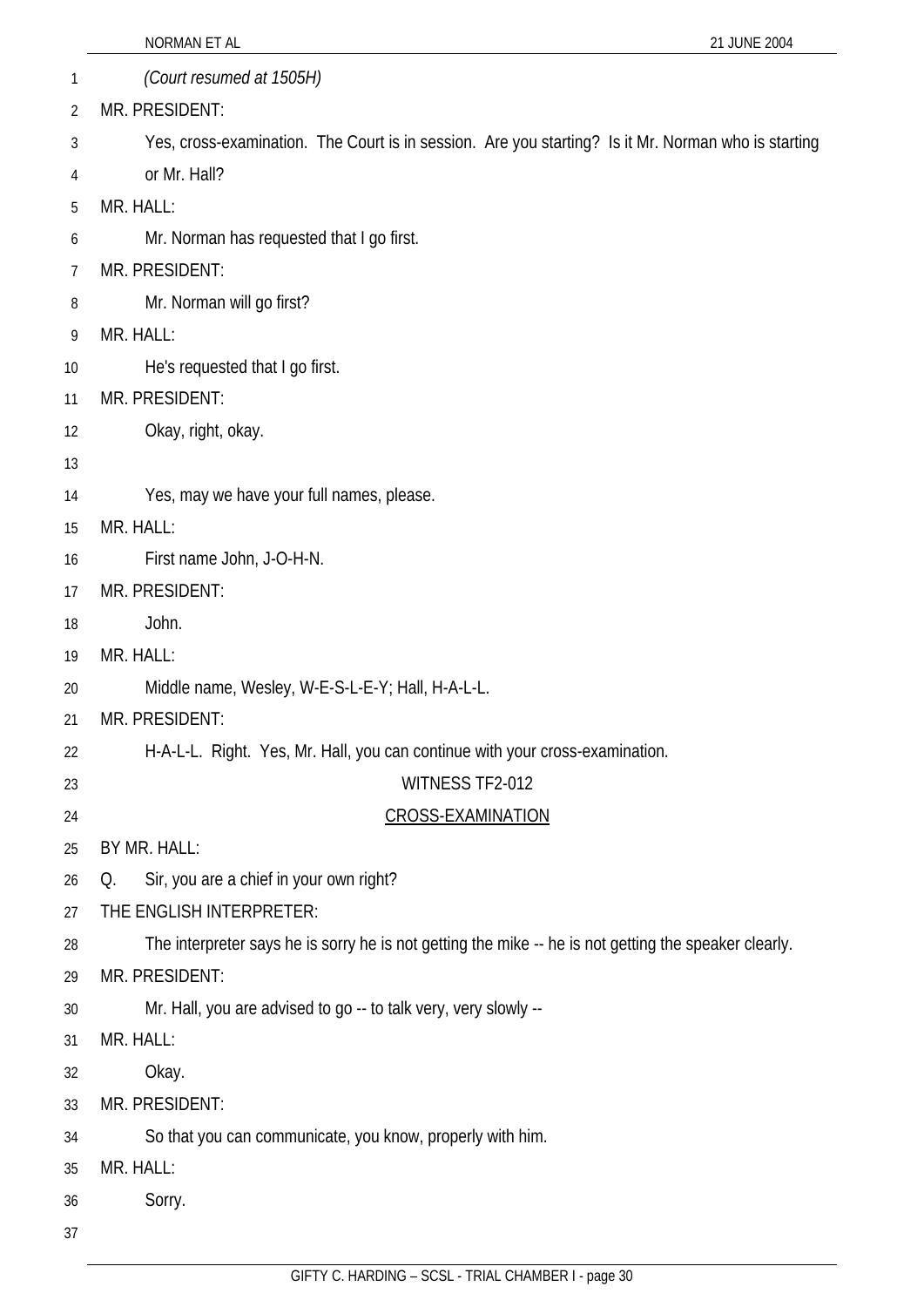NORMAN ET AL 2004 1 BY MR. HALL: Q. Mr. Witness, were you a chief yourself? A. If -- am I chief -- are you asking if I am a chief? I do not understand properly. THE ENGLISH INTERPRETER: Can you ask the witness to raise the volume of his set, please? MR. HALL: Sorry, Your Honour, mine was on the wrong channel. I have changed it. JUDGE BOUTET: I have the same problem. MR. HALL: *(Microphone not activated)* THE WITNESS: I'm not getting you properly. You are coming too far. I can hear you but not properly. JUDGE BOUTET: What is the problem? THE ENGLISH INTERPRETER: I think he is suggesting that you check his volume. JUDGE BOUTET: Is it high or too low? THE ENGLISH INTERPRETER: He says it's too low. He is not hearing it properly. JUDGE BOUTET: Check his mike to increase the volume on his -- THE WITNESS: Yes, I can hear you now, yes. JUDGE BOUTET: Okay. BY MR. HALL: Q. Mr. Witness, were you a chief? A. Yes, I was town chief. Yes, I am town chief. Q. And were there chiefs above you? A. Can you say it again? Q. Were there chiefs above you in the hierarchy? A. Many of them. Q. Were you also a *Kamajor*? A. Yes, I became a *Kamajor*. Q. And when did you become a *Kamajor*?

2

3

4

5 6

7

8

9

10

11

12

13

14 15

16

17

18

19

20

21

22

23

24

25

26

27

28

29

30

31

32

33

34 35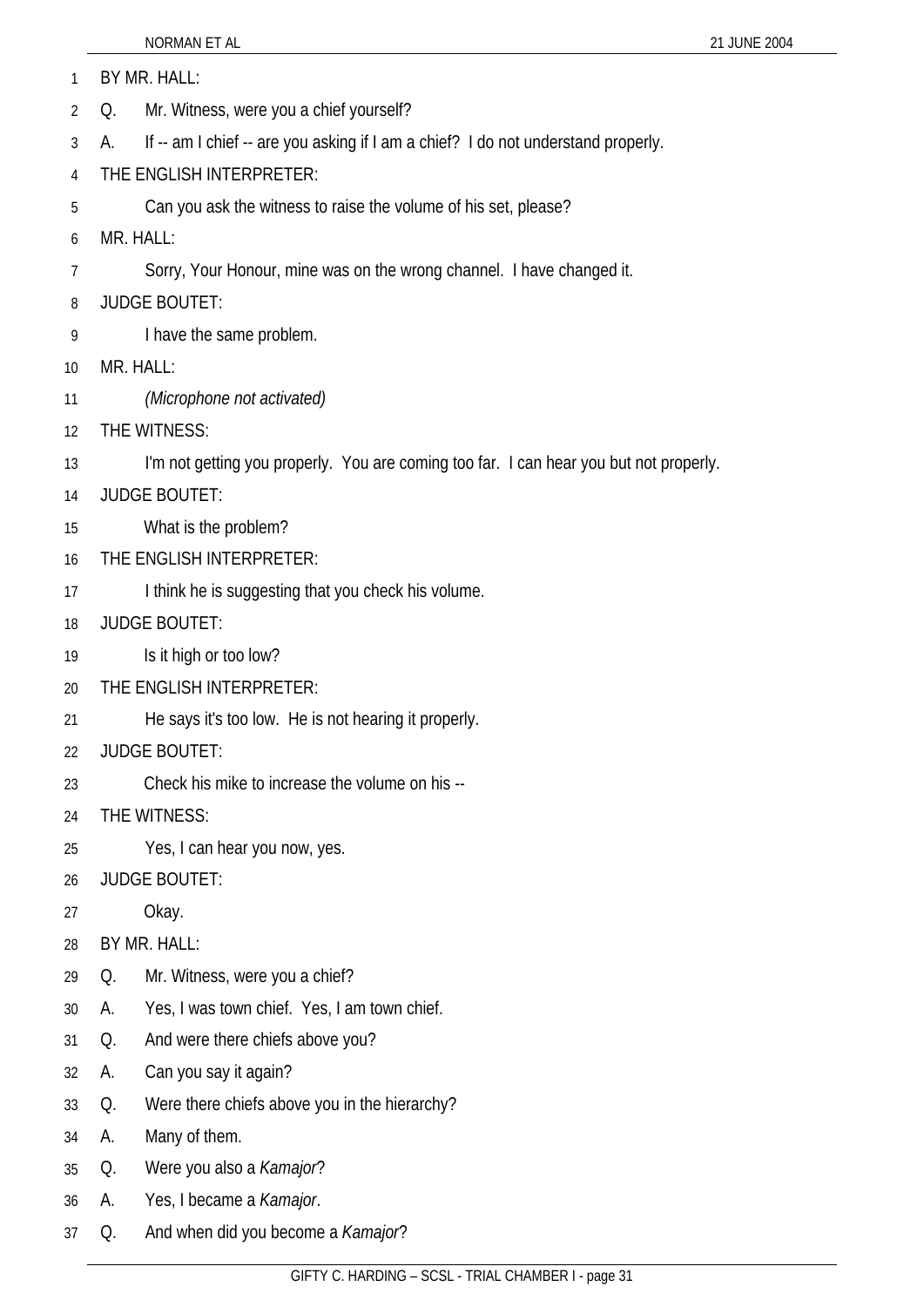| 1  | А. | When Joe Tamidey came to Koribundu.                                                                    |
|----|----|--------------------------------------------------------------------------------------------------------|
| 2  | Q. | And that was after the army had come?                                                                  |
| 3  | А. | I didn't hear that one, can you say it again.                                                          |
| 4  | Q. | Was that after the army had come to Koribundu, the soldiers?                                           |
| 5  | А. | Are you asking for the time that the soldiers were in Koribundu?                                       |
| 6  | Q. | How many different times were the soldiers in Koribundu?                                               |
| 7  | А. | Apart from that day that there was war in this country, the soldiers were in Koribundu until the       |
| 8  |    | Kamajors drove them from Koribundu.                                                                    |
| 9  | Q. | And after the -- after Koribundu was taken by the <i>Kamajors</i> , did the soldiers come back?        |
| 10 | А. | No, no soldier returned there.                                                                         |
| 11 | Q. | So when Koribundu was taken back by the Kamajors it did not fall again?                                |
| 12 | А. | I don't understand that.                                                                               |
| 13 | Q. | Did Koribundu fall back and forth in this fighting more than one time; the soldiers, then the Kamajor, |
| 14 |    | then the soldiers, then the <i>Kamajor</i> , then the soldiers, then the <i>Kamajors</i> ?             |
| 15 | А. | No, I didn't see that one.                                                                             |
| 16 | Q. | But you didn't live in Koribundu.                                                                      |
| 17 | А. | No, I'm not -- I didn't settle in Koribundu but I used to go there.                                    |
| 18 | Q. | How often would you go to Koribundu?                                                                   |
| 19 | А. | Me?                                                                                                    |
| 20 | Q. | Yes.                                                                                                   |
| 21 | А. | Whenever we want to reach Bo we must pass through Koribundu, so it's like always when we want to       |
| 22 |    | go to Bo -- Koribundu is our way to Bo.                                                                |
| 23 | Q. | And how often would that be; once a month?                                                             |
| 24 | А. | I beg your pardon.                                                                                     |
| 25 | Q. | How often would that be; would you go once a month, once every two months?                             |
| 26 | А. | Me? Yes, I'm an elderly person. Whenever I'm ready to go out I'll go. And when I want to do that I     |
| 27 |    | go through Koribundu at all times.                                                                     |
| 28 | Q. | And how often would you go through Koribundu?                                                          |
| 29 | А. | Are you asking how often do I go to Koribundu?                                                         |
| 30 | Q. | I'm asking you how many times you would go there, say, in a year's time, 12, 20 times?                 |
| 31 | А. | In a year, no, I can't count it. I'm not able to count it.                                             |
| 32 | Q. | When the soldiers were there would you go there?                                                       |
| 33 | А. | Yes. Yes, I did go there.                                                                              |
| 34 | Q. | Were the soldiers using Koribundu as a base?                                                           |
| 35 | А. | When the rebel war started in Sierra Leone the soldiers went to Koribundu and that's where they        |
| 36 |    | settled since then.                                                                                    |
| 37 | Q. | And they stayed how long?                                                                              |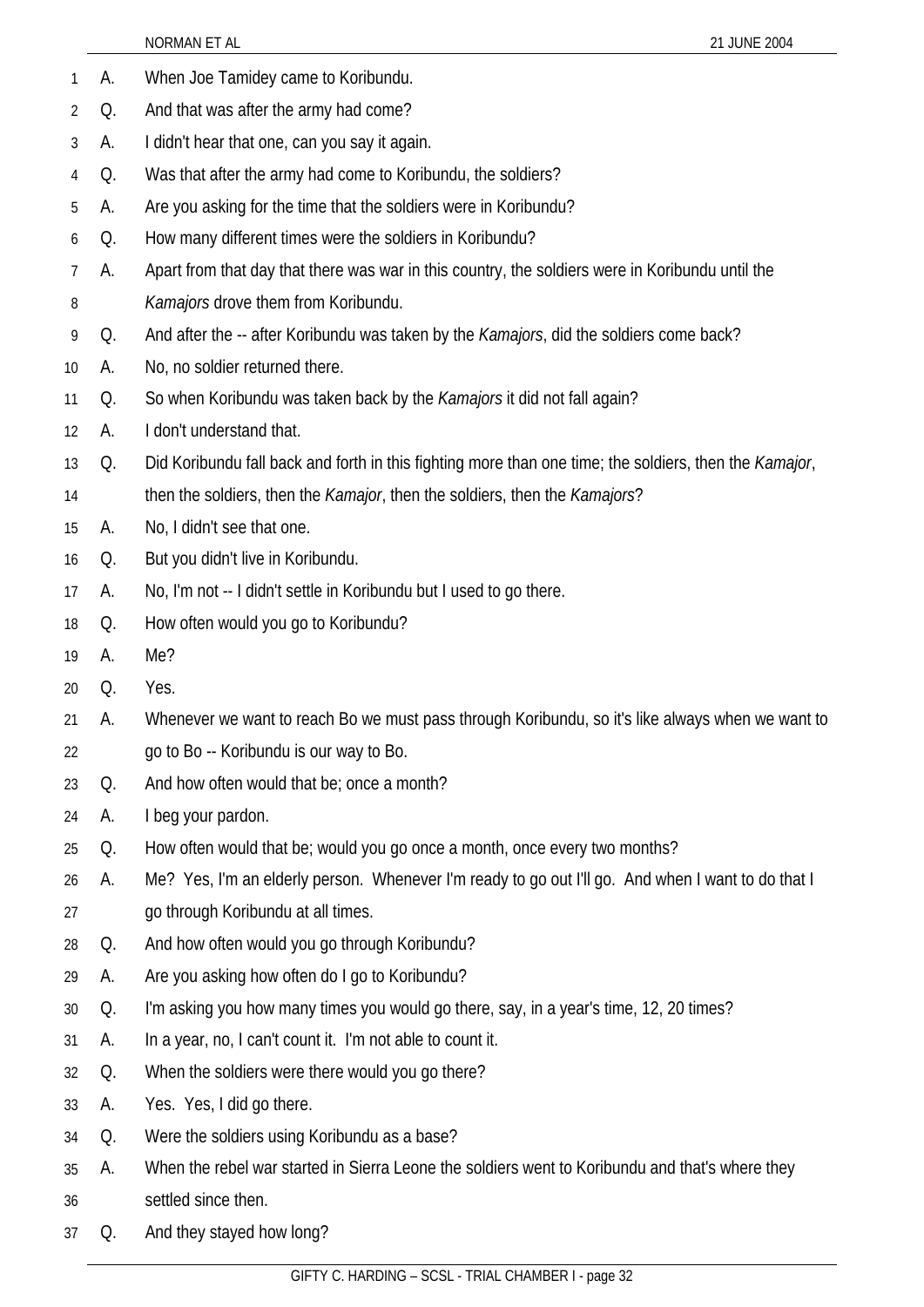| 1              | А. | No, I'm not learned so I can't estimate the period because I didn't record it.                        |
|----------------|----|-------------------------------------------------------------------------------------------------------|
| $\overline{2}$ | Q. | When you got there and you saw the buildings burning, the soldiers had left, correct?                 |
| 3              | А. | When I went to Koribundu are you asking if I saw the houses on fire? Is that what you are asking me?  |
| 4              | Q. | Yes, the soldiers were gone and the houses were on fire.                                              |
| 5              | А. | Yes.                                                                                                  |
| 6              | Q. | And you don't know whether the soldiers set fire to the houses before they left?                      |
| $\overline{7}$ | А. | No.                                                                                                   |
| 8              | Q. | Were you one of the Kamajors when Chief Norman came to Koribundu?                                     |
| 9              | А. | The first time when Chief Norman went to Koribundu when the houses were burnt, is that what you       |
| 10             |    | are asking?                                                                                           |
| 11             | Q. | When Chief Norman came for this meeting you talked about, were you by then a member of the            |
| 12             |    | Kamajors?                                                                                             |
| 13             | А. | By then I was not a <i>Kamajor</i> .                                                                  |
| 14             | Q. | How much after did you become one?                                                                    |
| 15             | А. | Mr. Interpreter, I'm not getting you clearly, speak louder, please.                                   |
| 16             |    |                                                                                                       |
| 17             |    | Can you ask the question again, please.                                                               |
| 18             | Q. | How long after Chief Norman came did you become a Kamajor yourself?                                   |
| 19             | А. | When they said elections were coming nearer, that we should vote, that's when we started joining the  |
| 20             |    | Kamajor movement.                                                                                     |
| 21             | Q. | And the Kamajor movement took back your town from the soldiers?                                       |
| 22             | А. | Our own town?                                                                                         |
| 23             | Q. | Yes.                                                                                                  |
| 24             | А. | Soldiers didn't settle in our own village, they only went there, burnt houses and they returned. They |
| 25             |    | didn't settle there. My own town, they didn't settle there.                                           |
| 26             | Q. | Soldiers went to your own town and burnt houses?                                                      |
| 27             | А. | Yes. Yes, that happened.                                                                              |
| 28             | Q. | What else did the soldiers do that you know of?                                                       |
| 29             | А. | My own town?                                                                                          |
| 30             | Q. | Yes, your own town, what you know directly?                                                           |
| 31             | А. | They took our properties from us. They looted our properties.                                         |
| 32             | Q. | And that was all before Chief Norman got there?                                                       |
| 33             | А. | I didn't understand that.                                                                             |
| 34             | Q. | The soldiers' burning and looting happened before Chief Norman came?                                  |
| 35             | А. | Yes. When that happened we didn't even know where Chief Norman was.                                   |
| 36             | Q. | Did it stop after Chief Norman came?                                                                  |
| 37             | A. | Are you asking if they did that before Chief Norman came?                                             |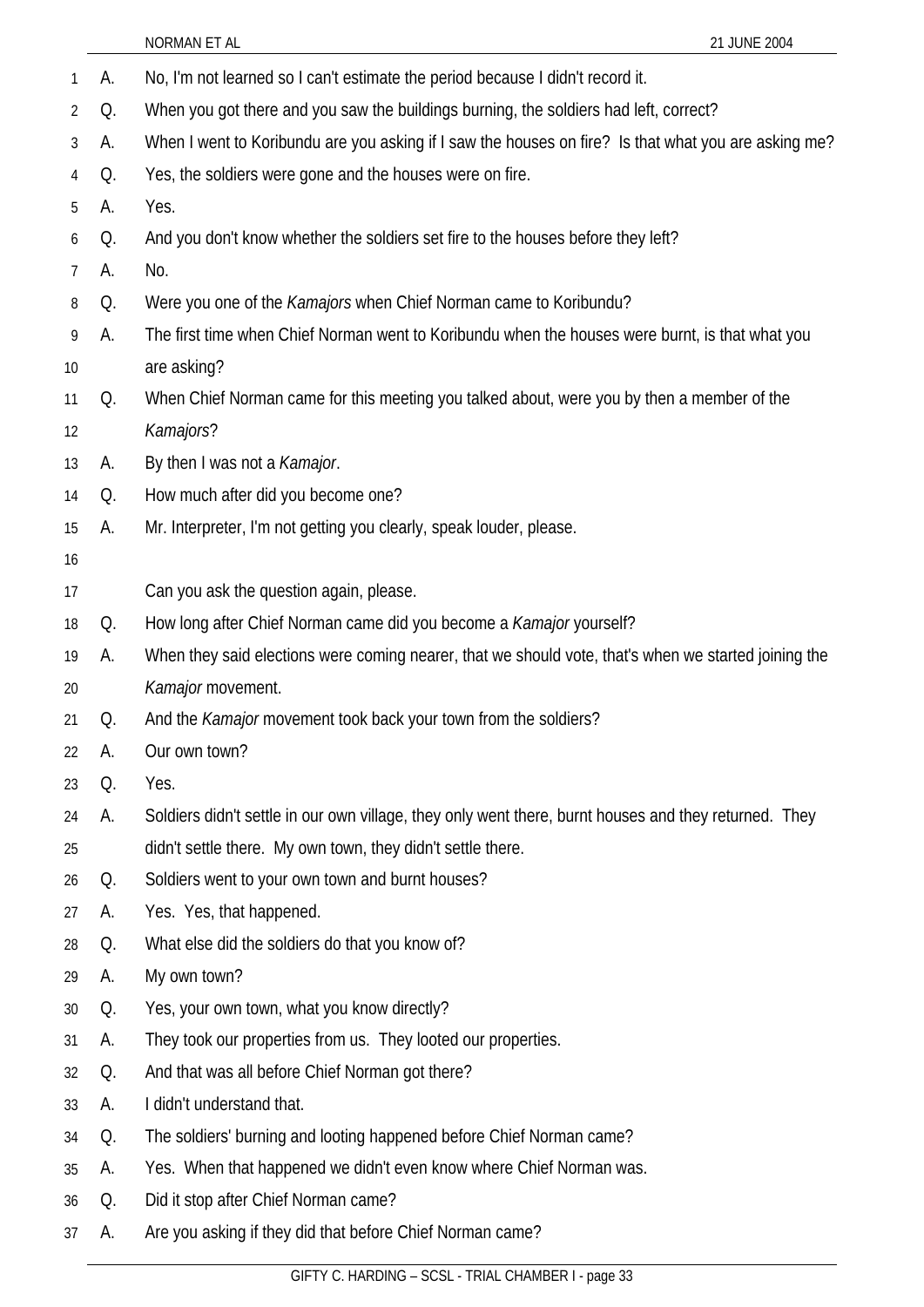- 1 Q. Did it stop when Chief Norman came and you joined the *Kamajors*?
- 2 A. I'm not -- I can't understand what you are saying. By the way you are saying it, that's why I can't
- 3 answer it. You're making it difficult for me.
- 4 5 Q. Okay, I will ask it another way then. Whatever the soldiers were doing stopped, and nobody else was doing that after the *Kamajors* came and liberated Koribundu?
- 6 A. Are you asking if *Kamajors* did that to me? Are you asking if they did that to me?
- 7 Q. I'm asking, did it stop when the *Kamajors* came?
- 8 A. I can't understand. I do not understand.
- 9 THE ACCUSED NORMAN:
- 10 It's the interpretation that, you know, he is not getting. The witness can be cooperative, but the
- 11 interpretation is not correct, and I will say this, My Lord.
- 12 MR. PRESIDENT:
- 13 Thank you.
- 14 MR. HALL:
- 15 Thank you.
- 16 JUDGE THOMPSON:
- 17 *(Microphone not activated)*.
- 18 THE ENGLISH INTERPRETER:
- 19 Can we take the question again, please?
- 20 JUDGE THOMPSON:
- 21 And Mr. Hall, in bits, in bits, please.
- 22 MR. PRESIDENT:
- 23 *(Microphone not activated)*.
- 24 JUDGE THOMPSON:
- 25 No, when it is long it creates confusion. Mr. Hall, go in bits, please.
- 26 MR. HALL:
- 27 I can go in very short bits and sometimes get accused of that.
- 28 THE WITNESS:
- 29 Okay, I can hear what the Judges are saying but when you are speaking I can't get you clearly.
- 30 BY MR. HALL:
- 31 Q. The burning happened with the soldiers, correct?
- 32 A. Where?
- 33 Q. Koribundu.
- 34 A. No, I didn't tell you that.
- 35 JUDGE BOUTET:
- 36 Mr. Hall, he was talking of his own village.
- 37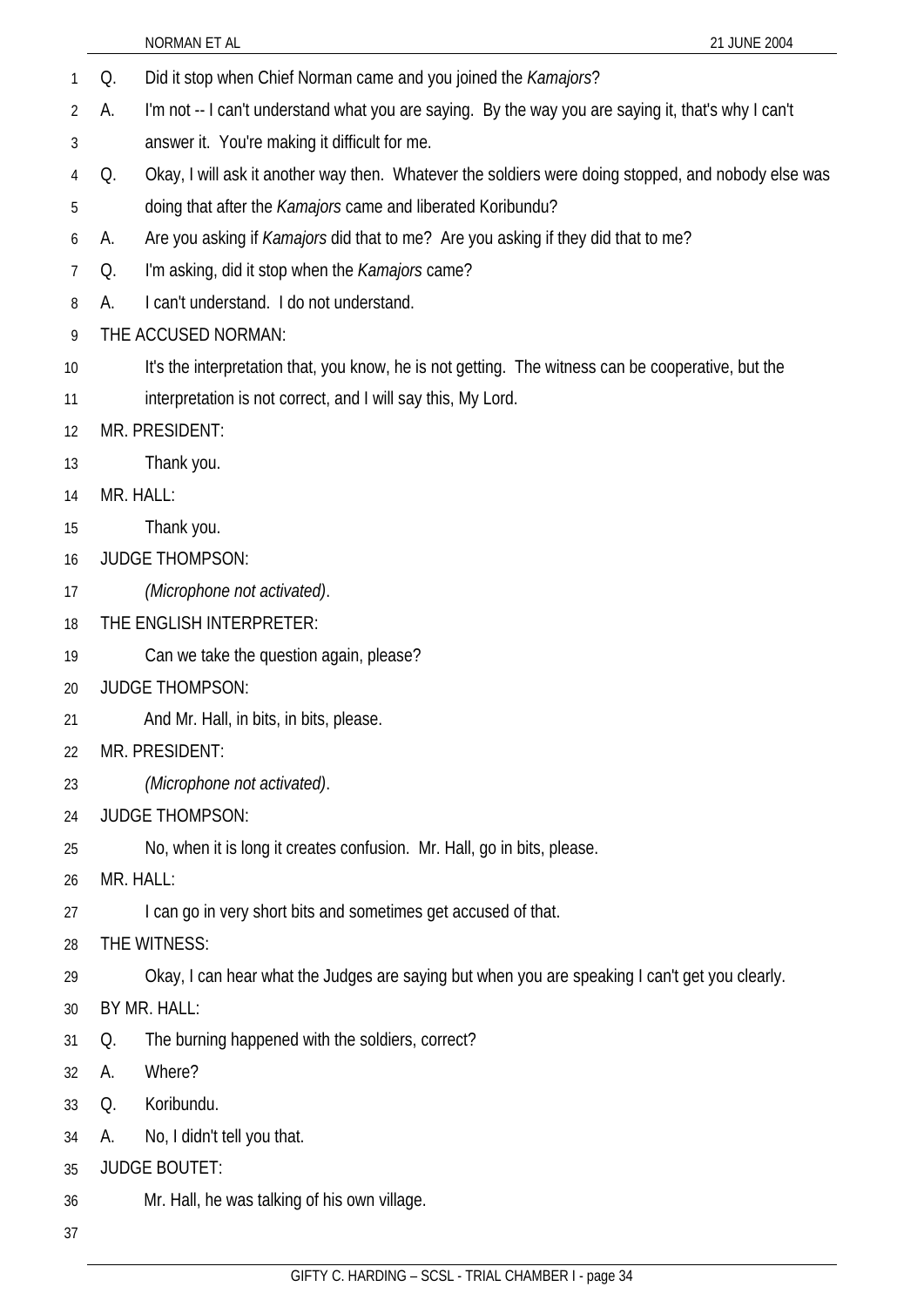MR. HALL: 1

Thank you. 2

3 BY MR. HALL:

4 Q. Your own village. Did the soldiers burn your own village?

5 A. Yes. Yes, that's what I said.

6 Q. And after the *Kamajors* came, none of that happened any more?

7 A. Are you saying when the *Kamajors* came no houses were burnt?

8 Q. Correct.

9 A. Is that what you are asking me?

10 Q. Yes, I am.

11 A. No.

12 Q. So houses were burnt after the *Kamajors* got there?

13 A. No *Kamajor* went to my village. When they took over Koribundu, they only stayed in Koribundu

14 because it's a big town. No, I can't speak about *Kamajors* relating to my home town.

15 Q. When you joined the *Kamajor*, you organised fighters yourself?

16 A. Say that again.

17 Q. When you became a *Kamajor*, did you also help organise fighters?

18 A. When I joined the *Kamajor* movement there was no fighting. It was election period.

19 20 Q. When you were in Koribundu on that Sunday and you saw the burning houses, you had no idea when the burning started and ended?

21 22 A. When I went to Koribundu -- are you asking when I went to Koribundu on Sunday if I saw houses being burnt?

23 Q. They were just burning at that time; you didn't see anybody set a fire?

24 25 A. I didn't see anybody touching fire to any of the houses. I didn't see anybody with fire touching fire to the houses, but I saw burnt houses.

26 Q. And the *Kamajors* were there before Chief Norman arrived, correct?

27 THE ENGLISH INTERPRETER:

28 Can you say that again, please?

29 BY MR. HALL:

30 Q. The *Kamajors* were already there before Chief Norman came into town.

31 A. Are you asking if the *Kamajors* in town, in Koribundu town before Chief Norman came?

32 Q. Yes, I am.

33 A. Yes, many of them.

34 Q. And when Chief Norman left, the *Kamajors* stayed in control of Koribundu?

35 A. Say that again.

36 Q. When Chief Norman left Koribundu that day, did *Kamajors* stay in control of that area?

37 A. Are you asking if when Mr. Norman left Koribundu if the *Kamajors* were still in charge? If that is it,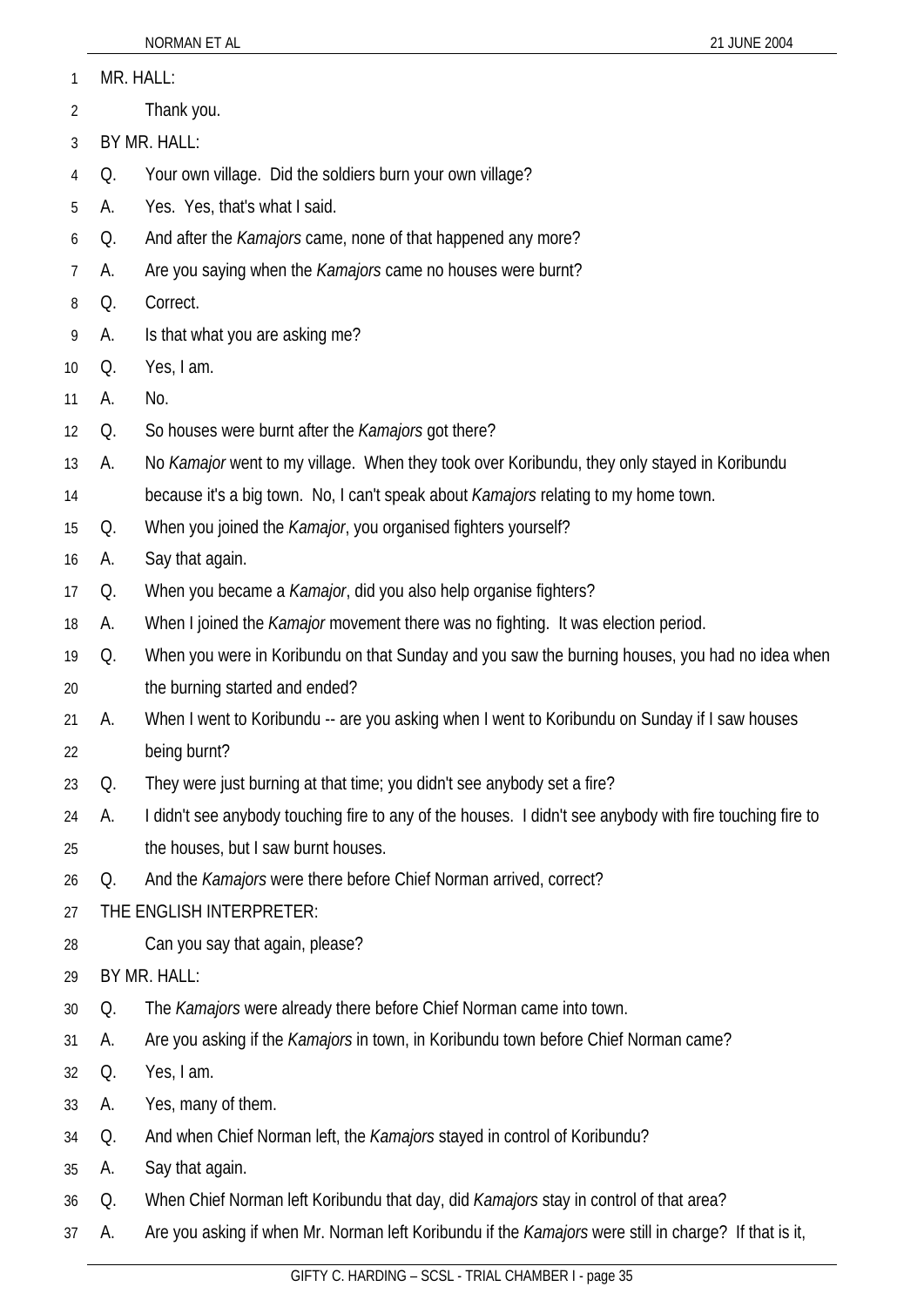1 then yes.

2 Q. And they stayed that way after that?

3 MR. PRESIDENT:

4 He says, yes. He said yes. Go ahead.

5 BY MR. HALL:

6 Q. How did the investigators find you to talk to you?

7 A. I am getting what the speaker is saying but I can't understand, I can't get the -- I can't understand the

8 interpreter clearly. So it's making it difficult for me. I can't get the interpreter clearly.

- 9 THE ACCUSED NORMAN:
- 10 My Lord, he is complaining that he is not hearing the dialect that is being spoken to him. He says he
- 11 can hear the English, only that he doesn't understand, but he does not hear the *Mende* clearly as he
- 12 hears the English on the microphone. So that there is some -- something wrong with the -- with the
- 13 connection to *Mende*.

14 JUDGE BOUTET:

- 15 We had this problem this morning too with the earphones. Mr. Translator -- Interpreter, is your
- 16 volume --
- 17 THE ENGLISH INTERPRETER:
- 18 Yes, our volumes are right high up. We want him to check the --
- 19 JUDGE BOUTET:
- 20 Let's try it again.
- 21 BY MR. HALL:
- 22 Q. Okay, Mr. Witness, how did the investigators come to find you?
- 23 THE ENGLISH INTERPRETER:
- 24 Yes, please, if you could hold on, we just want to check the microphones -- the headsets again.
- 25
- 26 We are asking the technician to use the headsets to see if he can hear properly. Can you put the --
- 27 put the headsets --
- 28 JUDGE BOUTET:
- 29 30 Mr. Technician, can you get the headset? Can you speak to see if he -- now it works? Modern techniques.
- 31 BY MR. HALL:
- 32 Q. Okay, Mr. Witness, how did the investigators come to find you; because you are a chief?
- 33 A. TRC summoned us and they told our chief that we should come together. And they said whatever
- 34 35 anybody knows about the war, you should talk about, and if you were there you saw it all, you should say so.
- 36 Q. When you were met, did somebody write down what you were saying in English?
- 37 A. Yes.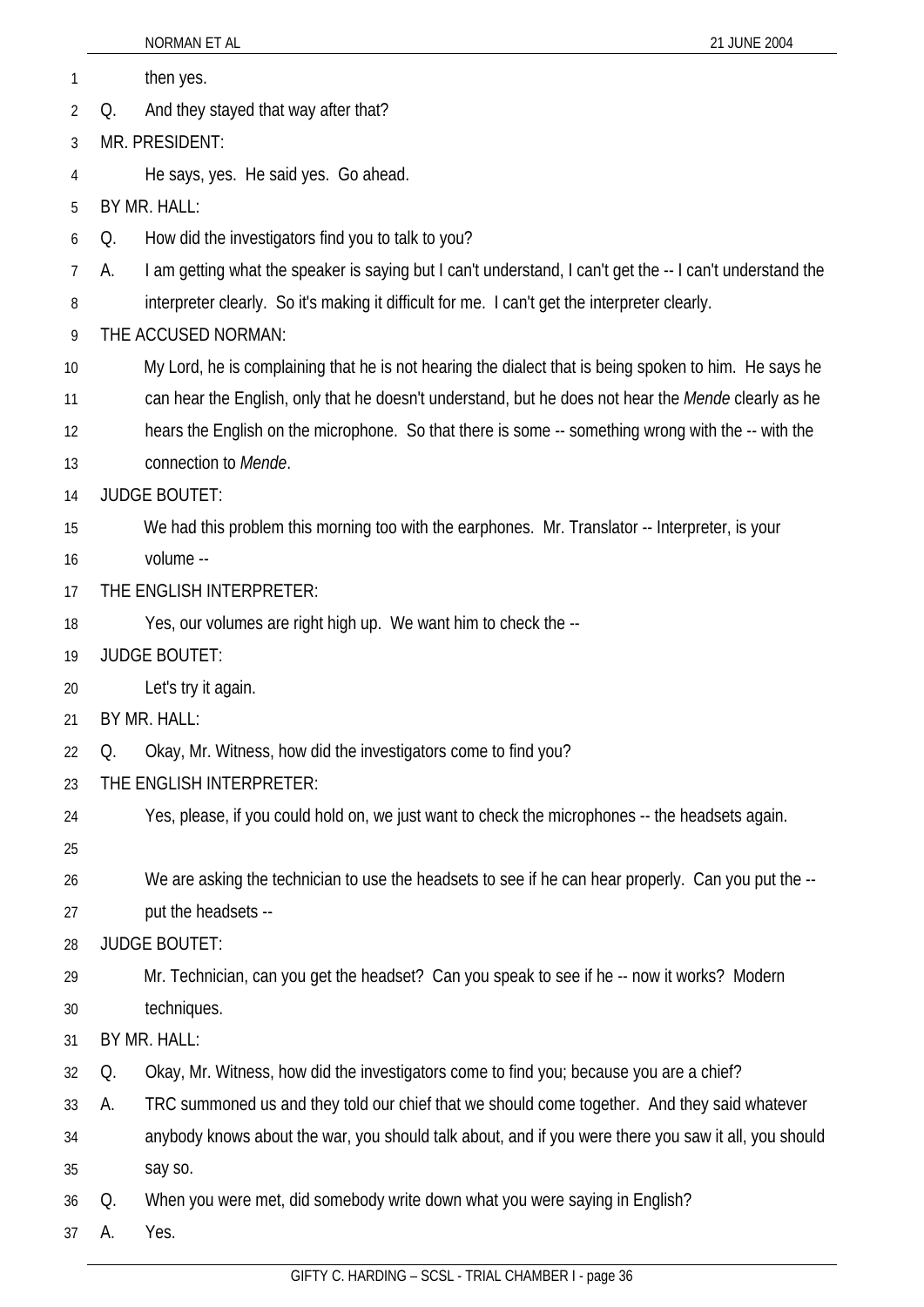|    |    | NORMAN ET AL<br>21 JUNE 2004                                                                              |
|----|----|-----------------------------------------------------------------------------------------------------------|
| 1  | Q. | And you do not read English or write English yourself?                                                    |
| 2  | А. | No.                                                                                                       |
| 3  | Q. | And when they were done with the statement you put a thumbprint on the statement at their request?        |
| 4  | А. | Yes.                                                                                                      |
| 5  | Q. | Prior to that day when you put the thumbprint, did you talk to somebody else beside the investigations    |
| 6  |    | about what happened?                                                                                      |
| 7  | А. | Which person are you asking about? Except that I am here now, which person are you talking about?         |
| 8  | Q. | I'm trying to find out if there was anybody other than the investigators you talked to. For instance, the |
| 9  |    | Truth and Reconciliation Commission, did they talk to you?                                                |
| 10 | А. | I think I have said that before that they summoned us and whatever you said they would write on           |
| 11 |    | paper and we'd sign.                                                                                      |
| 12 | Q. | In a statement dated 19th of January 2003, it said you met at a hotel in Bo. Did you live in Bo that      |
| 13 |    | day?                                                                                                      |
| 14 | А. | Yes.                                                                                                      |
| 15 | Q. | How long prior to that did you move to Bo?                                                                |
| 16 | А. | No, I only came to Bo and returned.                                                                       |
| 17 | Q. | Who brought you to Bo?                                                                                    |
| 18 | А. | I came by vehicle. A vehicle brought me to Bo.                                                            |
| 19 | Q. | Who drove you?                                                                                            |
| 20 | А. | It's a passenger vehicle. There are passenger vehicles on the way, I could board one and came to          |
| 21 |    | Bo.                                                                                                       |
| 22 | Q. | Your personal vehicle or somebody else's?                                                                 |
| 23 | А. | It's owned by some people.                                                                                |
| 24 | Q. | Friends of yours or one you hired?                                                                        |
| 25 | А. | No, I didn't charter it -- I didn't hire it, I paid.                                                      |
| 26 | Q. | If you gave the statement in Bo, you had to know to come to Bo. How did you know to come to Bo to         |
| 27 |    | give the statement?                                                                                       |
| 28 | А. | When they summoned us they told us. They told us.                                                         |
| 29 | Q. | Who told you?                                                                                             |
| 30 | А. | The ones that went.                                                                                       |
| 31 | Q. | Who were they?                                                                                            |
| 32 | A. | They are people.                                                                                          |
| 33 | Q. | What people?                                                                                              |
| 34 |    | MS. WIAFE:                                                                                                |
| 35 |    | Objection, Your Honour. This may -- this answer -                                                         |
| 36 |    | MR. PRESIDENT:                                                                                            |
| 37 |    | Can you sit down, please?                                                                                 |
|    |    |                                                                                                           |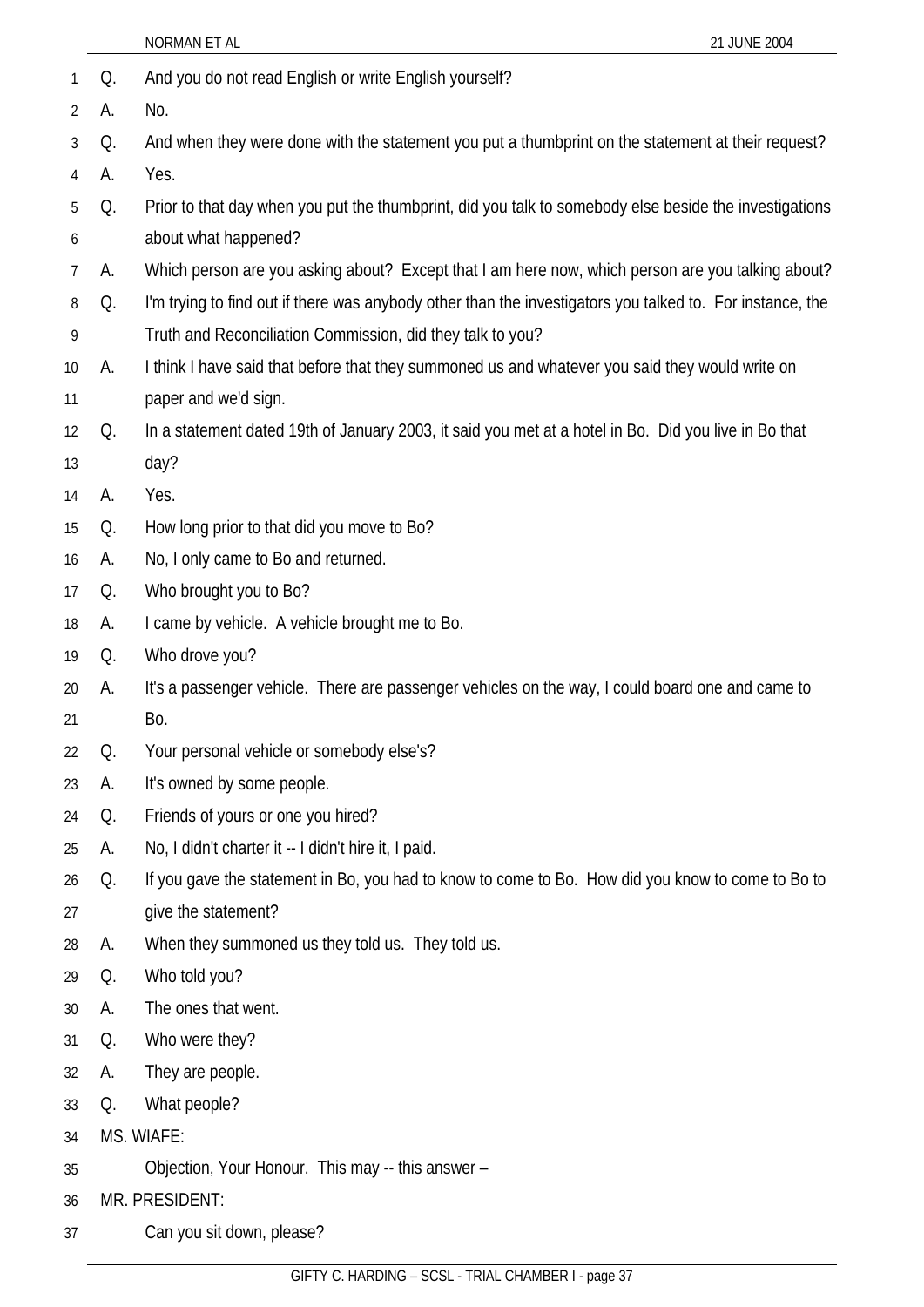MS. WIAFE: 1

The witness's answer may violate witness protection. 2

3 JUDGE BOUTET:

4 I must say it's not obvious to me. How would it violate it? You better give me some explanation.

5 JUDGE THOMPSON:

- 6 Yes, I was going to ask the same question my learned brother has asked. Why "may"? Why should
- 7 this Chamber, the Judges, be invited to speculate?

8 MS. WIAFE:

- 9 10 Well, Your Honour, if it is the case that whoever brought the witness is a protected witness, then that would violate the witness protection order.
- 11 JUDGE THOMPSON:
- 12 Again, hypothetical.

13 JUDGE BOUTET:

- 14 I thought the question was, they told us -- the answer was, "They told us to go to Bo." The question
- 15 was, "Who is that?" "Who told you that?" So I have difficulty to follow what you are objecting to, and

16 "they". Was that your question essentially, Mr. Hall?

- 17 MR. HALL:
- 18 Yes, Your Honour. And also, I would add, he has identified himself as a chief in his town and how he
- 19 got to Bo. Who brought him goes to bias, potential ability to get together with others to make a story.

20 JUDGE BOUTET:

- 21 No, I do not -- I don't want to get into this at this particular moment, I'm just trying to see if this is a
- 22 permissible question given the protection of witnesses' identities. Yes, what you've stated that he has
- 23 testified that he was a chief and he was asked to go to Bo, that's in evidence. And, in fact, it's in
- 24 evidence
- 25 in chief.

26 JUDGE THOMPSON:

- 27 Yes, and --
- 28 MR. HALL:
- 29 Let me rephrase the question.
- 30 JUDGE THOMPSON:
- 31 Just a minute.
- 32
- 33 And, as far as I am concerned, it is permissible question under cross-examination and if they are
- 34 objecting on the grounds that it would violate the witness protection measures, then the burden is on

35 them and that's what we are trying to establish. So, perhaps you should let them make their case

- 36 before we ask you to continue.
- 37 MR. HALL: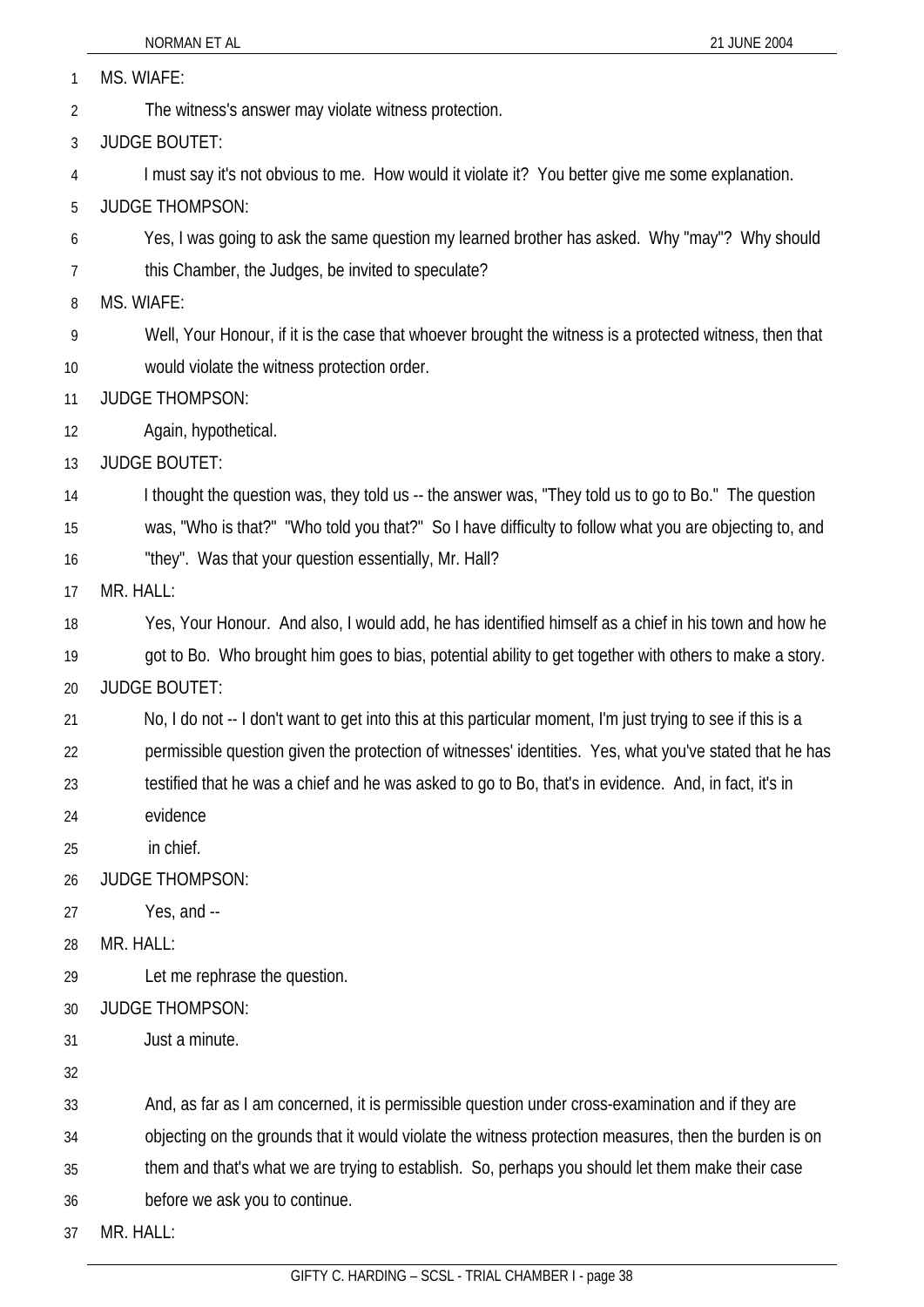|    | NORMAN ET AL<br>21 JUNE 2004                                                                            |
|----|---------------------------------------------------------------------------------------------------------|
| 1  | Right.                                                                                                  |
| 2  | MS. WIAFE:                                                                                              |
| 3  | Your Honour, we are concerned that names may be mentioned here that may lead to the names of            |
| 4  | protected witness being revealed.                                                                       |
| 5  | <b>JUDGE THOMPSON:</b>                                                                                  |
| 6  | So, if I get you rightly, you are not sure?                                                             |
| 7  | MS. WIAFE:                                                                                              |
| 8  | Well, we are taking the precaution.                                                                     |
| 9  | <b>JUDGE THOMPSON:</b>                                                                                  |
| 10 | You are being pre-emptive.                                                                              |
| 11 | MS. WIAFE:                                                                                              |
| 12 | Yeah.                                                                                                   |
| 13 | <b>JUDGE THOMPSON:</b>                                                                                  |
| 14 | In a situation in which -- well, how does the Court perceive -- the Judges who are supposed to control  |
| 15 | and to be very much sensitive to the wide -- the latitude usually given under cross-examination? And    |
| 16 | if you are asking us to impose some limitation on the traditional latitude given to cross-examination,  |
| 17 | then it would seem to me that you should make a convincing case. And the word "may", in my own          |
| 18 | judgment, does not seem to suggest a convincing case.                                                   |
| 19 | MS. WIAFE:                                                                                              |
| 20 | Your Honour, in light of the fact that names may be mentioned, we would suggest, as we did              |
| 21 | previously, that we go perhaps into closed session.                                                     |
| 22 | MR. PRESIDENT:                                                                                          |
| 23 | Right, we rise for a few minutes. And Mr. Wesley -- Mr. Hall, I'm sorry, we'll go into a closed session |
| 24 | very, very briefly.                                                                                     |
| 25 | MR. HALL:                                                                                               |
| 26 | I would have no objection to the Prosecutor talking to the witness, finding out the names and then      |
| 27 | giving the witness a cross-reference.                                                                   |
| 28 | MR. PRESIDENT:                                                                                          |
| 29 | Let us -- let us -- let us go to Chambers -- let us --                                                  |
| 30 | MR. HALL:                                                                                               |
| 31 | As Your Honour pleases.                                                                                 |
| 32 | MR. PRESIDENT:                                                                                          |
| 33 | Yes. All right, the Court will rise for a few minutes and we'll resume very shortly.                    |
| 34 | (Court recessed at 1542H)                                                                               |
| 35 | (At this point in the proceedings a portion of the transcript [pages 41 to 44] was extracted and sealed |
| 36 | under a separate cover as the session was heard in camera)                                              |
| 37 | (Pages 30 to 39 by Gifty C. Harding)                                                                    |
|    |                                                                                                         |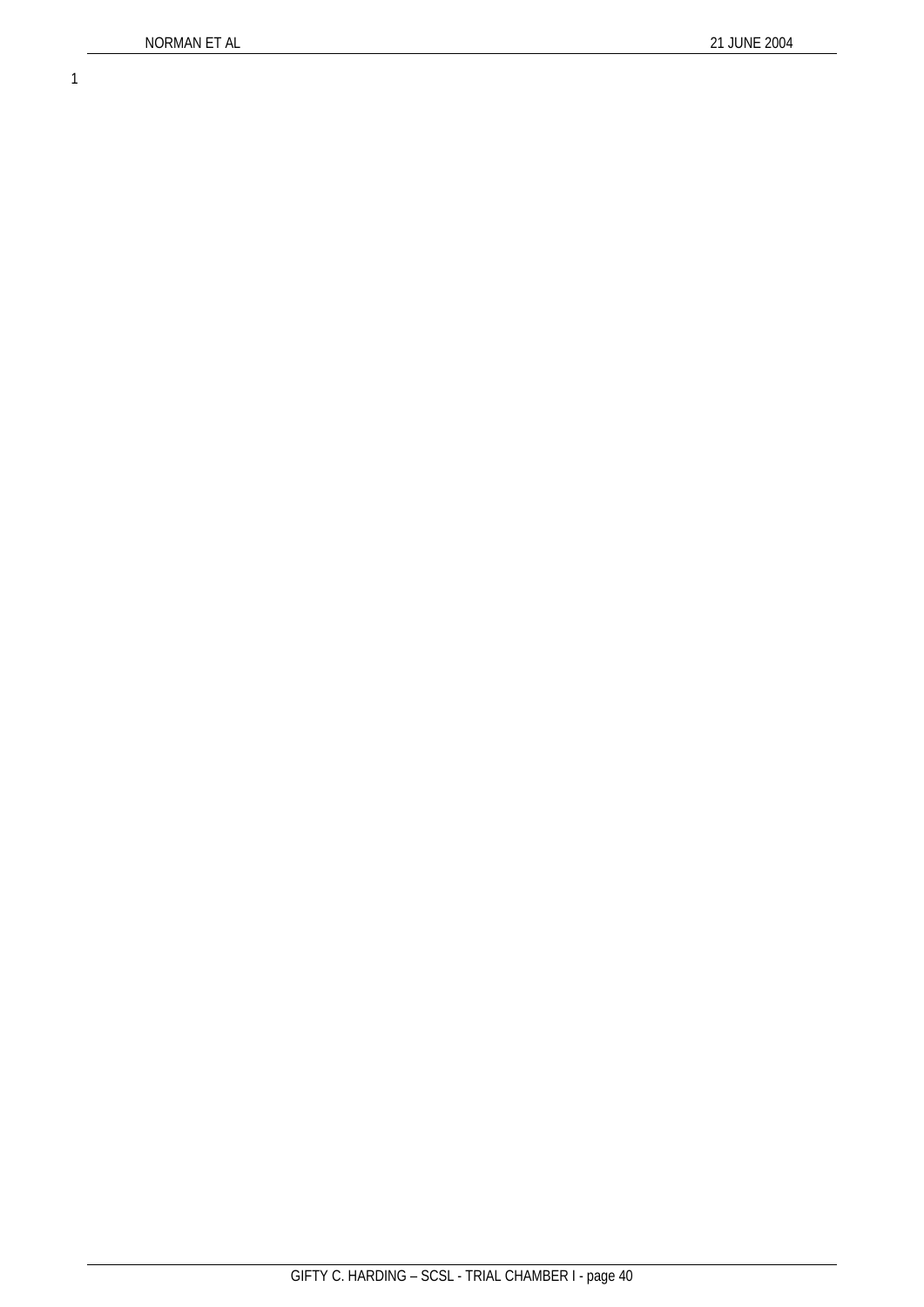| 1  |    | MR. PRESIDENT:                                                                                           |  |  |
|----|----|----------------------------------------------------------------------------------------------------------|--|--|
| 2  |    | We are now in an open session. Please, can you open the screens.                                         |  |  |
| 3  |    | <b>JUDGE BOUTET:</b>                                                                                     |  |  |
| 4  |    | Please, open the screen and make sure that the public speakers --                                        |  |  |
| 5  |    | <b>JUDGE BOUTET:</b>                                                                                     |  |  |
| 6  |    | Can we be reassured that there is sound in the public gallery for now? We have opened the curtains.      |  |  |
| 7  |    | Yes. They have sound? Okay.                                                                              |  |  |
| 8  |    | MR. PRESIDENT:                                                                                           |  |  |
| 9  |    | Yes, I think we can go on.                                                                               |  |  |
| 10 |    | BY MR. HALL:                                                                                             |  |  |
| 11 | Q. | Mr. Witness, on the day you put your thumbprint on the paper, do you remember who was there for          |  |  |
| 12 |    | the Prosecution?                                                                                         |  |  |
| 13 | А. | No.                                                                                                      |  |  |
| 14 | Q. | Look around you, is there anybody in the room today that was there?                                      |  |  |
| 15 | А. | None of them is here. Amongst all of you here, I have not seen any of them.                              |  |  |
| 16 | Q. | In the first statement we have, dated January 19th, 2003, the name of the investigators is Adwoa         |  |  |
| 17 |    | Wiafe and Tamba Abeke. You don't recognise any of those people? And also, sir, you talked to             |  |  |
| 18 |    | Adwoa Wiafe three separate times, according to my notes?                                                 |  |  |
| 19 | А. | Well, I don't know them.                                                                                 |  |  |
| 20 | Q. | You don't recognise them?                                                                                |  |  |
| 21 | А. | The ones that went? I don't know them.                                                                   |  |  |
| 22 |    | <b>JUDGE BOUTET:</b>                                                                                     |  |  |
| 23 |    | There is no sound in the public gallery.                                                                 |  |  |
| 24 |    | BY MR. HALL:                                                                                             |  |  |
| 25 | Q. | You talked to Ms. Wiafe on May 28th and --                                                               |  |  |
| 26 |    | <b>JUDGE BOUTET:</b>                                                                                     |  |  |
| 27 |    | Mr. Hall, just a moment, we are trying to settle this problem. They can't hear in the public gallery. Do |  |  |
| 28 |    | we have a technician to look after this problem?                                                         |  |  |
| 29 |    |                                                                                                          |  |  |
| 30 |    | Yes, wait a few seconds, we'll see if they can solve this. Can you hear now in the public gallery?       |  |  |
| 31 |    | Yes, thank you.                                                                                          |  |  |
| 32 |    | BY MR. HALL:                                                                                             |  |  |
| 33 | Q. | You talked, according to my notes, to the same investigator January 19th, 2003; May 28th, 2004;          |  |  |
| 34 |    | June 4th, 2004, just two weeks ago -- a little over two weeks ago. You don't remember those people?      |  |  |
| 35 | А. | These people who go to talk to us, we cannot remember all of them. I have told you I don't know          |  |  |
| 36 |    | them.                                                                                                    |  |  |
| 37 | Q. | You used the word "us", who was us? How many were present when you were being talked to?                 |  |  |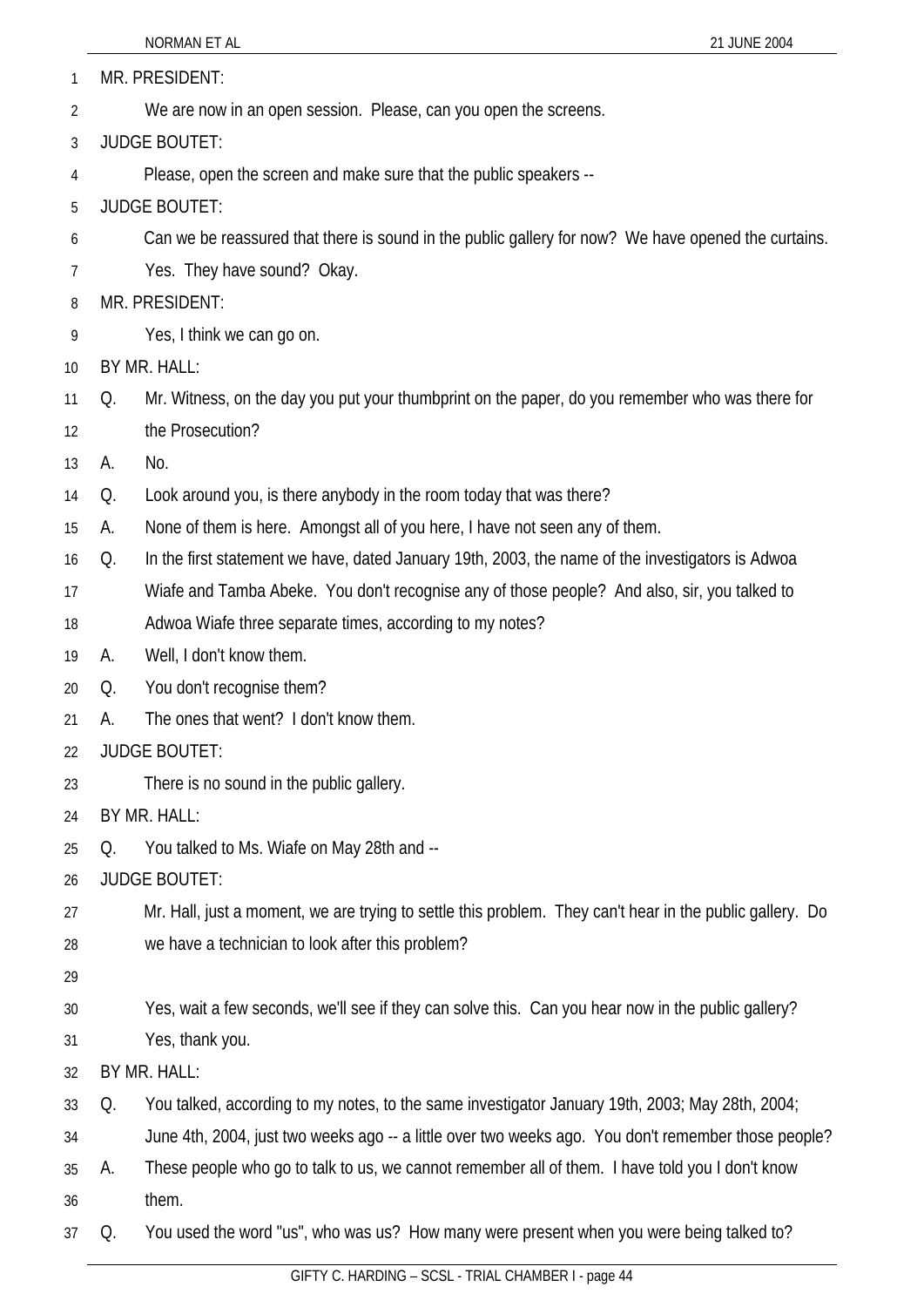|    |    | NORMAN ET AL<br>21 JUNE 2004                                                                                 |
|----|----|--------------------------------------------------------------------------------------------------------------|
| 1  | А. | That's how I speak my own Mende. Well, I mean myself when they talked to me.                                 |
| 2  | Q. | You were alone with the investigators, then?                                                                 |
| 3  | А. | Yes.                                                                                                         |
| 4  | Q. | Were there other people waiting to talk to them -- don't give us names -- but other people to talk to        |
| 5  |    | them as well?                                                                                                |
| 6  | А. | No. When I was taken I was the only person there with them.                                                  |
| 7  | Q. | Were there others waiting outside?                                                                           |
| 8  | A. | No, nobody was outside waiting for me.                                                                       |
| 9  | Q. | Was there anyone outside waiting for them?                                                                   |
| 10 | A. | Yes, there was one driver waiting in the car.                                                                |
| 11 | Q. | And did that driver take you anywhere?                                                                       |
| 12 | А. | You mean after that, after that meeting? No.                                                                 |
| 13 | Q. | What about before the meeting?                                                                               |
| 14 | А. | No.                                                                                                          |
| 15 | Q. | So the driver was their driver, not for you?                                                                 |
| 16 | А. | No, I don't have a car.                                                                                      |
| 17 | Q. | The statement that was written out, you couldn't read it if it was given to you because it's in English,     |
| 18 |    | correct?                                                                                                     |
| 19 | A. | No.                                                                                                          |
| 20 | Q. | Did they read it back to you before you put your thumbprint on it?                                           |
| 21 | A. | Before I signed it, you mean?                                                                                |
| 22 | Q. | Yes.                                                                                                         |
| 23 | А. | Yes.                                                                                                         |
| 24 | Q. | And it was read to you in your native language, Mende?                                                       |
| 25 | А. | Yes, in my native language, that's the only language I can understand.                                       |
| 26 | Q. | Do you understand Krio?                                                                                      |
| 27 | А. | Yes, I can hear it but in bits. I cannot understand it properly.                                             |
| 28 | Q. | But you spoke in Mende?                                                                                      |
| 29 | А. | Yes, I spoke in Mende.                                                                                       |
| 30 | Q. | The statement dated January 19th, 2003 said it was taken in Krio. If that's what it says that's not true,    |
| 31 |    | correct?                                                                                                     |
| 32 | А. | I started in Krio but because I couldn't speak it properly, they told me to talk Mende.                      |
| 33 | Q. | Why did they start in <i>Krio</i> ; is that what they spoke to you?                                          |
| 34 | А. | Yes, at first they started in Krio, but I couldn't understand it properly, that's when they told me to start |
| 35 |    | speaking in Mende.                                                                                           |
| 36 | Q. | When they talked to you again, the second time we have notes of is November 29th, 2003. Was that             |
| 37 |    | also in Bo?                                                                                                  |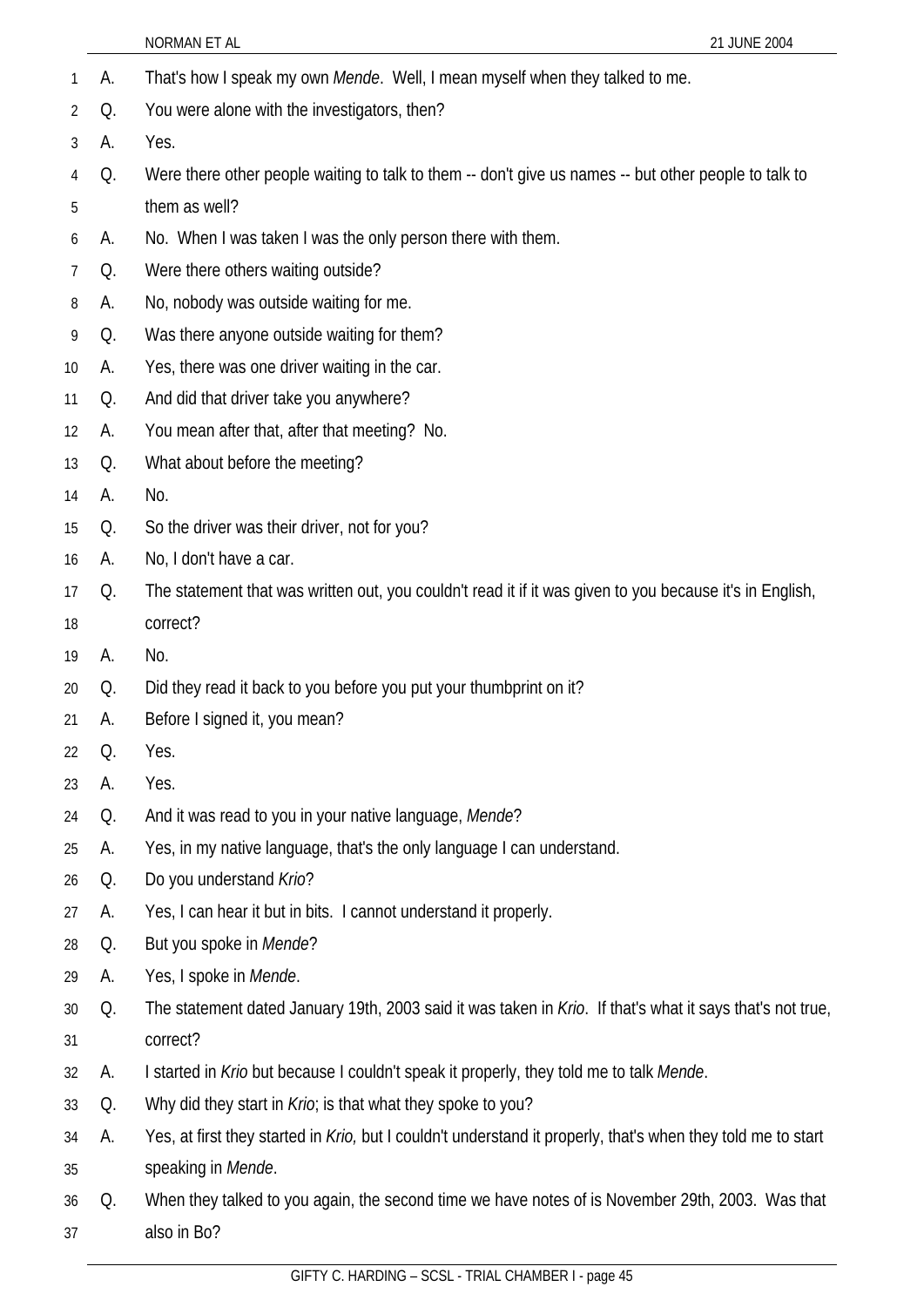| 1  | А.        | Yes.                                                                                                      |
|----|-----------|-----------------------------------------------------------------------------------------------------------|
| 2  | Q.        | Did you come to Bo by public transport that day?                                                          |
| 3  | А.        | Yes.                                                                                                      |
| 4  | Q.        | How did you know that they wanted to talk to you to come to Bo?                                           |
| 5  | А.        | Yes, I received the letter from the police. I received the letter from the police, from Koribundu police. |
| 6  | Q.        | Did the same thing happen in January 2003 on how you found out they needed to talk to you?                |
| 7  | А.        | Yes.                                                                                                      |
| 8  | Q.        | And when you talked to them on May 25th, 2004, which is just 28 days ago, approximately -- 27 days        |
| 9  |           | ago, did you get a letter from them then?                                                                 |
| 10 | А.        | When are you talking about? I didn't understand that question.                                            |
| 11 | Q.        | May 25th, 2004, 27 days ago you talked to Mr. Caruso, the man to your left. Did you meet with him in      |
| 12 |           | Bo or did you meet him here in Freetown?                                                                  |
| 13 | А.        | Oh, no, they went for me from my house -- in my house.                                                    |
| 14 | Q.        | So they met you out from Bo?                                                                              |
| 15 | А.        | They met me in my village and they said that the statement that I had given, "that's why we are here".    |
| 16 | Q.        | They were preparing you for this trial; is that correct?                                                  |
| 17 | А.        | What kind of preparation are you talking about?                                                           |
| 18 | Q.        | Go over your statement to ask if you have anything to add, see if you remember anything else since        |
| 19 |           | they first talked to you; any of those things?                                                            |
| 20 | А.        | That's a difficult question for me.                                                                       |
| 21 | Q.        | What did you talk about on May 25th?                                                                      |
| 22 |           | MR. PRESIDENT:                                                                                            |
| 23 |           | Is it 24th or 25th?                                                                                       |
| 24 | MR. HALL: |                                                                                                           |
| 25 |           | Twenty-fifth.                                                                                             |
| 26 |           | MR. PRESIDENT:                                                                                            |
| 27 |           | Twenty-fifth.                                                                                             |
| 28 |           | THE WITNESS:                                                                                              |
| 29 |           | When they went for me?                                                                                    |
| 30 |           | BY MR. HALL:                                                                                              |
| 31 | Q.        | They came to your hometown May 25th.                                                                      |
| 32 | А.        | But what I had -- "What we had told you about, now is the time that's why we are here to take you         |
| 33 |           | along."                                                                                                   |
| 34 | Q.        | Take you along, could you clarify what you mean by that?                                                  |
| 35 | А.        | That "We've come for you to go to Freetown to go and testify, that the court has opened."                 |
| 36 | Q.        | At that time did you come to Freetown?                                                                    |

37 A. Yes.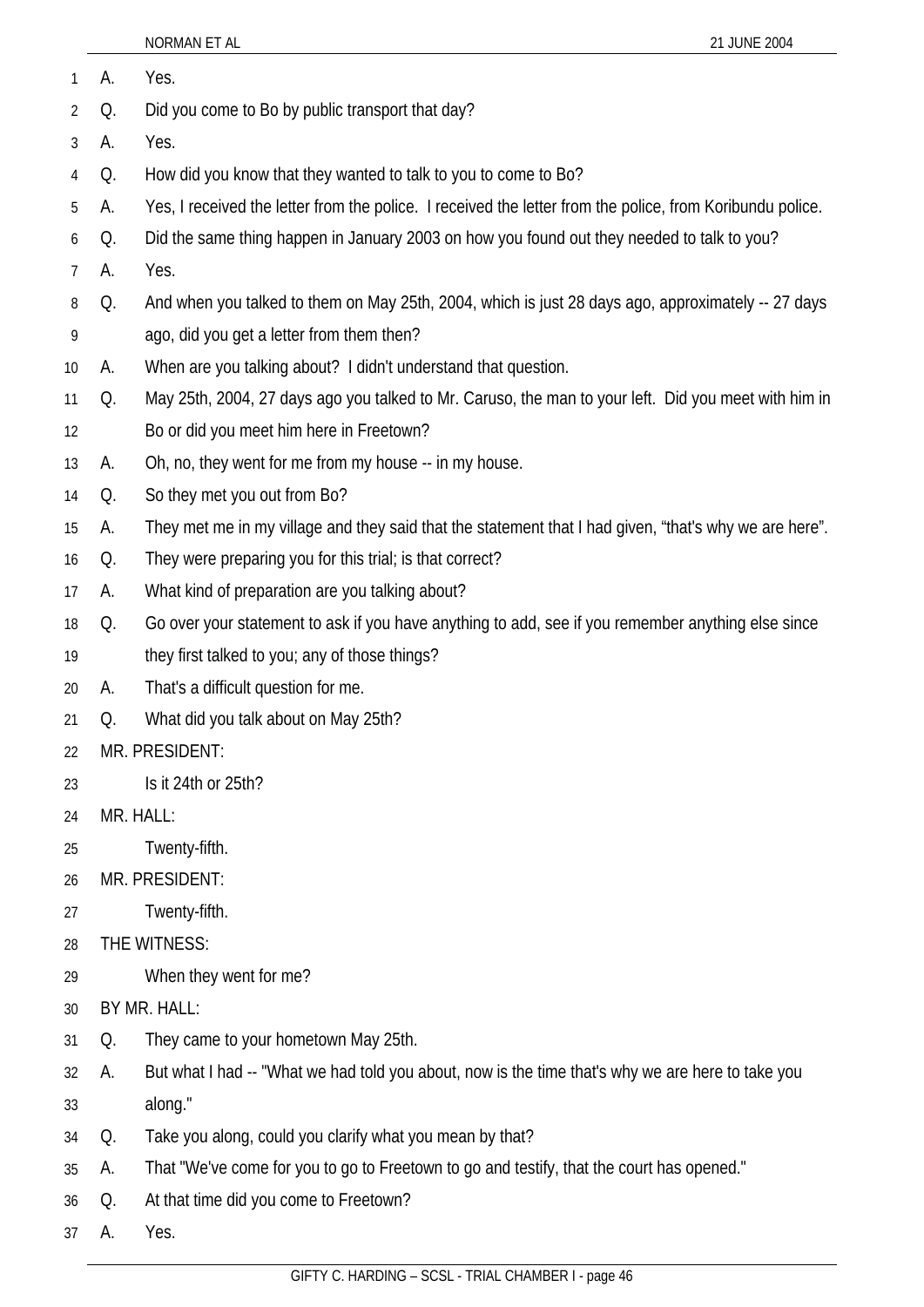- 1 Q. So you have been in Freetown since May 25th or 26th of 2004, waiting to testify?
- 2 A. May? Yes.
- 3 Q. And after the trial is over are you going home or are you going somewhere else?
- 4 MS. WIAFE:
- 5 Objection, Your Honour, I don't know the relevance of this.
- 6 MR. PRESIDENT:
- 7 Sustained, sustained.
- 8 BY MR. HALL:
- 9 10 Q. In exchange for your testimony, has the Prosecution offered you anything, like relocation, money to live on, subsistence while you are here in Freetown; anything like that?
- 11 A. To speak the truth that's why I swore on the Qu'ran. I can't -- yes, because when I die I'm going to
- 12 face God for judgment, so nobody could give me money to say the truth. And besides, they didn't say
- 13 anything to me that if I testify they would compensate me. What I saw is what I'm going to talk about.
- 14 Q. So when the trial is over you are going home?
- 15 A. Yes.
- 16 Q. Is your family here with you while you are in Freetown for the last month?
- 17 MS. WIAFE:
- 18 Objection, Your Honour, I don't know the relevance of this question.
- 19 JUDGE BOUTET:
- 20 Your objection has to do with relevance only? If that is your objection, it is not maintained.
- 21 BY MR. HALL:
- 22 Q. Sir, is your family here with you?
- 23 A. Which family are you talking about?
- 24 Q. Any part of your family. Are you here alone or do you have family members with you?
- 25 A. No, I'm not here with my family. I am here alone.
- 26 27 Q. Have you been taken home during the last month to visit with family? Has your family come to visit you in the last month?
- 28 A. All my family members know is I am alive and I'm not dead, so they are kind of comfortable with that,
- 29 so they are not bothered.
- 30 Q. Do you know what the Truth and Reconciliation Commission is and what it did?
- 31 A. What they did? I'm not learned, how do I know that?
- 32 Q. Did you talk to anybody who said they were from the Truth and Reconciliation Commission?
- 33 A. Yes.
- 34 Q. How long before you met with the Prosecutors did you meet with them?
- 35 A. It was a long time. Me, I'm not learned so I didn't record it. Those who are learned, you know, those
- 36 are the people who record things on paper, but I am not learned.
- 37 Q. Did they also take a statement from you in writing or did they just tape record you or videotape you,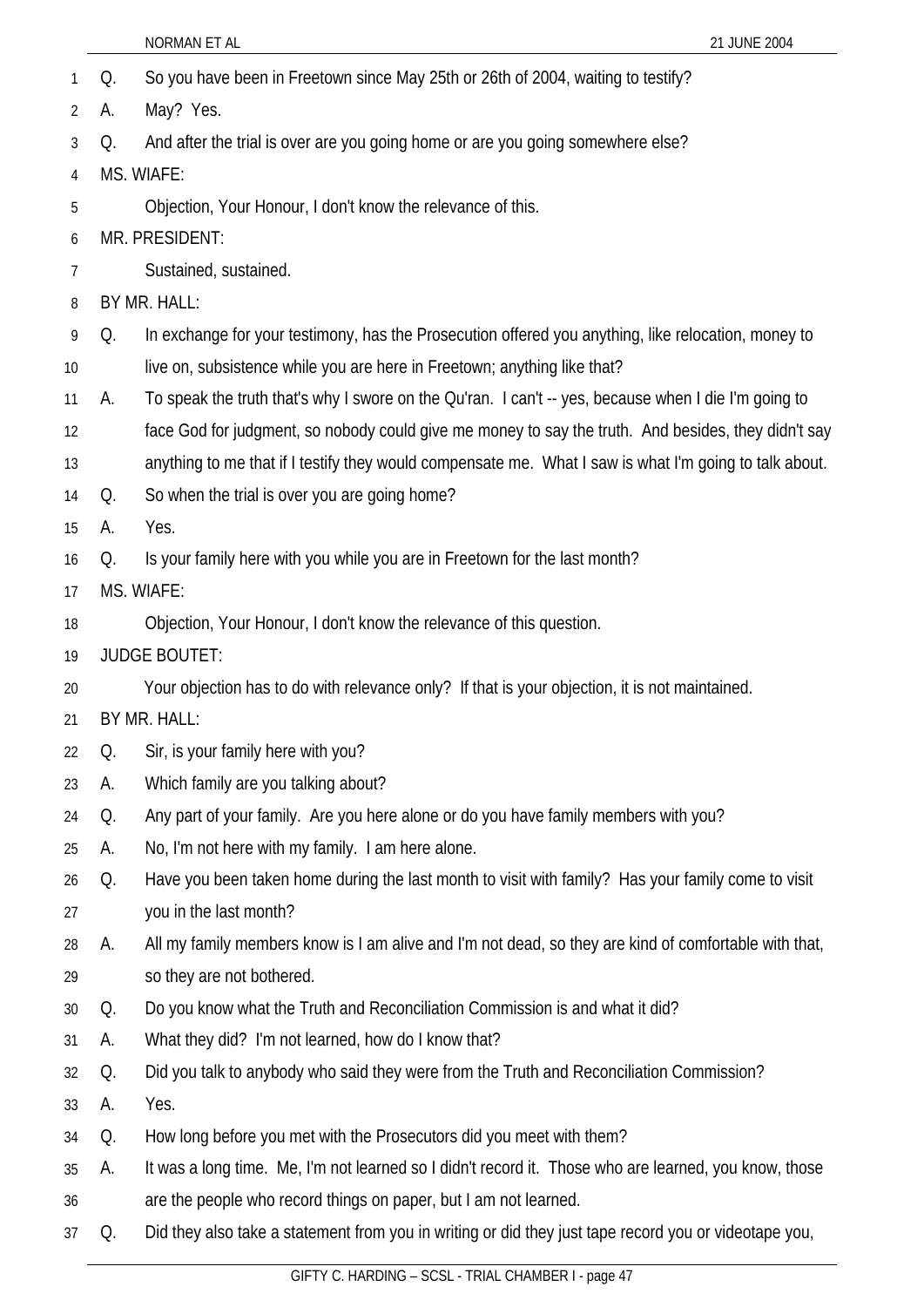|    | NORMAN ET AL<br>21 JUNE 2004                                                                                |
|----|-------------------------------------------------------------------------------------------------------------|
| 1  | do you know?                                                                                                |
| 2  | All that you are saying to me, I do not understand. I do not know whether they did it or not.<br>А.         |
| 3  | MR. PRESIDENT:                                                                                              |
| 4  | Look, did -- at the TRC, did they take a statement from you? Did they take a statement from you at          |
| 5  | the TRC?                                                                                                    |
| 6  | THE WITNESS:                                                                                                |
| 7  | Yes.                                                                                                        |
| 8  | MR. PRESIDENT:                                                                                              |
| 9  | He says, yes, they took a statement from him.                                                               |
| 10 | BY MR. HALL:                                                                                                |
| 11 | While you've been gone from your family for the last month, who's been supporting them?<br>Q.               |
| 12 | I am a family man. My brothers are there, and I have other family members. They are all there and I<br>А.   |
| 13 | came here. My family I'm sure will take care --                                                             |
| 14 | When you gave your first statement, you stated that Mr. Fofana was present at that meeting, the first<br>Q. |
| 15 | meeting with Mr. Norman.                                                                                    |
| 16 | MR. CARUSO:                                                                                                 |
| 17 | Objection, Your Honour. This is the problem we were discussing this morning.                                |
| 18 | <b>JUDGE BOUTET:</b>                                                                                        |
| 19 | Can you elaborate on your objection?                                                                        |
| 20 | MR. CARUSO:                                                                                                 |
| 21 | Certainly, Your Honour. The fact of the matter is any statements this man made out of court is not          |
| 22 | relevant unless and until it is conflicting with something he makes -- statement he makes here under        |
| 23 | oath before this Court. Therefore, the question being asked now has no value before this Court at this      |
| 24 | time. No appropriate value.                                                                                 |
| 25 | <b>JUDGE BOUTET:</b>                                                                                        |
| 26 | Mr. Defence Counsel.                                                                                        |
| 27 | MR. HALL:                                                                                                   |
| 28 | Your Honour, on May 25th he gave a statement -- a subsequent statement where he said, "I did not            |
| 29 | remember Mr. Fofana being there," but he affirmed to them in January 2003 that he was there. That           |
| 30 | shows an inconsistent memory between these two interviews of the Prosecution. These are                     |
| 31 | statements that they gave us. That is the basis of the question that the witness had a memory               |
| 32 | change. I want to explore how that memory change came about.                                                |
| 33 | <b>JUDGE BOUTET:</b>                                                                                        |
| 34 | If this is what you want to show, very well, we'll allow that, but if it is to contradict because the       |
| 35 | objection is that the witness has not been asked that question and he has not testified as to that and,     |
| 36 | therefore, you have not established grounds to contradict him. If that's what you intend to do, what        |
| 37 | you are saying is you want to ask him questions about the differences between his statement in              |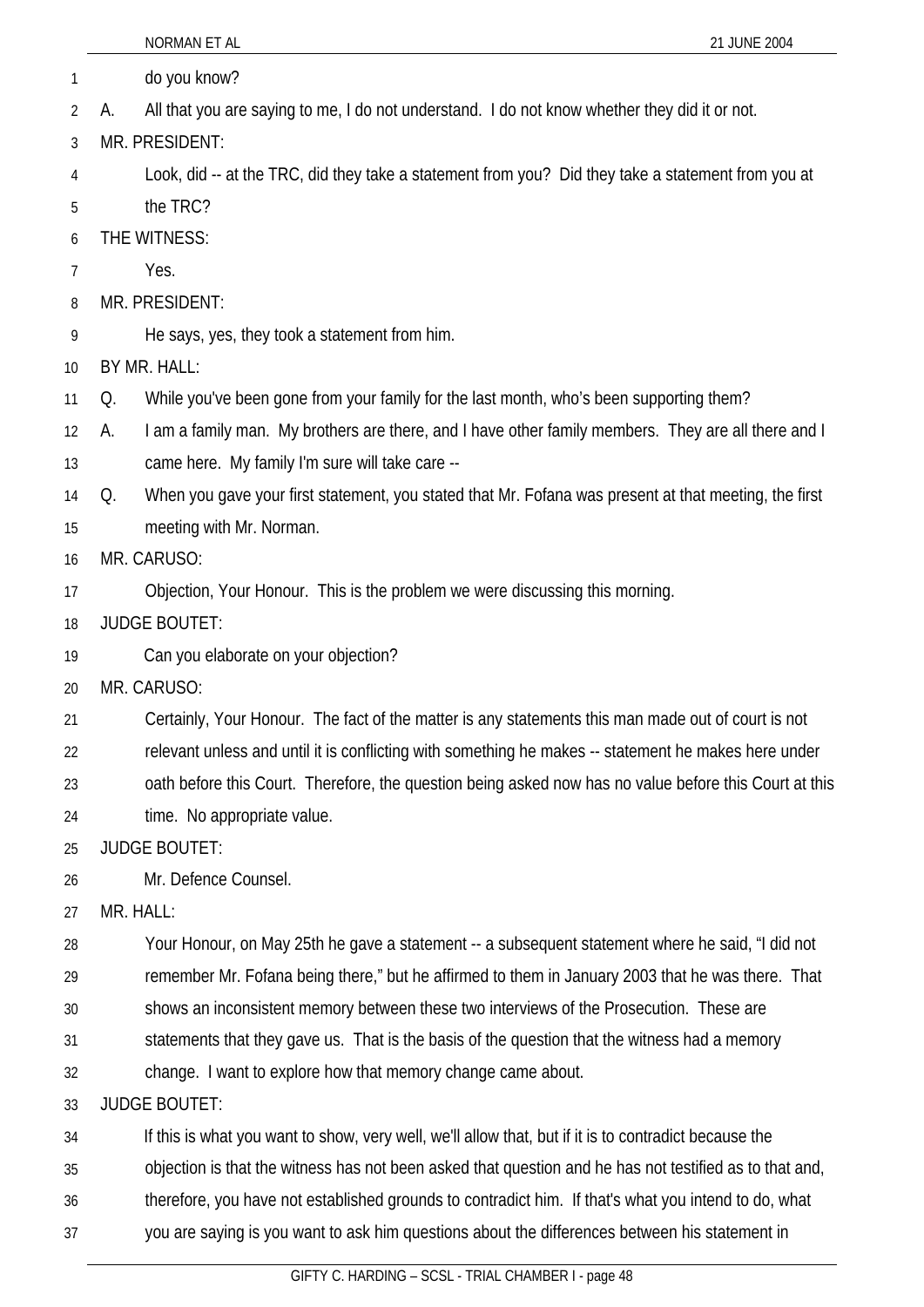|                | NORMAN ET AL<br>21 JUNE 2004                                                                             |
|----------------|----------------------------------------------------------------------------------------------------------|
| 1              | particular on this subject. Go ahead, ask him. For that matter, yes.                                     |
| $\overline{2}$ | MR. HALL:                                                                                                |
| 3              | And part of our problem is because he cannot read what was written for him, I can't show him his         |
| 4              | statement and say, "Did you write this?"                                                                 |
| 5              | <b>JUDGE BOUTET:</b>                                                                                     |
| 6              | I understand. That's what we were saying this morning.                                                   |
| 7              | <b>JUDGE THOMPSON:</b>                                                                                   |
| 8              | Yeah, and also the point my brother is making, I'd like to add to the fact that what is important is the |
| 9              | testimony that he gives in court here for the purpose of the Tribunal. And if there is an attempt to     |
| 10             | impeach his credibility, he ought to be told where the contradiction is between and what he has said     |
| 11             | here in court and what is in that statement. I don't know whether that is -- I mean, that would seem to  |
| 12             | me the proper way to proceed. And cross-examination is perfectly permissible on -- if he has made a      |
| 13             | statement here, under oath, which contradicts what he has said in his statement, then, of course, this   |
| 14             | could be put to him.                                                                                     |
| 15             | MR. HALL:                                                                                                |
| 16             | But, Your Honour, I was in the process of putting statement one to him when the objection came           |
| 17             | before I could get to him about statement two.                                                           |
| 18             | <b>JUDGE THOMPSON:</b>                                                                                   |
| 19             | Yes, well, I certainly would wait.                                                                       |
| 20             | <b>JUDGE BOUTET:</b>                                                                                     |
| 21             | Please proceed, we'll see.                                                                               |
| 22             | (Pages 45 to 49 by Gifty C. Harding)                                                                     |
| 23             |                                                                                                          |
| 24             |                                                                                                          |
| 25             |                                                                                                          |
| 26             |                                                                                                          |
| 27             |                                                                                                          |
| 28             |                                                                                                          |
| 29             |                                                                                                          |
| 30             |                                                                                                          |
| 31             |                                                                                                          |
| 32             |                                                                                                          |
| 33             |                                                                                                          |
| 34<br>35       |                                                                                                          |
| 36             |                                                                                                          |
|                |                                                                                                          |
| 37             |                                                                                                          |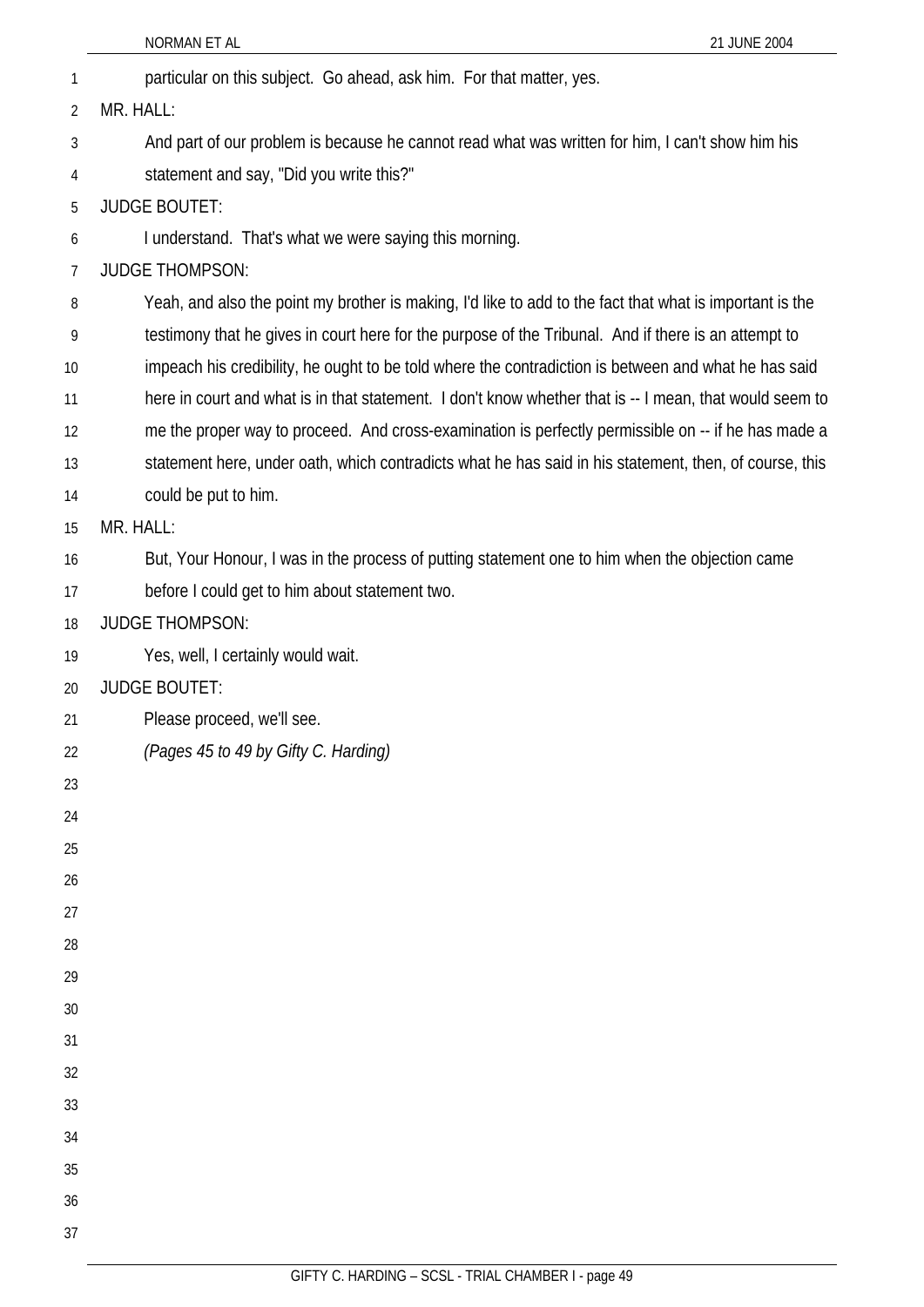|                   |    | NORMAN ET AL<br>21 JUNE 2004                                                                            |
|-------------------|----|---------------------------------------------------------------------------------------------------------|
| 1                 |    | 1630H                                                                                                   |
| 2                 |    | WITNESS TF2-012                                                                                         |
| 3                 |    | <b>CROSS-EXAMINATION</b>                                                                                |
| 4                 |    | BY MR. HALL:                                                                                            |
| 5                 | Q. | I re-phrase the question to you, sir. Was Mr. Fofana there or not at that meeting with Chief Norman?    |
| 6                 | А. | What I wanted to tell him, first thing, that Fofana you are talking about, I do not know. I do not know |
| 7                 |    | anybody called Fofana, Moinina Fofana.                                                                  |
| 8                 | Q. | On June 4th you also met with the Prosecutors? Today is the 21st, so that would have been 17 days       |
| 9                 |    | ago.                                                                                                    |
| 10                | А. | Yes.                                                                                                    |
| 11                | Q. | Did you meet with them since then prior to appearing today?                                             |
| $12 \overline{ }$ | А. | Yes, I've answered that.                                                                                |
| 13                | Q. | And how many times did you meet with them since June 4th?                                               |
| 14                | А. | Oh, I can't -- I'm not able to answer that question.                                                    |
| 15                | Q. | More than two times?                                                                                    |
| 16                | А. | I have told you, I am not able to answer that question. Ask me questions concerning what I have said    |
| 17                |    | today.                                                                                                  |
| 18                |    | MR. PRESIDENT:                                                                                          |
| 19                |    | Don't tell counsel what he should do. Answer the question. It is not for you to tell him what question  |
| 20                |    | he should ask you. Listen to him and answer only his questions. If you cannot answer, you say well,     |
| 21                |    | you cannot answer, okay? Have you understood?                                                           |
| 22                |    | BY MR. HALL:                                                                                            |
| 23                | Q. | Sir, did you meet with them one time, two times, or more than two times?                                |
| 24                | А. | I've told you that I'm not able to answer that question.                                                |
| 25                | Q. | Is it because it was so many times you can't remember?                                                  |
| 26                | А. | Repeat the question.                                                                                    |
| 27                | Q. | Is the reason why you can't remember how many times is you have met with them so much you just          |
| 28                |    | can't tell the number?                                                                                  |
| 29                | А. | No, we've not been meeting, so now I can't answer that question that we met at this particular time.    |
| 30                | Q. | So, the original answer would have been no, you didn't meet with them since June 4th, 17 days ago?      |
| 31                | А. | Concerning what we have just spoken about, no, we have not seen each other.                             |
| 32                | Q. | But you did you meet with them for other reasons?                                                       |
| 33                | А. | No, we have no reason to meet each other.                                                               |
| 34                | Q. | Back in your hometown, did you talk to other people about what you were going to be testifying to?      |
| 35                |    | Do not give us names? Did you talk with other people?                                                   |
| 36                | А. | Which people are you talking about?                                                                     |
| 37                | Q. | Anybody in your hometown did you talk to them about what you are going to testify to?                   |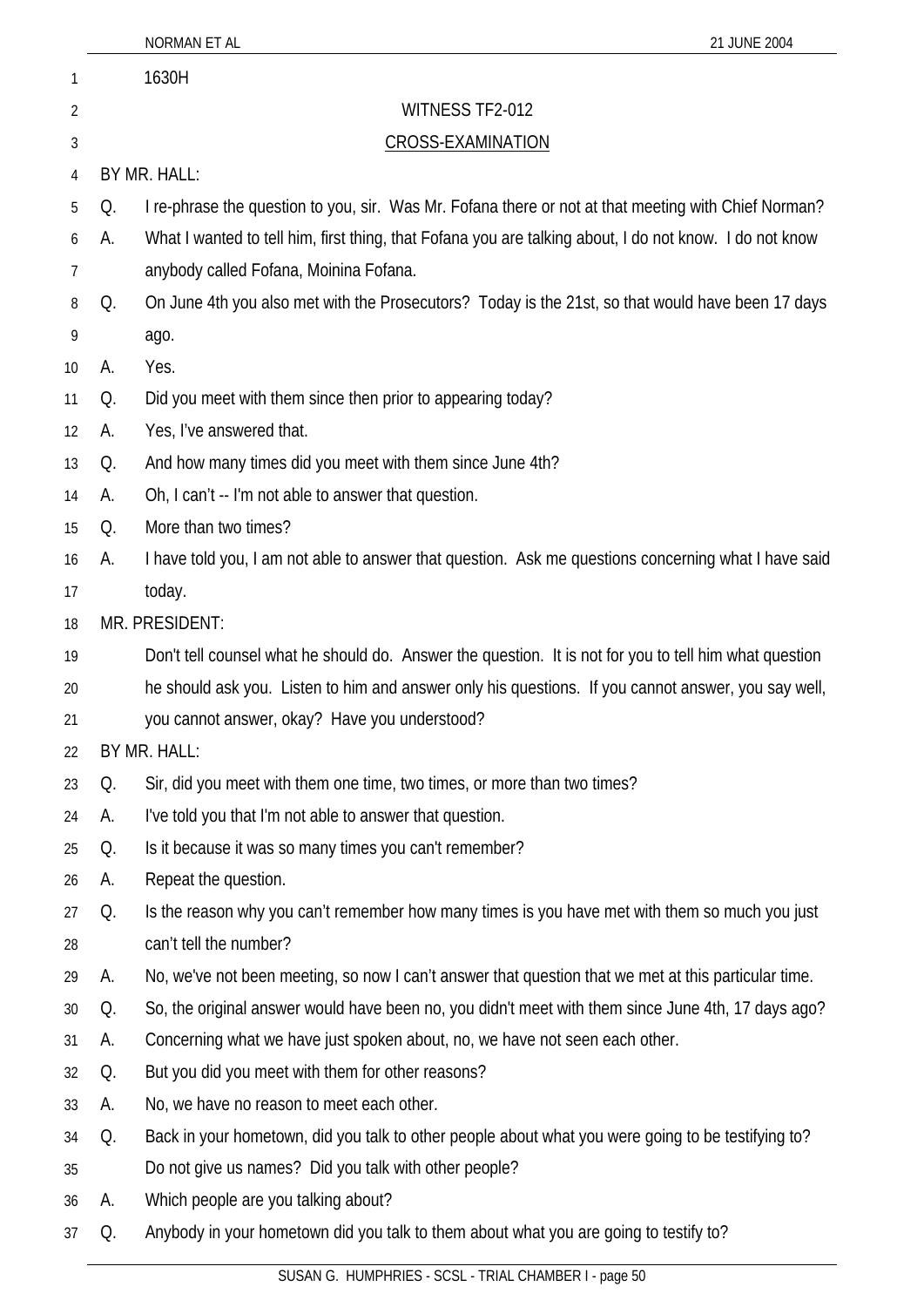| 1  | А.        | No.                                                                                                |
|----|-----------|----------------------------------------------------------------------------------------------------|
| 2  | Q.        | To your knowledge is anybody else from your hometown a witness? And do not give us names.          |
| 3  |           | Have you talked to other people who you know to be a witness?                                      |
| 4  | A.        | Apart from me, I don't know about any witness, I only know about myself.                           |
| 5  | Q.        | Did everybody in your hometown know about what happened?                                           |
| 6  | А.        | The people, those in my village, yes, they know.                                                   |
| 7  | Q.        | At this meeting, this first meeting with Chief Norman, how many people were there?                 |
| 8  | A.        | At the meeting? At the meeting, are you asking how many people were there?                         |
| 9  | Q.        | Yes, how many were there, 50, 100, 200?                                                            |
| 10 | А.        | Five chiefdoms were there, so I can't name any particular people – any particular number. There    |
| 11 |           | were five chiefdoms present there. There were many.                                                |
| 12 |           | MR. PRESIDENT:                                                                                     |
| 13 |           | When you say you are many, many, how many? About how many? About how many? There were              |
| 14 |           | about how many? Do you know?                                                                       |
| 15 |           | THE WITNESS:                                                                                       |
| 16 |           | It is more than 100, even more than 400. I have told you that's about five chiefdoms.              |
| 17 |           | MR. PRESIDENT:                                                                                     |
| 18 |           | It is not (microphone not activated)                                                               |
| 19 |           | THE WITNESS:                                                                                       |
| 20 |           | Yes.                                                                                               |
| 21 |           | BY MR. HALL:                                                                                       |
| 22 | Q.        | What language was spoken at this meeting?                                                          |
| 23 | А.        | We were speaking Mende, but it was being interpreted into Krio.                                    |
| 24 | Q.        | Who was doing the interpreting?                                                                    |
| 25 | А.        | His name is XXXXXXX, he was doing the interpretation.                                              |
| 26 | Q.        | Is he from your town or did he come with the chief?                                                |
| 27 | А.        | No, he didn't come with them, he stays at Koribundu.                                               |
| 28 | Q.        | When the chief ended the meeting the people of Koribundu expressed their thanks to him for driving |
| 29 |           | the soldiers out, isn't that correct?                                                              |
| 30 | А.        | I didn't hear that one.                                                                            |
| 31 | Q.        | You did not hear that happen?                                                                      |
| 32 | А.        | No, I didn't see that happen.                                                                      |
| 33 | Q.        | Page 4 of your statement was read back to you, you said that. Do you recall that?                  |
| 34 | А.        | I've told you I didn't say that.                                                                   |
| 35 | MR. HALL: |                                                                                                    |
| 36 |           | Can I read, with the leave of the Court, a sentence to him?                                        |
| 37 |           |                                                                                                    |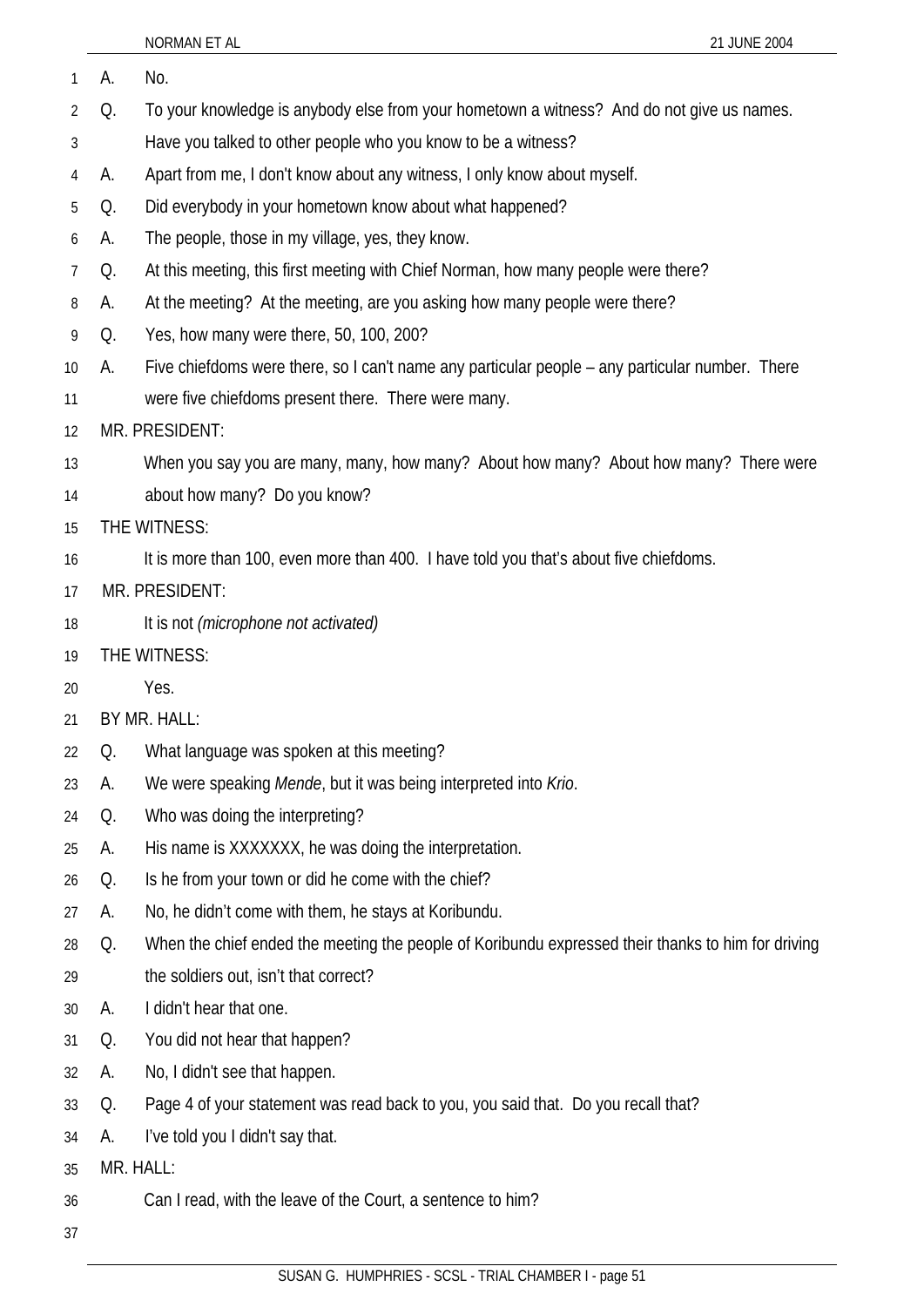|    |                       | NORMAN ET AL<br>21 JUNE 2004                                                                                 |  |
|----|-----------------------|--------------------------------------------------------------------------------------------------------------|--|
| 1  | <b>JUDGE BOUTET:</b>  |                                                                                                              |  |
| 2  | Please, please do so. |                                                                                                              |  |
| 3  | MR. HALL:             |                                                                                                              |  |
| 4  |                       | This is written in English, so, if it is translated wrong I can't -- I can't tell.                           |  |
| 5  |                       | BY MR. HALL:                                                                                                 |  |
| 6  | Q.                    | "Since the Kamajors were very powerful and Hinga Norman was regent chief the people of Koribundu             |  |
| 7  |                       | said nothing but expressed their thanks." Did you say that to the Prosecutors when they wrote your           |  |
| 8  |                       | statement in your presence?                                                                                  |  |
| 9  | А.                    | I didn't say that. I told you that it is the chief that thanked the people, I have told you that. He greeted |  |
| 10 |                       | them and he thanked them, I didn't tell you that the people thanked him.                                     |  |
| 11 | Q.                    | So, it is possible the statement we have has translation difficulties then if his statement is incorrect? It |  |
| 12 |                       | must have been read back to you in Mende.                                                                    |  |
| 13 | А.                    | No, well, at the beginning when you read it that the people – at the end, when he said people thanked        |  |
| 14 |                       | him, if that is what is there then it was not well written.                                                  |  |
| 15 | Q.                    | How many houses were the chief -- excuse me, Chief Norman said were to be saved only?                        |  |
| 16 | А.                    | He spoke about three houses that should be spared.                                                           |  |
| 17 | Q.                    | Twice in your statement at page -- the middle of page 2 and in the middle of - sorry, toward the             |  |
| 18 |                       | bottom of page 4 -- excuse me, 3, you say four houses. What is the word for three in Mende?                  |  |
| 19 | А.                    | You mean three in <i>Mende</i> ? 1, 2, 3, that's what they call three.                                       |  |
| 20 | Q.                    | Do you use sign language to say three?                                                                       |  |
| 21 | А.                    | I said so, I said so orally. I didn't count it, I said so orally.                                            |  |
| 22 | Q.                    | Your statement says four and it was read back to you as four and you agreed to it in January 2003            |  |
| 23 |                       | and today it's three.                                                                                        |  |
| 24 | А.                    | I didn't say that. I said three houses. I said three houses and I identified the houses.                     |  |
| 25 | Q.                    | You pointed them out to them or described them?                                                              |  |
| 26 | А.                    | Yes, I identified them. I described them and identified them to them.                                        |  |
| 27 | Q.                    | Did you take them and show them?                                                                             |  |
| 28 | А.                    | No. When I was giving the statement, that's the way I described the houses.                                  |  |
| 29 |                       | MR. HALL:                                                                                                    |  |
| 30 |                       | Pass the witness, Your Honour, thank you.                                                                    |  |
| 31 |                       | <b>JUDGE BOUTET:</b>                                                                                         |  |
| 32 |                       | Thank you.                                                                                                   |  |
| 33 |                       | MR. PRESIDENT:                                                                                               |  |
| 34 |                       | Thank you.                                                                                                   |  |
| 35 |                       | <b>JUDGE BOUTET:</b>                                                                                         |  |
| 36 |                       | Mr. Norman, do you wish to ask any question?                                                                 |  |
| 37 |                       |                                                                                                              |  |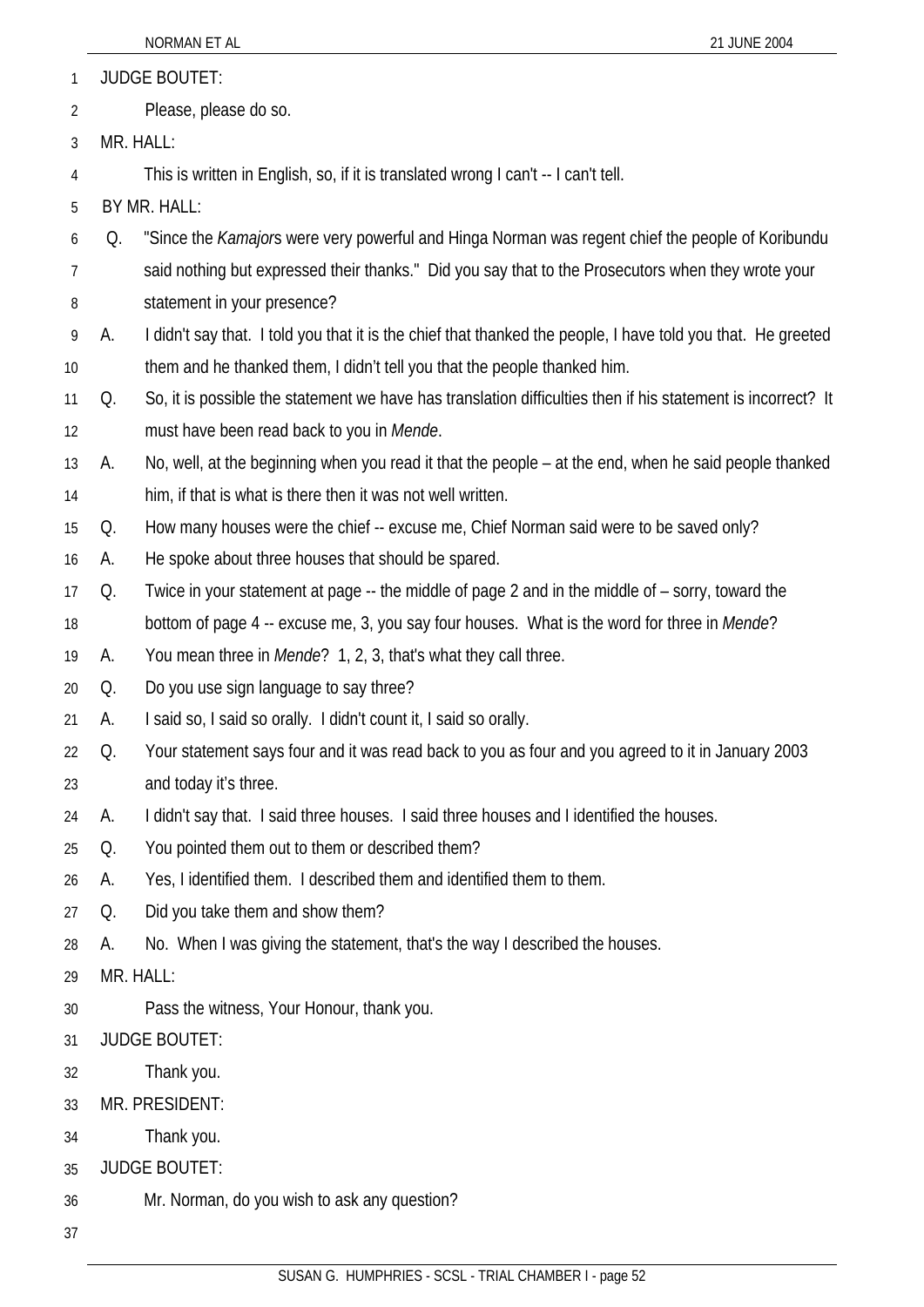| 1  |    | THE ACCUSED NORMAN:                                                                                     |
|----|----|---------------------------------------------------------------------------------------------------------|
| 2  |    | Could I – I'm sorry, My Lord, I would prefer Dr. Jabbi to go ahead and at the end if there is anything  |
| 3  |    | else --                                                                                                 |
| 4  |    | <b>JUDGE BOUTET:</b>                                                                                    |
| 5  |    | No, no, what we had agreed is that one of your counsel may ask questions, you may yourself ask          |
| 6  |    | questions too.                                                                                          |
| 7  |    | THE ACCUSED NORMAN:                                                                                     |
| 8  |    | Okay then ( <i>microphone not activated</i> )                                                           |
| 9  |    | <b>JUDGE BOUTET:</b>                                                                                    |
| 10 |    | Put on your microphone, please.                                                                         |
| 11 |    | MR. PRESIDENT:                                                                                          |
| 12 |    | Your microphone, please.                                                                                |
| 13 |    | WITNESS TF2-012                                                                                         |
| 14 |    | <b>CROSS-EXAMINATION</b>                                                                                |
| 15 |    | BY THE ACCUSED NORMAN:                                                                                  |
| 16 | Q. | Mr. Witness.                                                                                            |
| 17 | А. | Yes                                                                                                     |
| 18 | Q. | There are four -- there are three papers here before me in which you are said to have said something.   |
| 19 |    | How many times did you really say something for them to write them down?                                |
| 20 | А. | I can't tell you the number, just what you've seen in front of you. I can't even answer that question,  |
| 21 |    | I'm not able to answer the question.                                                                    |
| 22 | Q. | In that case are you saying many times?                                                                 |
| 23 | А. | You have seen the papers and you have said it, but I can't -- I've told you I'm not able to answer that |
| 24 |    | question.                                                                                               |
| 25 | Q. | And why is it you cannot answer the question?                                                           |
| 26 |    | MR. JABBI:                                                                                              |
| 27 |    | My Lords, with your leave, if I may just make an observation. A question is being put to the witness    |
| 28 |    | and he is saying flat that he cannot answer the question. He is refusing to answer the question, you    |
| 29 |    | know.                                                                                                   |
| 30 |    | MR. PRESIDENT:                                                                                          |
| 31 |    | What is your understanding, Dr. Jabbi, when he says, "I can't answer that question"? Do you think       |
| 32 |    | there is only one interpretation to that?                                                               |
| 33 |    | MR. JABBI:                                                                                              |
| 34 |    | Well, he says he cannot and will not.                                                                   |
| 35 |    | MR. PRESIDENT:                                                                                          |
| 36 |    | Are you saying that he is deliberately refusing to answer the question?                                 |
| 37 |    |                                                                                                         |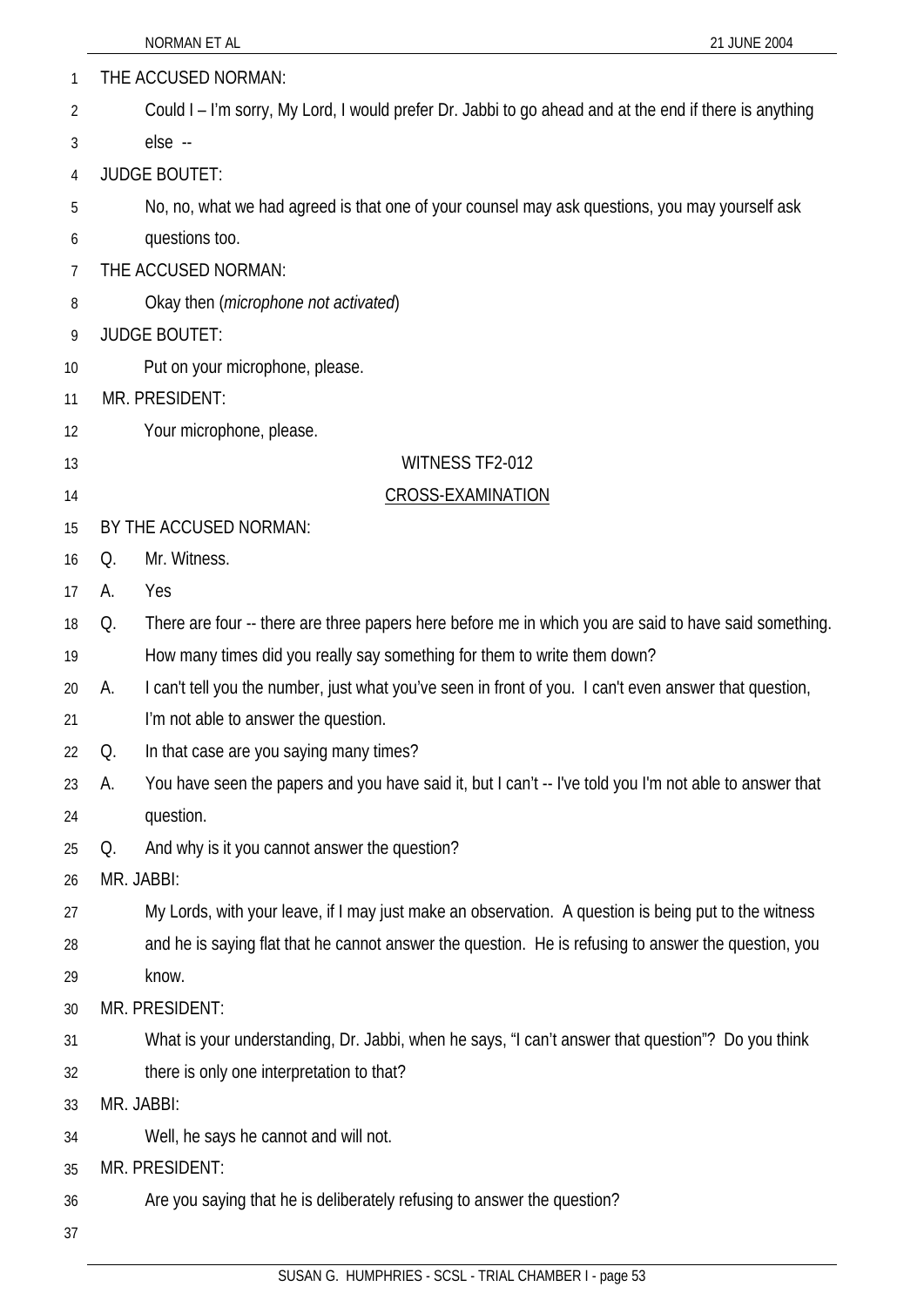| 1  |    | MR. JABBI:                                                                                             |
|----|----|--------------------------------------------------------------------------------------------------------|
| 2  |    | Yes, indeed, My Lord.                                                                                  |
| 3  |    |                                                                                                        |
| 4  |    | MR. PRESIDENT:                                                                                         |
| 5  |    | Yes, yes.                                                                                              |
| 6  |    | MS. WIAFE:                                                                                             |
| 7  |    | Your Honour, I don't think that the witness is saying that he will not answer the question. Perhaps he |
| 8  |    | doesn't understand that question, so I disagree with that conclusion by the Defence.                   |
| 9  |    | MR. PRESIDENT:                                                                                         |
| 10 |    | Yes. Mr. Norman, please continue.                                                                      |
| 11 |    | THE ACCUSED NORMAN:                                                                                    |
| 12 |    | Thank you, Your Lordships.                                                                             |
| 13 |    | THE ACCUSED NORMAN:                                                                                    |
| 14 |    | I will not press the witness, I will go ahead with other questions.                                    |
| 15 |    | BY THE ACCUSED NORMAN:                                                                                 |
| 16 |    | Mr. Witness, at the time when I held that meeting you are already aware that Koribundu was divided --  |
| 17 |    | the people of Koribundu were divided between soldiers and Kamajors.                                    |
| 18 | A. | Do you mean that the town was divided between the soldiers and the <i>Kamajors</i> ?                   |
| 19 | Q. | No.                                                                                                    |
| 20 | А. | The day of that meeting there were no soldiers.                                                        |
| 21 | Q. | ( <i>microphone not activated</i> ) supporting soldiers?                                               |
| 22 | А. | That's not my hometown, so I can't tell the minds of the people. Those people who were there could     |
| 23 |    | tell the man – could say that.                                                                         |
| 24 | Q. | When you came from the place - when you came from your own village, you said here your village         |
| 25 |    | was burnt by soldiers, did you not?                                                                    |
| 26 | А. | Yes.                                                                                                   |
| 27 | Q. | So, when you came, were you happy for the soldiers or were you happy for the Kamajors?                 |
| 28 | A. | No, the burning of a town can never make me happy.                                                     |
| 29 | Q. | So, you cannot say whether you were happy or unhappy with any one of the two groups?                   |
| 30 | А. | As long as it concerns the burning of the town I wouldn't be able to say I was happy or not. I will    |
| 31 |    | never be happy for anybody who burns the town.                                                         |
| 32 | Q. | In what month was the meeting that you are referring to that Chief Norman attended and thanked         |
| 33 |    | Tamidey?                                                                                               |
| 34 | А. | I can't remember the month, I didn't go to school. I can't remember the month.                         |
| 35 | Q. | But you can remember --                                                                                |
| 36 | A. | It was during the dry season.                                                                          |
| 37 | Q. | You can remember that you have made reference in statements that you made naming months?               |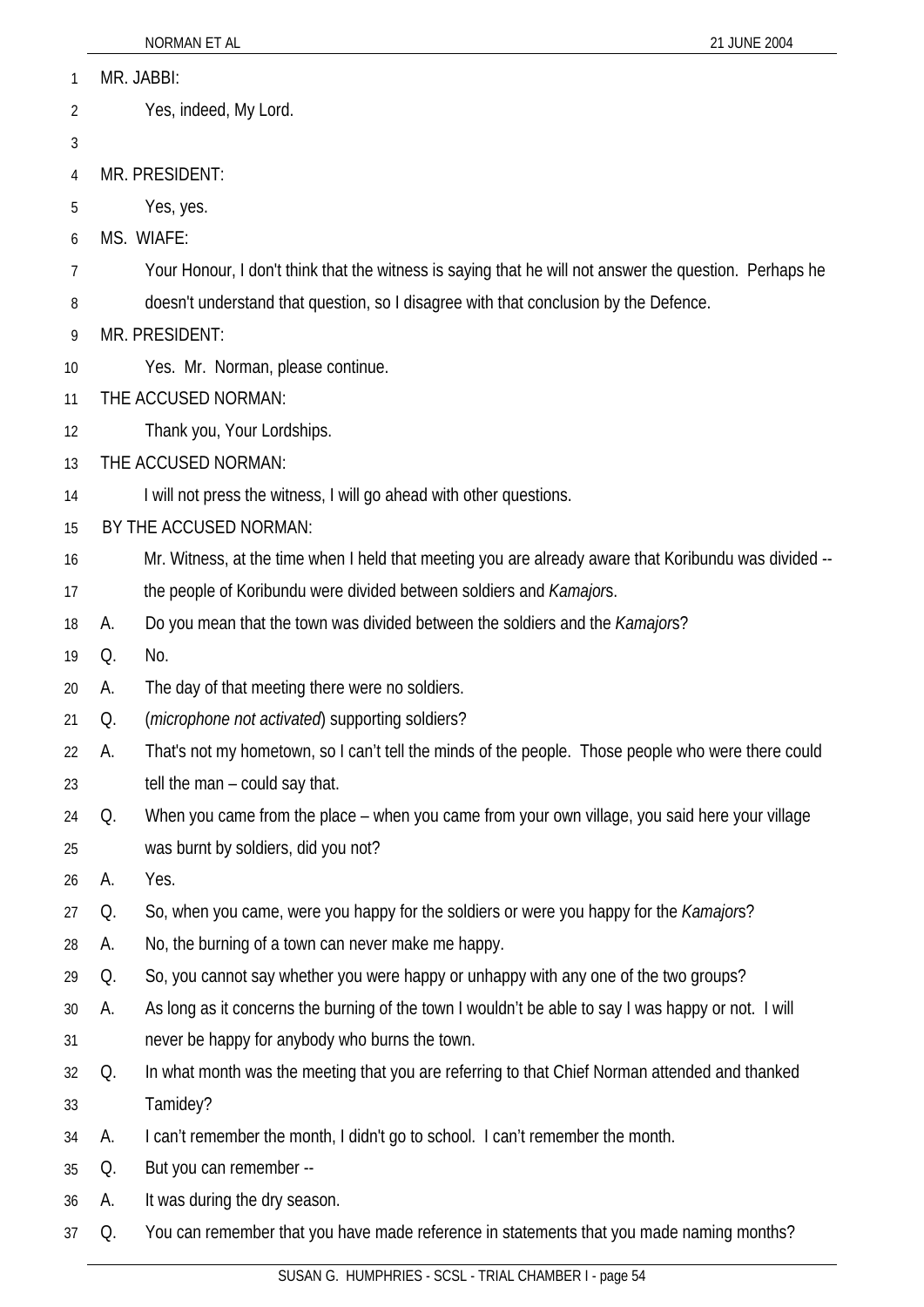|    |    | NORMAN ET AL<br>21 JUNE 2004                                                                              |
|----|----|-----------------------------------------------------------------------------------------------------------|
| 1  | A. | It was the dry season, it was dry season. If they wrote that then maybe that's it.                        |
| 2  | Q. | So, you are saying that the statements that were written down and were said for you were not actually     |
| 3  |    | what you said?                                                                                            |
| 4  | A. | I said so.                                                                                                |
| 5  | Q. | Because you are saying that whoever may have written these statements took advantage of your              |
| 6  |    | being -- of your not being educated and wrote something different?                                        |
| 7  |    | MS. WIAFE:                                                                                                |
| 8  |    | Objection, Your Honour, I --                                                                              |
| 9  |    | <b>JUDGE THOMPSON:</b>                                                                                    |
| 10 |    | I think that line of --                                                                                   |
| 11 |    | MR. PRESIDENT:                                                                                            |
| 12 |    | Objection is sustained.                                                                                   |
| 13 |    | <b>JUDGE THOMPSON:</b>                                                                                    |
| 14 |    | -- is argumentative.                                                                                      |
| 15 |    | MR. PRESIDENT:                                                                                            |
| 16 |    | Yes, please.                                                                                              |
| 17 |    | THE ACCUSED NORMAN:                                                                                       |
| 18 |    | Thank you.                                                                                                |
| 19 |    | BY THE ACCUSED NORMAN:                                                                                    |
| 20 | Q. | Did you tell I --                                                                                         |
| 21 |    | MR. PRESIDENT:                                                                                            |
| 22 |    | Mr. Norman, you can reframe your questions. Even if you are overruled in one way, you can come            |
| 23 |    | back in some other form.                                                                                  |
| 24 |    | THE ACCUSED NORMAN:                                                                                       |
| 25 |    | Thank you.                                                                                                |
| 26 |    | MR. PRESIDENT:                                                                                            |
| 27 |    | Yes.                                                                                                      |
| 28 |    | BY THE ACCUSED NORMAN:                                                                                    |
| 29 | Q. | Did you say to anybody who took you down that you were a section commander of the <i>Kamajors</i> ?       |
| 30 | А. | No, I only said I was sent by a section chief, that's what I said by a section chief, that's what I said. |
| 31 | Q. | So if anybody wrote section commander of Kamajors that would be wrong?                                    |
| 32 | А. | No, I didn't say that                                                                                     |
| 33 | Q. | Do you know that your chiefdom had a Kamajor company that belonged to XXXXXX Chiefdom?                    |
| 34 | А. | Yes, Kamajors were there; I knew that.                                                                    |
| 35 | Q. | Do you know whether there was a chiefdom commander -- chiefdom commander of the Kamajors of               |
| 36 |    | XXXXXXX Chiefdom?                                                                                         |
| 37 | А. | When are you talking about, when?                                                                         |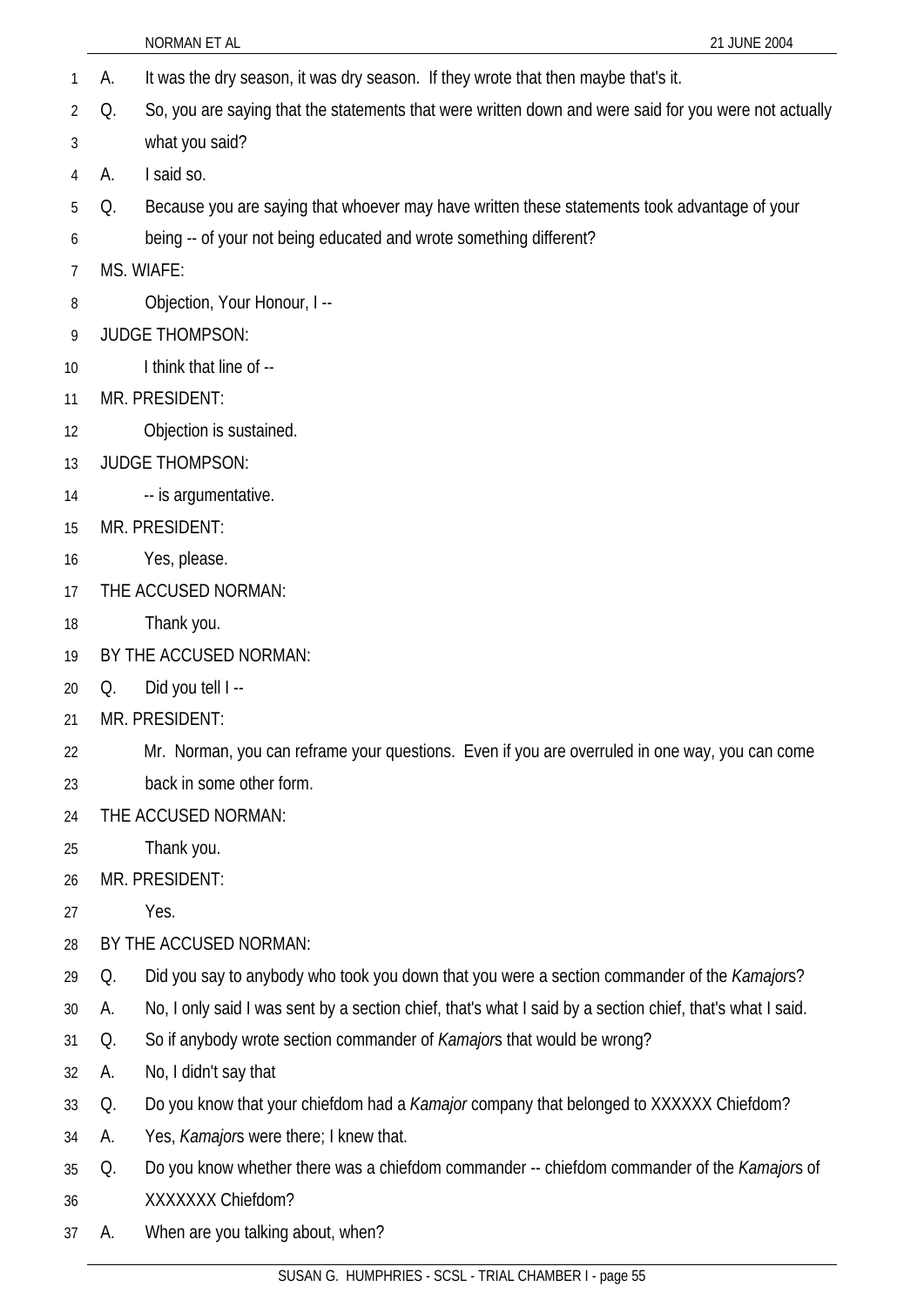|                 |    | NORMAN ET AL<br>21 JUNE 2004                                                                          |
|-----------------|----|-------------------------------------------------------------------------------------------------------|
| 1               | Q. | Do you know that section chiefs of XXXXXX Chiefdom decided and appointed that Kamajor chiefdom        |
| 2               |    | -- Kamajor commander?                                                                                 |
| 3               | А. | No, you can only ask them that question. That's the question for the section chief, not me.           |
| 4               | Q. | ( <i>microphone not activated</i> ) commander, chiefdom commander of the <i>Kamajors</i> ?            |
| 5               | А. | No, I didn't understand that question. Ask it again.                                                  |
| 6               | Q. | Was there a <i>Kamajor</i> company that was known as Wunde <i>Kamajor</i> group?                      |
| 7               | А. | There was a Kamajor group, but there was no Wunde Kamajor group. There were other Kamajors            |
| 8               |    | there.                                                                                                |
| 9               | Q. | Are you aware that that Kamajor group had a commander?                                                |
| 10 <sup>°</sup> | А. | Yes.                                                                                                  |
| 11              | Q. | Good, I know you know that. Then you knew -- you knew that those <i>Kamajor</i> s constantly received |
| 12              |    | supplies of rice and money from the government every month.                                           |
| 13              | А. | Where Wunde? No, I didn't see that one.                                                               |
| 14              | Q. | Did you or did you not know that?                                                                     |
| 15              | А. | If it's – if you are talking about Wunde, then I didn't see that.                                     |
| 16              | Q. | In the other chiefdoms apart from Wunde?                                                              |
| 17              | А. | Yes, Koribundu, whereas the Kamajors were in Koribundu.                                               |
| 18              |    | MR. MARGAI:                                                                                           |
| 19              |    | I'm sorry, My Lord, could I please ask for your intervention so that witness could give his testimony |
| 20              |    | audibly because he seems to be murmuring the answers and those are very fundamental.                  |
| 21              |    | MR. PRESIDENT:                                                                                        |
| 22              |    | It's you complaining, others who are listening to him are not.                                        |
| 23              |    | MR. MARGAI:                                                                                           |
| 24              |    | Sorry?                                                                                                |
| 25              |    | MR. PRESIDENT:                                                                                        |
| 26              |    | It's you complaining, I don't know if others who are supposed to hear are complaining. Speak up.      |
| 27              |    | BY THE ACCUSED NORMAN:                                                                                |
| 28              | Q. | We want your answer whether you know other chiefdom got that supply, but your own chiefdom did        |
| 29              |    | not get the supply.                                                                                   |
| 30              | А. | Whatever they were getting the battalion commander at Koribundu used to get, and that's all I know.   |
| 31              | Q. | So you know more about Koribundu than Wunde?                                                          |
| 32              |    | MR. PRESIDENT:                                                                                        |
| 33              |    | (microphone not activated)                                                                            |
| 34              |    | THE WITNESS:                                                                                          |
| 35              |    | I know about Wunde so much, but what did happen at Wunde I wouldn't say it happened there. But        |
| 36              |    | because we are all in Koribundu whatever happened in Koribundu I would say it happened there,         |
| 37              |    | whatever happened in Wunde I would say it happened there.                                             |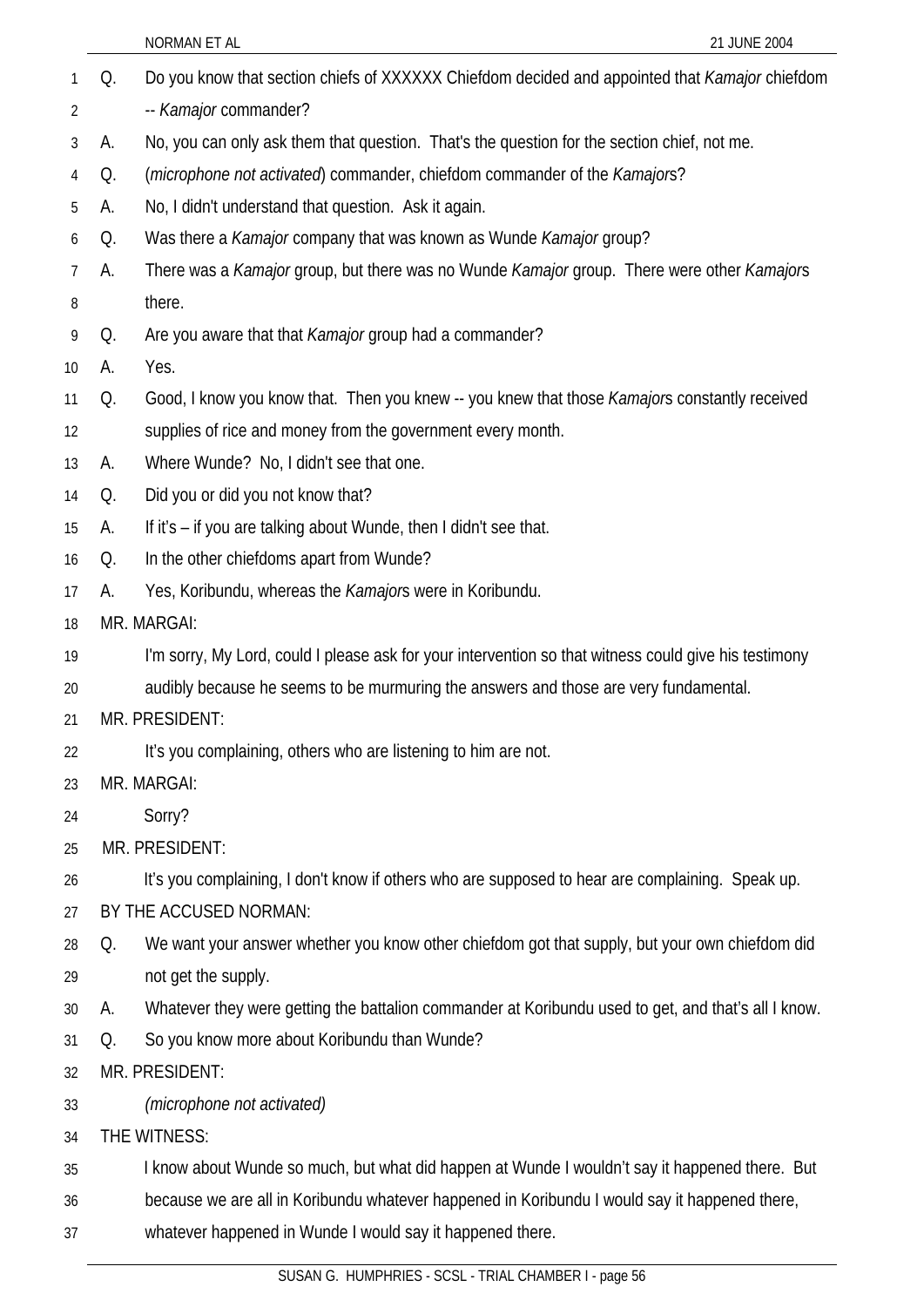1 BY THE ACCUSED NORMAN: 2 3 4 5 6 7 8 9 10 11 12 13 14 15 16 17 18 19 20 21 22 23 24 25 26 27 28 29 30 31 32 33 34 35 36 Q. *(microphone not activated)* section chief, you as a town chief? A. Oh, no. Q. You and the section chief know more about this. A. Section chief. Q. *(microphone not activated)* for the section chief will know more than you. Well, you joined the *Kamajor* society, did you? A. Yes. Q. Where? A. Koribundu. Q. Repeat the answer, please. A. Koribundu. Q. Thank you. And who was your initiator? A. (*microphone not activated*) Q. Who was your initiator? A. The person who initiated us -- the one who initiated us, XXXXX, is that the person you want to know? Q. You don't ask me, I am asking you. Who was your initiator? A. The person who initiated us is called XXXXXX Q. Is XXXXXX the only name you know? A. XXXX XXXX, that's the only name I know. Q. His full name, do you know? A. That is the only name I know. It's XXXXX XXXXX, that is the only name. XXXX is the only name we know. Q. Where is that initiator, do you know now? A. No, they brought him there. Q. Why did you join the *Kamajor*s' society, to burn houses? A. No. Q. Fine, thank you. Q. Do you know any name that is called Charles Moiwo? A. Yes. Q. Fine. Do you know whether that Charles Moiyo is any authority of the *Kamajor*s? A. He was introduced – introduced to us at one time in Koribundu. It was Chief Norman who introduced him to us. Q. *(microphone not activated)* A. He is one of the elders in the *Kamajor* the day we met there. Q. So, you say he was at the meeting in Koribundu?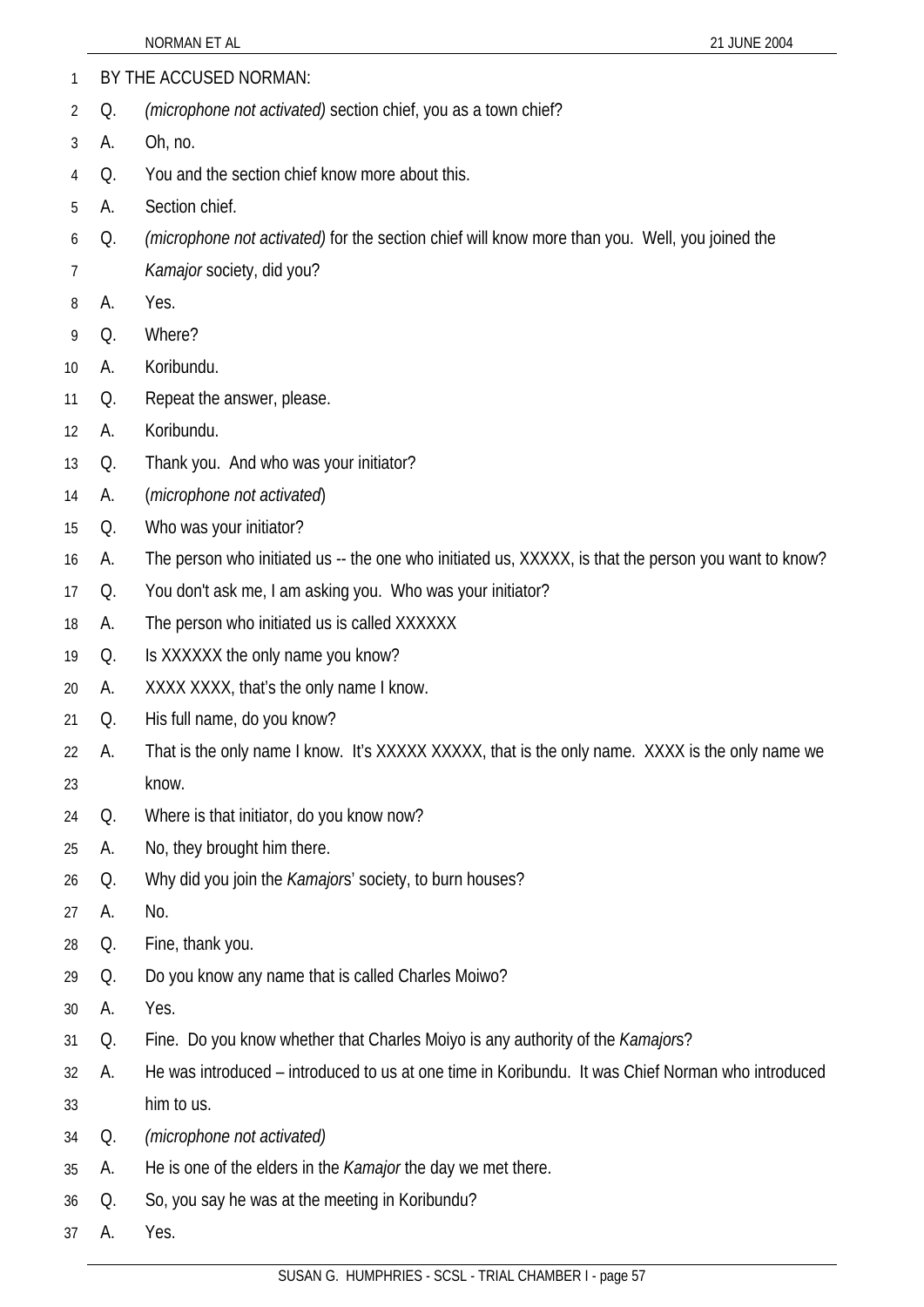NORMAN ET AL 21 JUNE 2004 1 Q. And that he also would be in a proper position to say what he heard, like yourself? 2 3 4 5 6 7 8 9 10 11 12 13 14 15 16 17 18 19 20 21 22 23 24 25 26 27 28 29 30 31 32 33 34 35 36 A. He was introduced to us, but I cannot tell whether he would be able to say it. Q. As a *Kamajor,* did you fight for your country or did you fight against your country? A. I didn't fight. Q. I said *Kamajor,* why as the witness -- I don't want to call your name -- why did you join the *Kamajor,*  to do bad or to do good? A. I didn't join them to do bad. Q. At the time when you went to the bush who were you afraid of, *Kamajor* or soldier? A. I was afraid of the soldiers and the rebels. Q. When you joined the *Kamajor* and you were initiated as a *Kamajor* did you know the first thing that you should do or not do? Were you told? JUDGE THOMPSON: (*microphone not activated)* would you put it in bits, it's an injunctive -- THE ACCUSED NORMAN: My Lord, My Lord, I will reframe it. BY THE ACCUSED NORMAN: Q. (Microphone not activated) A. We joined as elders and just -- not just as ordinary people. Q. Were you given anything like rules or laws? A. Yes. Q. Would you look at me and say what this means? Would you say what that means? You are not exposing anything concerning your life now, this is *Kamajor* to *Kamajor* now. A. I cannot answer that, I don't know. Q. What this sign means? Look at me. A. I entered there as an elder, I can't tell all those. Q. How can you be a member of a society that you may not know what the rules and regulations are? A. Well, have we come here to expose societies? Q. Mr. Witness, look at me. And what do you mean by this? Look at me. What do you mean by that? Say it aloud, I want His Lordships to hear this. Thank you. A. I cannot tell that -- I cannot explain that, I cannot explain that. *(Pages 50 to 58 by Susan G. Humphries)*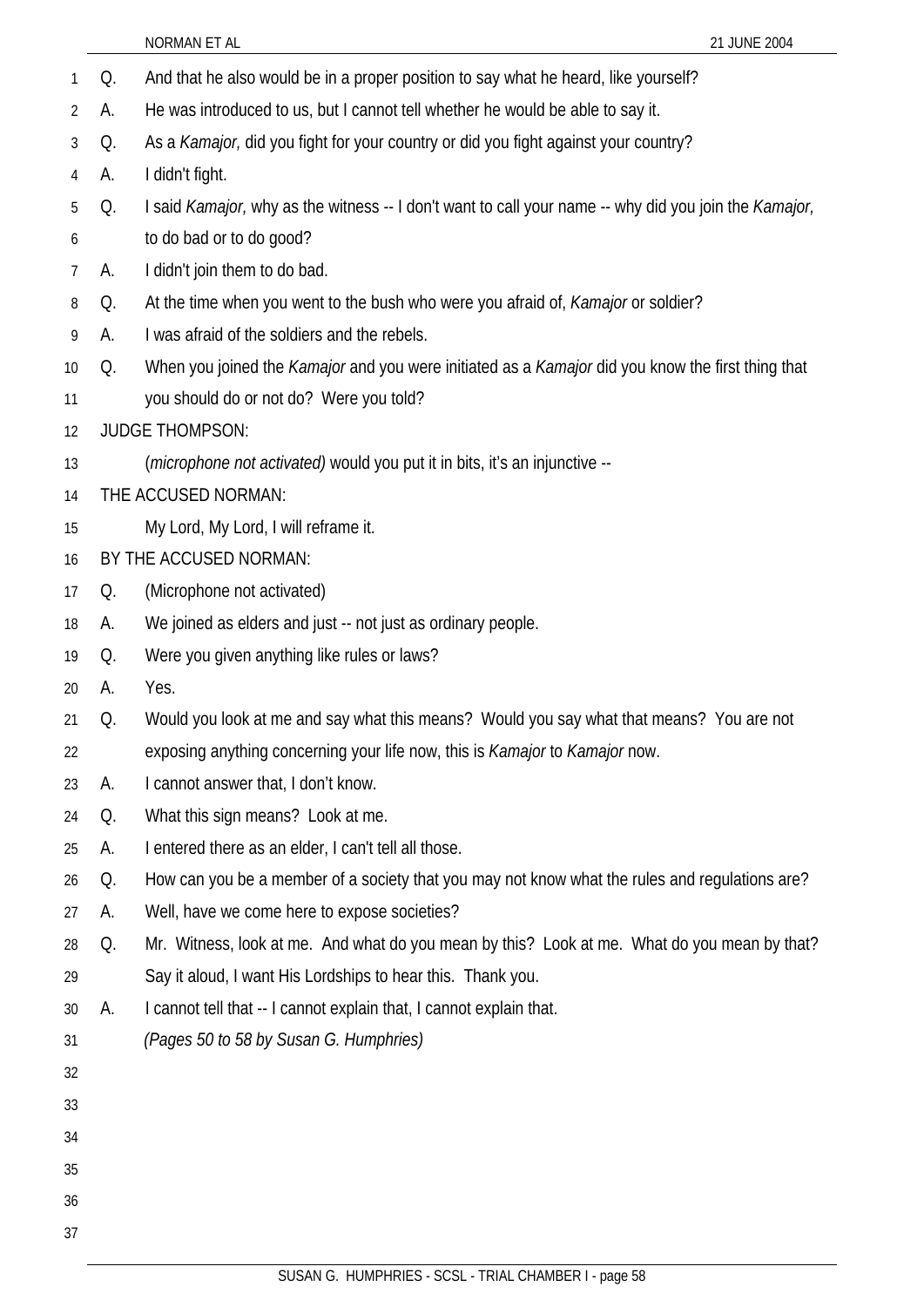|          |    | NORMAN ET AL<br>21 JUNE 2004                                                                               |
|----------|----|------------------------------------------------------------------------------------------------------------|
| 1        |    | 1705H                                                                                                      |
| 2        |    | BY THE ACCUSED:                                                                                            |
| 3        | Q. | Did you receive any rice or money on behalf of your own section of the <i>Kamajor</i> group that you led?  |
| 4        | А. | Did I say that I was leading any Kamajor group?                                                            |
| 5        | Q. | You said it in your statement.                                                                             |
| 6        | А. | No, I did not say it -- that there was a section chief and he sent me to the meeting. That is what I said. |
| 7        |    | I did not say that I was leading the <i>Kamajor</i> group and I did not receive any rice.                  |
| 8        | Q. | When you were initiated, were you told to kill --                                                          |
| 9        | А. | No.                                                                                                        |
| 10       | Q. | -- innocent civilians?                                                                                     |
| 11       | А. | No.                                                                                                        |
| 12       | Q. | Or were you told to protect innocent civilians?                                                            |
| 13       | А. | Yes.                                                                                                       |
| 14       |    | MR. NORMAN:                                                                                                |
| 15       |    | My Lords, the witness in some category has denied some salient parts of the statement that was             |
| 16       |    | alleged to have been made by him, and Chief Hinga Norman was arrested upon, I believe, the                 |
| 17       |    | presentation of some of these statements by the judge before whom some of these statements                 |
| 18       |    | appeared before this testimony here today. This is why Chief Norman would like the Bench to take           |
| 19       |    | note that if some of these statements are now being denied, then Chief Hinga Norman is indicating          |
| 20       |    | here that he may never have been arrested if the truth that is now being testified upon oath was a         |
| 21       |    | content of those statements.                                                                               |
| 22       |    |                                                                                                            |
| 23       |    | This being said, I will not wish to further cross-examine this witness, My Lord.<br>MR. PRESIDENT:         |
| 24       |    | Thank you.                                                                                                 |
| 25<br>26 |    | MR. HALL:                                                                                                  |
| 27       |    | Your Honour, I would like the records to reflect <i>(inaudible)</i> --                                     |
| 28       |    | MR. PRESIDENT:                                                                                             |
| 29       |    | I thought you had closed your cross-examination. Let's respect the rules of the game, please. Let's        |
| 30       |    | respect the rules of the game.                                                                             |
| 31       |    | MR. HALL:                                                                                                  |
| 32       |    | It's just to clarify the record, that's all.                                                               |
| 33       |    | <b>JUDGE BOUTET:</b>                                                                                       |
| 34       |    | I will for the record -- but you can ask for the leave of the Court, but I will for the record state that  |
| 35       |    | Mr. Norman, on one occasion raised his left hand with his closed fist, and the second time he raised       |
| 36       |    | both hands and both hands were crossed on top of his head. This is what you intended to say?               |
| 37       |    |                                                                                                            |
|          |    | MOMODOU JALLOW - SCSL - TRIAL CHAMBER I - page 59                                                          |
|          |    |                                                                                                            |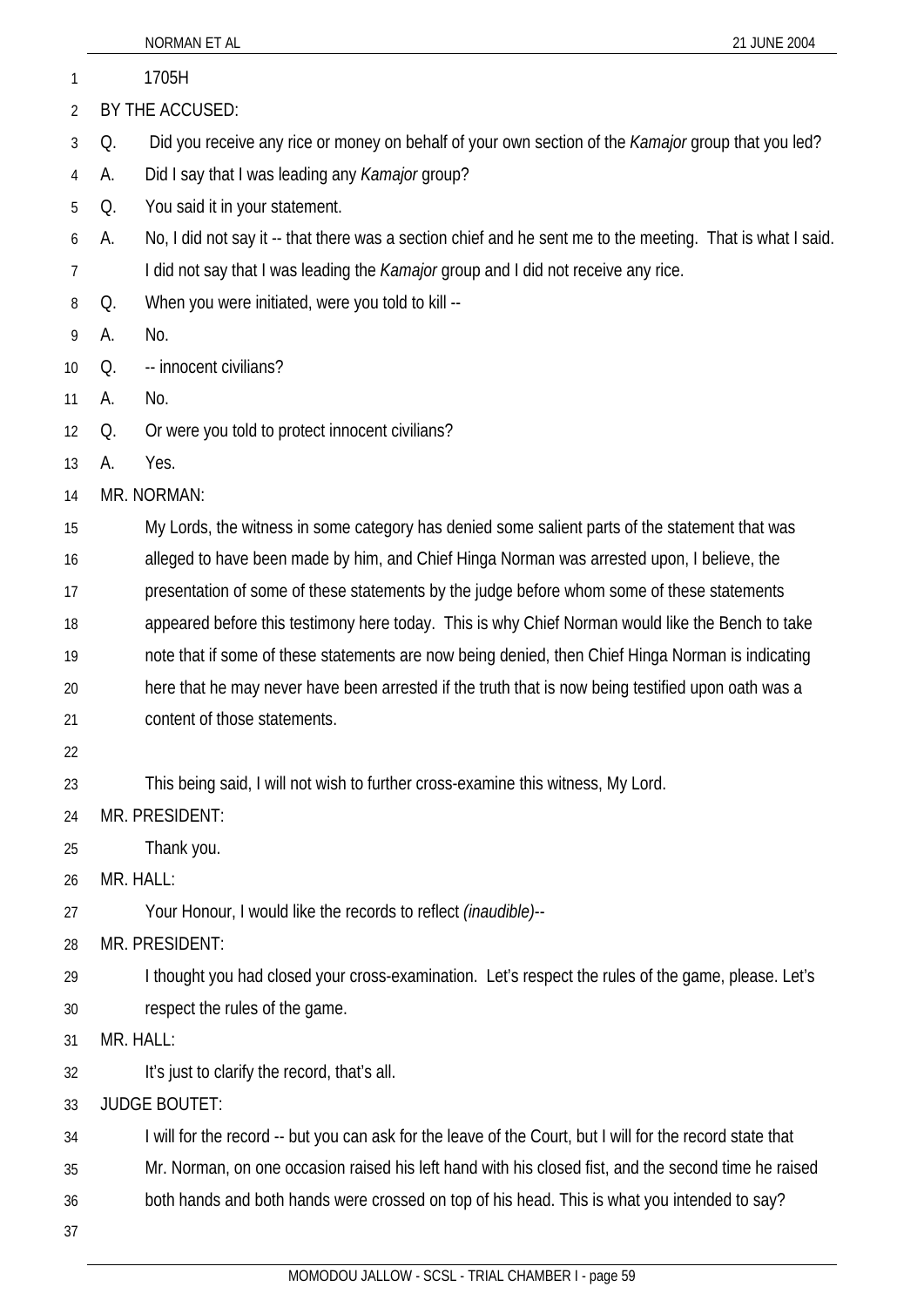| 1  | MR. HALL: |                                                                                                                                |
|----|-----------|--------------------------------------------------------------------------------------------------------------------------------|
| 2  |           | Yes, Your Honour. There were four, I believe. The first one I couldn't tell but I thought he raised his                        |
| 3  |           | hands behind his back.                                                                                                         |
| 4  |           | <b>JUDGE BOUTET:</b>                                                                                                           |
| 5  |           | I didn't see it, so -                                                                                                          |
| 6  | MR. HALL: |                                                                                                                                |
| 7  |           | Standing there from my angle, I couldn't see it and the first one was a right-hand raise, the second                           |
| 8  |           | was right-hand in left, the third one was left-hand and the fourth one was hands crossed over his                              |
| 9  |           | head. That's all I want to -                                                                                                   |
| 10 |           | <b>JUDGE BOUTET:</b>                                                                                                           |
| 11 |           | So the record will show it.                                                                                                    |
| 12 |           | MR. PRESIDENT:                                                                                                                 |
| 13 |           | Mr. Bockarie, will you be very long?                                                                                           |
| 14 |           | MR. BOCKARIE:                                                                                                                  |
| 15 |           | No, My Lord.                                                                                                                   |
| 16 |           | MR. PRESIDENT:                                                                                                                 |
| 17 |           | Right, okay.                                                                                                                   |
| 18 |           | WITNESS TF2-012                                                                                                                |
| 19 |           | <b>CROSS-EXAMINATION</b>                                                                                                       |
| 20 |           | BY MR. BOCKARIE:                                                                                                               |
| 21 | Q.        | Mr. Witness, Wunde Chiefdom shares a common boundary with Jaiama-Bongor Chiefdom; will you                                     |
| 22 |           | agree with me?                                                                                                                 |
| 23 | А.        | One boundary? There is a line between us.                                                                                      |
| 24 |           | MR. PRESIDENT:                                                                                                                 |
| 25 |           | Wunde and which chiefdom?                                                                                                      |
| 26 |           | MR. BOCKARIE:                                                                                                                  |
| 27 |           | Jaiama-Bongor Chiefdom.                                                                                                        |
| 28 |           | BY MR BOCKARIE:                                                                                                                |
| 29 | Q.        | You share a common boundary?                                                                                                   |
| 30 | А.        | There is no other chiefdom between us.                                                                                         |
| 31 | Q.        | So in short, you are saying they are neighbouring chiefdoms, aren't they?                                                      |
| 32 | А.        | Yes.                                                                                                                           |
| 33 | Q.        | Now, Wunde Chiefdom, was it ever occupied by the RUF?                                                                          |
| 34 |           |                                                                                                                                |
|    | А.        | Yes, they took over there at one time.                                                                                         |
| 35 | Q.        | Can you tell us when? Do you remember when?<br>No, the time that we were driven there, we left there but they took over there. |

37 Q. You cannot remember the time?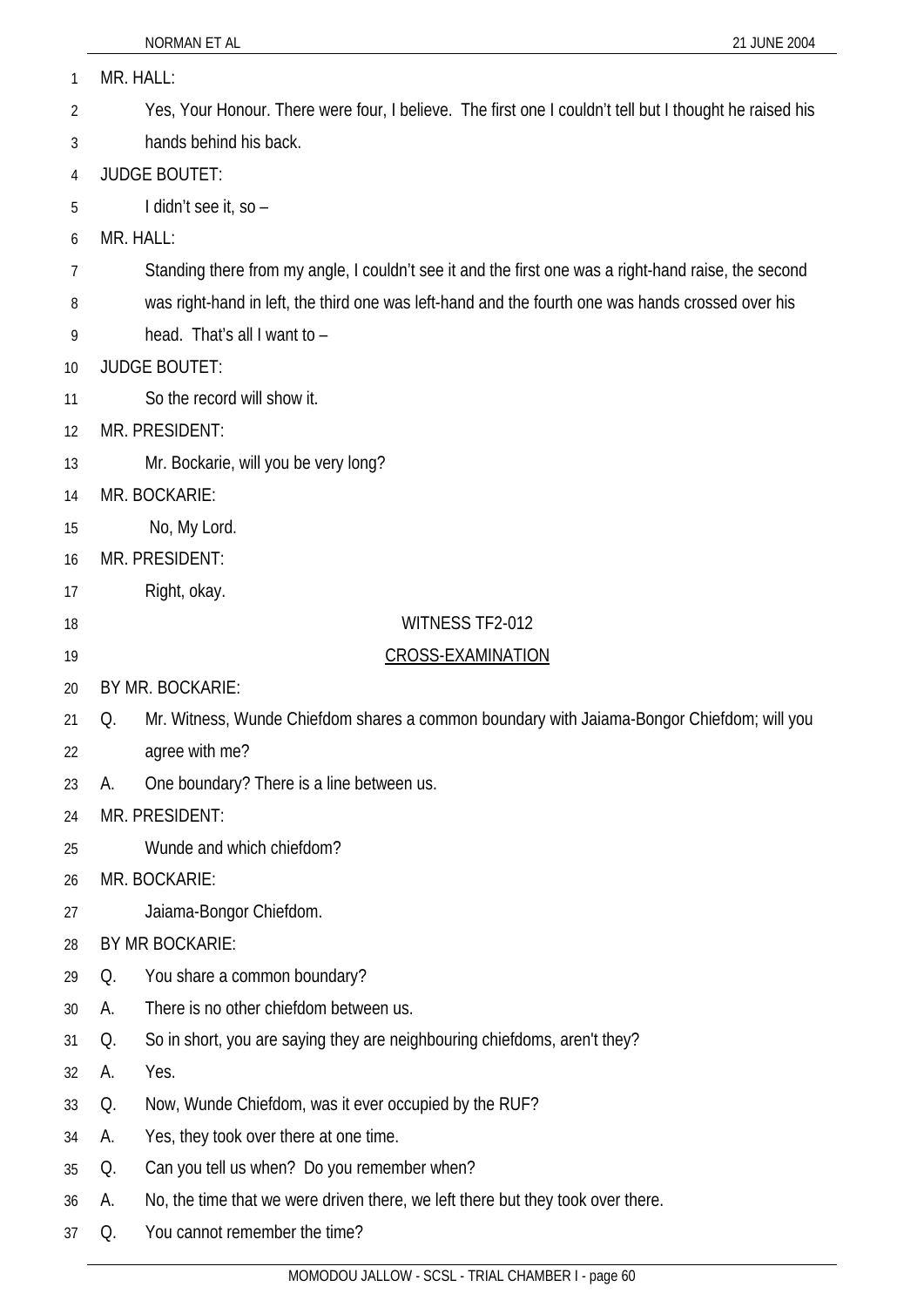|                |    | 21 JUNE 2004<br>NORMAN ET AL                                                                         |
|----------------|----|------------------------------------------------------------------------------------------------------|
| 1              | А. | I can't remember.                                                                                    |
| $\overline{2}$ | Q. | Can I be of assistance? I may be correct to say was it before 1996?                                  |
| 3              | А. | Even before we did the first election of Tejan Kabbah, yes.                                          |
| 4              | Q. | The rebels, were they ever flushed out from that chiefdom?                                           |
| 5              | А. | Yes.                                                                                                 |
| 6              | Q. | By who                                                                                               |
| 7              | А. | The soldiers and Kamajors sent them out.                                                             |
| 8              | Q. | So it was soldiers and Kamajors?                                                                     |
| 9              | А. | Yes.                                                                                                 |
| 10             | Q. | Will you agree with me that by 1995 it was a common practice amongst chiefdom authorities in Bo to   |
| 11             |    | organise their subjects into Kamajor groups for the liberation of their chiefdoms; isn't it?         |
| 12             | Α. | If I can agree to that? If I can agree to that?                                                      |
| 13             | Q. | What is the answer?                                                                                  |
| 14             | А. | Are you asking if I can agree to that?                                                               |
| 15             | Q. | Do you want -- now, will you agree with me that in 1995 it was a common practice for chiefdom        |
| 16             |    | authorities within Bo District to organise their subjects into a Kamajors group?                     |
| 17             | А. | Yes.                                                                                                 |
| 18             | Q. | Thank you. Now, at this time around 1995, who was the regent chief of Wunde Chiefdom?                |
| 19             | А. | That time -- by that time our chief was still alive. Our Chief was called Chief Darbo.               |
| 20             | Q. | Now, did Chief Darbo organise the residents of Wunde into an organised Kamajor group?                |
| 21             | А. | That time they did that, yes.                                                                        |
| 22             | Q. | Now, at that time most residents of Wunde Chiefdom, were they in camps?                              |
| 23             | А. | Can you go over that, please?                                                                        |
| 24             |    | THE MENDE INTERPRETER:                                                                               |
| 25             |    | Can you go over that please, that question?                                                          |
| 26             |    | MR. PRESIDENT:                                                                                       |
| 27             |    | Mr. Bockarie, please go over that question. The interpreters are asking you to go over that question |
| 28             |    | again.                                                                                               |
| 29             |    | MR. BOCKARIE:                                                                                        |
| 30             |    | Thank you.                                                                                           |
| 31             |    | BY MR. BOCKARIE:                                                                                     |
| 32             | Q. | At that time when Chief Darboe decided to organise his subjects into a Kamajor group, most           |
| 33             |    | residents from Wunde Chiefdom, were they in camps, displaced camps, to be precise?                   |
| 34             | А. | Yes.                                                                                                 |
| 35             | Q. | Where were you at the time?                                                                          |
| 36             | А. | I was at Koribundu.                                                                                  |
| 37             | Q. | So you were in Koribundu?                                                                            |
|                |    | MOMODOU INTIONI COST TDIAL CHAMPED L 2000                                                            |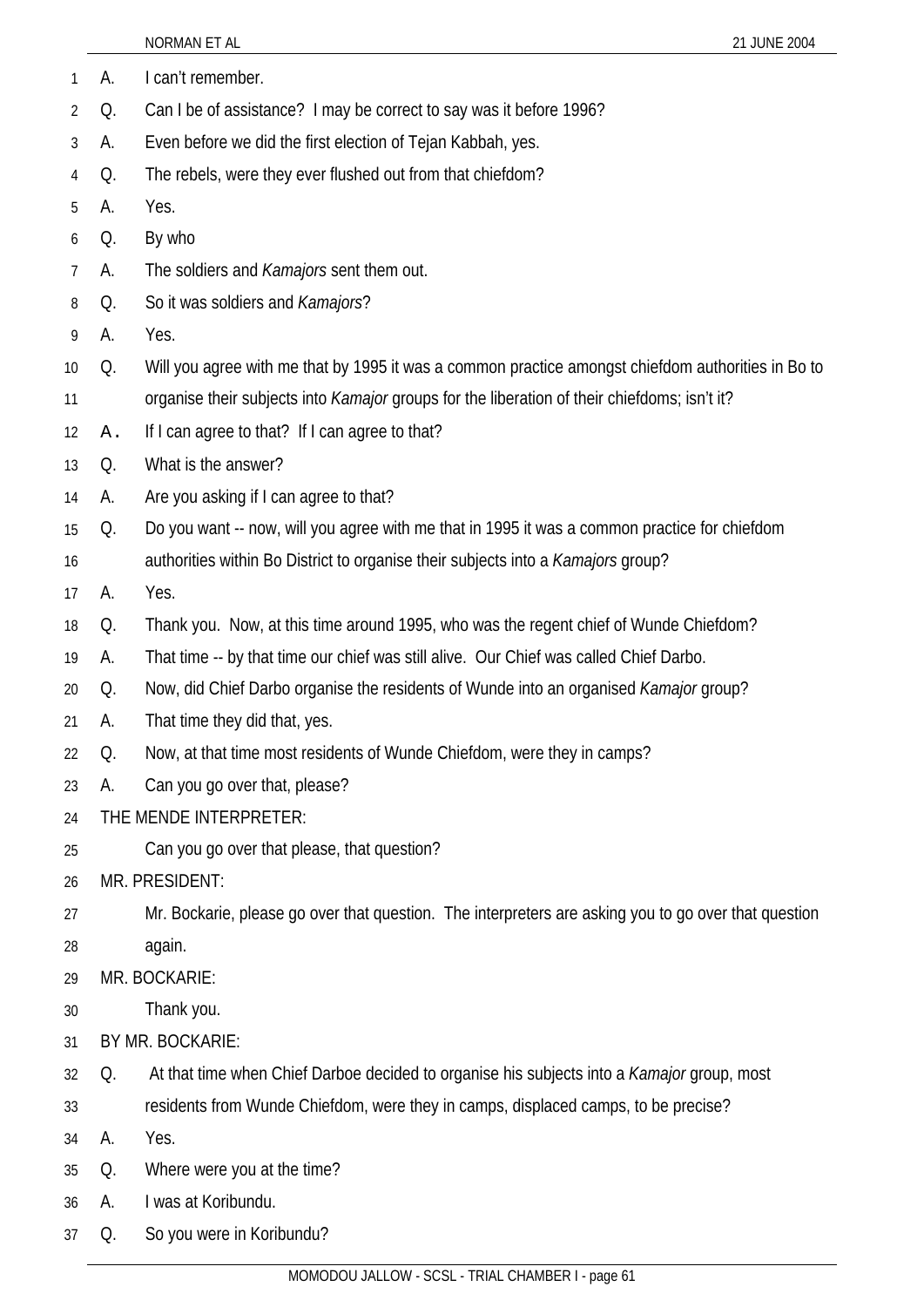| 1              | А. | Yes.                                                                                                     |
|----------------|----|----------------------------------------------------------------------------------------------------------|
| $\overline{2}$ | Q. | You will agree with me that the chiefdom organised these Kamajors to go and liberate Wunde from          |
| 3              |    | the RUF; isn't it?                                                                                       |
| 4              | А. | Yes.                                                                                                     |
| 5              | Q. | Now tell me, were you happy when Wunde was eventually -- Wunde, was it eventually liberated?             |
| 6              | А. | Yes.                                                                                                     |
| 7              | Q. | Did you go back to Wunde after its liberation?                                                           |
| 8              | А. | Yes, we went back there.                                                                                 |
| 9              | Q. | So the Kamajors drove the rebels?                                                                        |
| 10             | А. | Drove the rebels, yes.                                                                                   |
| 11             | Q. | At this time it was very fashionable to be a <i>Kamajor</i> , wasn't it?                                 |
| 12             | А. | Yes, it was really nice to be a Kamajor.                                                                 |
| 13             | Q. | Now -- but, when -- were you ever -- you said you were initiated into the Kamajor society; can you       |
| 14             |    | recall when?                                                                                             |
| 15             | А. | I said that time when the war finished, when they said elections were coming, that was the time when     |
| 16             |    | I joined the Kamajor.                                                                                    |
| 17             | Q. | By 2002?                                                                                                 |
| 18             | А. | Yes.                                                                                                     |
| 19             | Q. | Now, you said you were initiated by XXXX XXXXX?                                                          |
| 20             | А. | Yes.                                                                                                     |
| 21             | Q. | Now, tell this Court, is it not a common practice for initiates of the Kamo -- of the Kamajor society to |
| 22             |    | take an oath to, one, not to kill innocent civilians?                                                    |
| 23             | А. | Yes.                                                                                                     |
| 24             | Q. | Two, not to loot civilians' property?                                                                    |
| 25             | А. | The time when I joined the Kamajor, yes, they told us that.                                              |
| 26             | Q. | And three, not to rape?                                                                                  |
| 27             | А. | Yes, they said that.                                                                                     |
| 28             | Q. | And the most important to respect the dignity of civilians?                                              |
| 29             | А. | Yes.                                                                                                     |
| 30             | Q. | I'm sure. And also do you agree with me that Kamajors have mystical powers?                              |
| 31             |    | MR. PRESIDENT:                                                                                           |
| 32             |    | What do you mean by that question, Mr. Bockarie?                                                         |
| 33             |    | MR. BOCKARIE:                                                                                            |
| 34             |    | I'm sorry, sir.                                                                                          |
| 35             |    | MR. PRESIDENT:                                                                                           |
| 36             |    | What do you mean by that, Mr. Bockarie?                                                                  |
| 37             |    |                                                                                                          |
|                |    |                                                                                                          |

NORMAN ET AL 21 JUNE 2004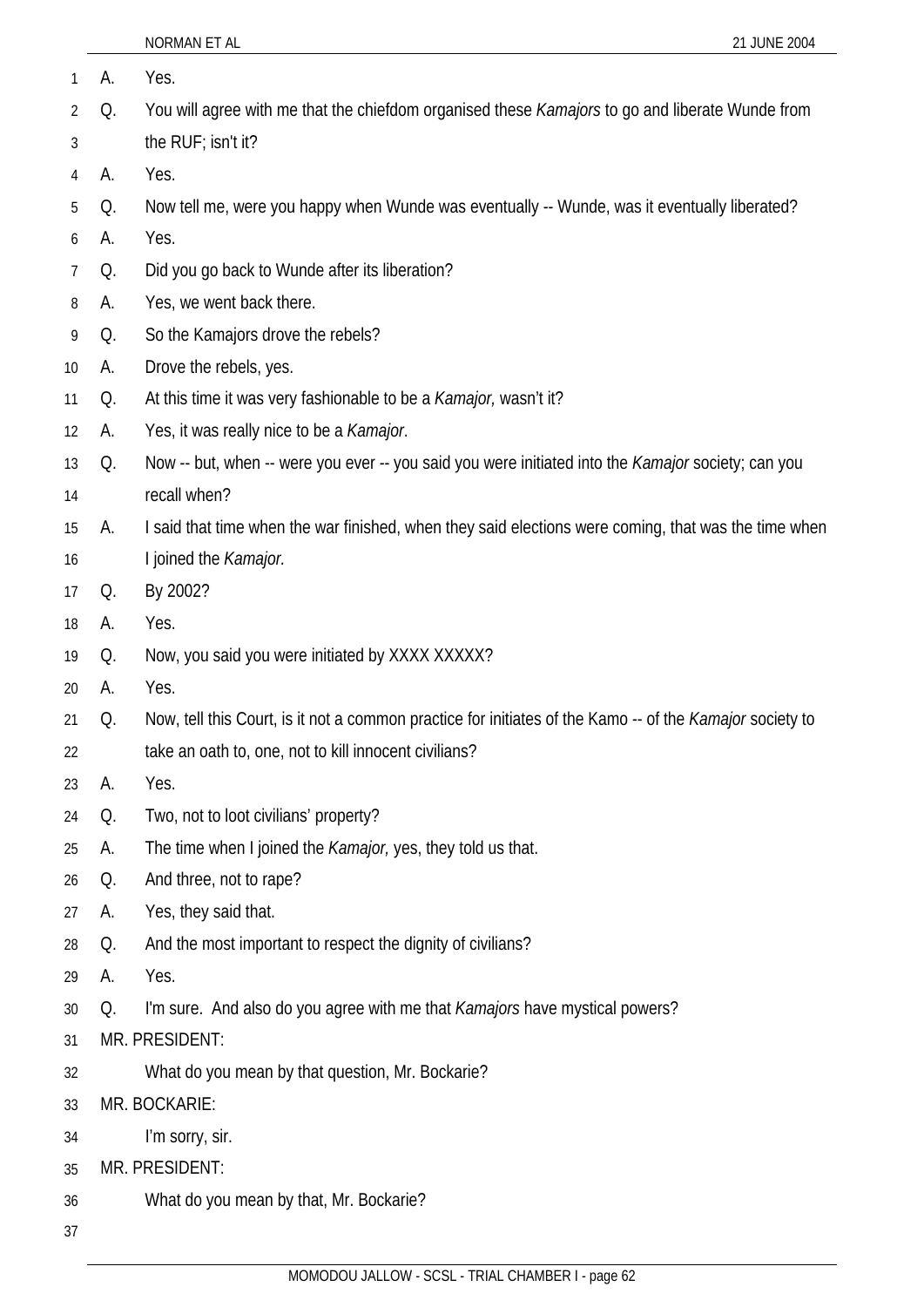- 1 JUDGE THOMPSON:
- 2 This Court needs to understand the facts.
- 3 MR. BOCKARIE:
- 4 Something which is extraordinary, Your Honour.
- 5 JUDGE THOMPSON:
- 6 But how does -- this Court needs to ascertain facts and if you take us into the realm of metaphysics or
- 7 mysticism –
- 8 MR. BOCKARIE:
- 9 I will reframe.
- 10 BY MR. BOCKARIE:
- 11 Q. Now, after the initiation, were you shot at? Did they shoot you to ascertain whether you are bullet
- 12 proof or not?
- 13 A. Me, myself, no.
- 14 Q. But did you see it practised on other people? Did you see it practised on other people after initiation
- 15 to be shot to ascertain whether they are bullet proof or not?
- 16 A. Yes, I heard of it.
- 17 Q. You saw it?
- 18 A. Yes, I saw it -- I heard of it.
- 19 Q. I heard of it. Now, you took this oath, were you told of the consequences if one violates those
- 20 regulations -- those rules and regulations you've just highlighted? Were you told of the consequences
- 21 if one violates them?
- 22 A. Is that my question, is that my question?
- 23 Q. Yes.
- 24 A. When *Kamajors* spoil that oath, we saw them beaten.
- 25 Q. Now, you said you entered Koribundu on a Sunday after its liberation from the soldiers; am I correct?
- 26 A. Yes.
- 27 28 Q. Now, when you entered Koribundu, did you see *Kamajors* from neighbouring chiefdoms like Tikonko, Lugbu, Bagbo?
- 29 A. The *Kamajors* I met there were so many. I didn't know them, so I can't say really where they came
- 30 from. By that time all the *Kamajors* from Wunde were in the bush.
- 31 Q. Now -- so you are now telling this Court that you are not a section commander of the CDF?
- 32 A. No, I said I was a chief and I assured that I'm a chief.
- 33 Q. You hold a very responsible position in your chiefdom as one of the chiefs; am I correct?
- 34 A. I'm a town chief.
- 35 Q. Do you have relatives or friends who are *Kamajors*?
- 36 A. Yes.
- 37 Q. Do they behave well according to you?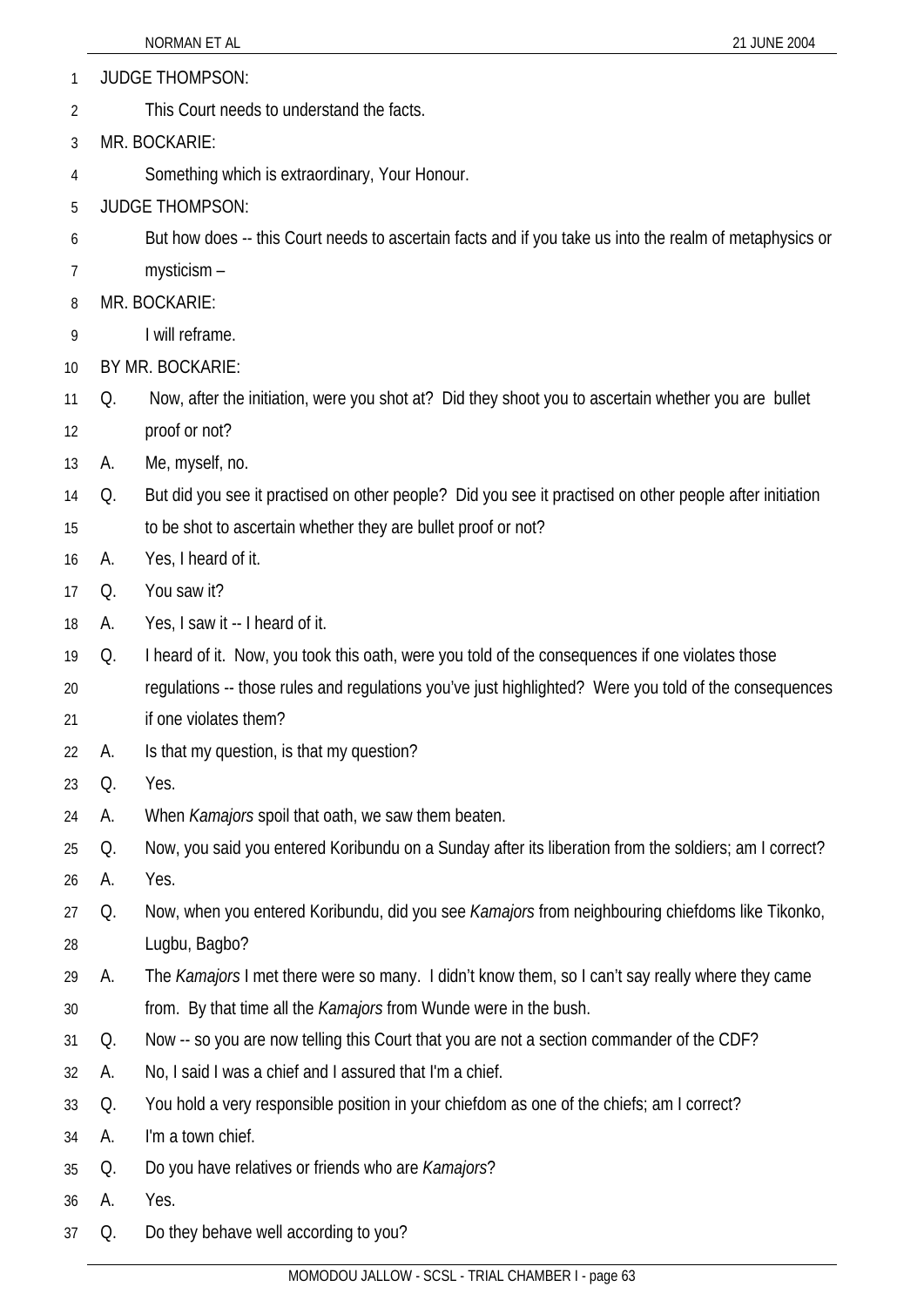- 1 A. I can't say because I did not move around with them so I can't tell.
- 2 MR. BOCKARIE:
- 3 That is all for him, Your Honour.
- 4 JUDGE BOUTET:
- 5 You have completed your cross-examination?
- 6 MR. BOCKARIE:
- 7 Yes.
- 8 JUDGE BOUTET:
- 9 Thank you.
- 10 MR. PRESIDENT:
- 11 I was just telling my colleagues that if we took on Mr. Margai, the ride may be long and so, I think we
- 12 can conveniently adjourn at this point.
- 13 MR. MARGAI:
- 14 I agree, My Lord, because it definitely will be long because I anticipate legal arguments as I am going
- 15 to endeavour to tender all of those five so-called statements.
- 16 JUDGE THOMPSON:
- 17 Thank you for the notice --
- 18 MR. PRESIDENT:
- 19 That's a good notice –
- 20 MR. MARGAI:
- 21 My Lord, I'm just putting them on their notice.
- 22 MR. PRESIDENT:
- 23 -- a good notice to the other side. So we are -- the Court will rise. We are adjourning to tomorrow
- 24 at --
- 25 MS. WHITAKER:
- 26 My Lord --
- 27 MR. PRESIDENT:
- 28 Yes.
- 29 MS. WHITAKER:
- 30 Sorry, could I raise one matter, please, My Lord. It would assist us greatly if the Court could indicate
- 31 that the Court requires Mr. Norman's previous lawyers to return all materials immediately. And we
- 32 would be grateful if you could make that observation in Court for us.
- 33 MR. PRESIDENT:
- 34 Well, we know that there is -- we were informed -- the Court was informed that there is a procedure for
- 35 handing over material, you know, the various briefs to the new team, and that this is supposed to be
- 36 accomplished within a time limit of 15 days. And as a matter of fact, they were supposed to have
- 37 started immediately upon your arrival. They were even to start with Mr. Wesley, who was expected in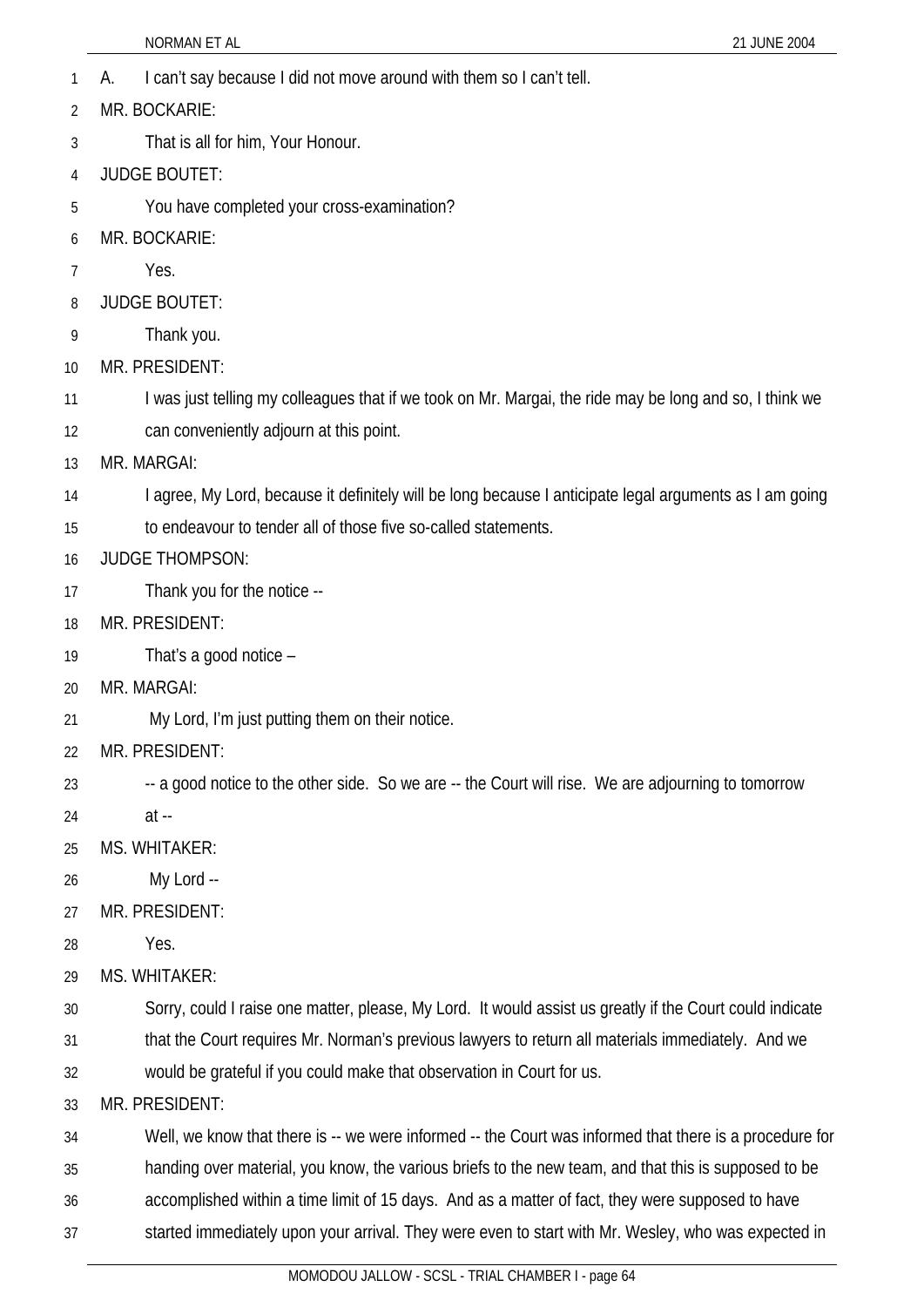|    | NORMAN ET AL<br>21 JUNE 2004                                                                             |
|----|----------------------------------------------------------------------------------------------------------|
| 1  | on Monday.                                                                                               |
| 2  | I am surprised that nothing has happened so far.                                                         |
| 3  | <b>MS WHITAKER:</b>                                                                                      |
| 4  | Yes, My Lord. If we could state for the record we are still not in possession of any of the materials    |
| 5  | and we would be most grateful if the Court could indicate that they will be required to undertake that   |
| 6  | process today when we would not be here at the expiration of 15 days time and it is essential that we    |
| 7  | see that material before we leave the country. And we would be grateful if the Court could assist this   |
| 8  | process by ordering that that happens today.                                                             |
| 9  | MR. PRESIDENT:                                                                                           |
| 10 | Alright. We've taken note of your application. We will deliberate on it and we will come back to you     |
| 11 | tomorrow.                                                                                                |
| 12 | MS. WHITAKER:                                                                                            |
| 13 | Well, My Lord, we need to put in <i>(inaudible)</i> in the procedure so as to obtain it and we will --   |
| 14 | MR. PRESIDENT:                                                                                           |
| 15 | We have to know what the what the Registrar has to say on this and we would adjourn. We would            |
| 16 | take on this application tomorrow morning, after the Registrar must have advised the Chamber as to       |
| 17 | what arrangements because it's the Registrar who controls the legal teams and supervises, you know,      |
| 18 | the various processes. So we would like to talk – unfortunately, he isn't here. So we would like to talk |
| 19 | to him and bring up this matter tomorrow morning.                                                        |
| 20 | MS. WHITAKER:                                                                                            |
| 21 | My Lord, the other matter that we would raise that is seriously hampering the preparation of the         |
| 22 | Defence cases is that we have no access to any working photocopier and we would be grateful if you       |
| 23 | could raise this with the Registrar and perhaps arrangements could be made for the Prosecution to        |
| 24 | share their two photocopiers with the Defence team. We have no access to any photocopier at all.         |
| 25 | MR. PRESIDENT:                                                                                           |
| 26 | You have the Principal Defender's Office. You could put -- and the Principal Defender's Office is        |
| 27 | directly under the Registrar. So can you -- these are minor matters and the jurisdiction should not be   |
| 28 | dragged into this.                                                                                       |
| 29 | MS. WHITAKER:                                                                                            |
| 30 | My Lord, we require the Court to ensure the fairness of the trial procedure and this is a serious        |
| 31 | impediment to the trial procedure. And by requesting one, I think the Principle Defender has met with    |
| 32 | little success in that --                                                                                |
| 33 | MR. PRESIDENT:                                                                                           |
| 34 | Well, again we would address this issue.                                                                 |
| 35 | MS. WHITAKER:                                                                                            |
| 36 | Most grateful.                                                                                           |
| 37 |                                                                                                          |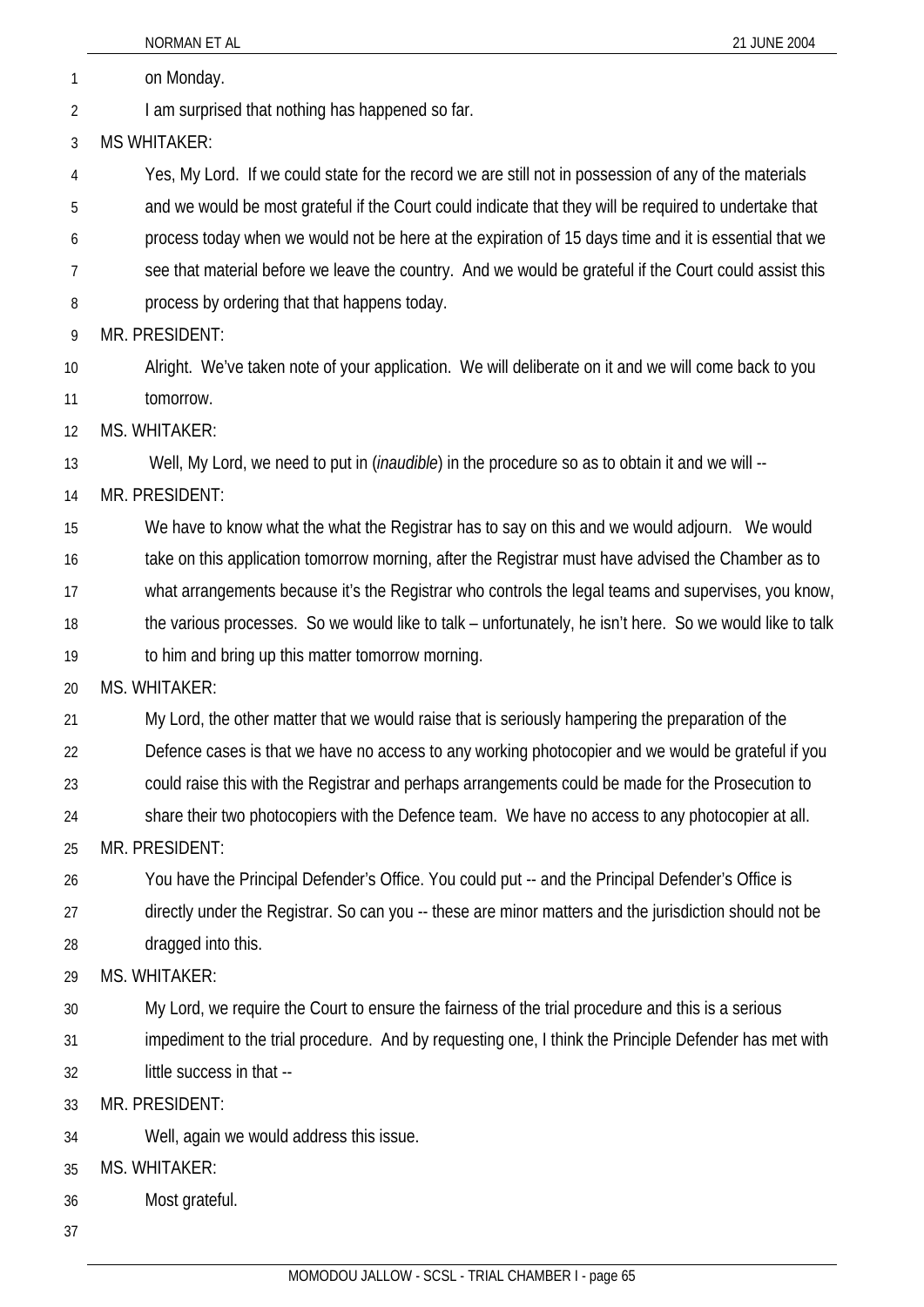|                | NORMAN ET AL<br>21 JUNE 2004                                                                             |
|----------------|----------------------------------------------------------------------------------------------------------|
| $\mathbf{1}$   | MR. PRESIDENT:                                                                                           |
| 2              | And we know you know, of course, that we have Mr. Hinga Norman's application on our desk and we          |
| 3              | are examining that and it will be addressed.                                                             |
| $\overline{4}$ | MS. WHITAKER:                                                                                            |
| 5              | Indeed, I'm grateful. Thank you, My Lord.                                                                |
| 6              | MR. PRESIDENT:                                                                                           |
| 7              | Right.                                                                                                   |
| 8              | MR. JABBI:                                                                                               |
| 9              | My Lord, if I may make a personal request, My Lord. My Lord --                                           |
| 10             | MR. PRESIDENT:                                                                                           |
| 11             | A personal request that has nothing to do with your capacity as stand-by counsel?                        |
| 12             | MR. JABBI:                                                                                               |
| 13             | It is indeed in connection with that capacity but, My Lord, tomorrow morning I will be unlikely to be    |
| 14             | present in the Chambers in the morning because I have a prior engagement for which I had given an        |
| 15             | undertaking to the Supreme Court before I was drafted into the Defence team. It will only be in the      |
| 16             | morning, My Lords, and I will be available in the afternoon. I was not able to change it after I came in |
| 17             | on Monday.                                                                                               |
| 18             | MR. PRESIDENT:                                                                                           |
| 19             | We've taken note of that. We hope that if anything should arise that would necessitate the defence       |
| 20             | of the interest of your client the other members of the team should be able to handle it.                |
| 21             | MR. JABBI:                                                                                               |
| 22             | Indeed, My Lord. Thank you very much, My Lord.                                                           |
| 23             |                                                                                                          |
| 24             | Is there any other personal request?                                                                     |
| 25             | MR. MARGAI:                                                                                              |
| 26             | Except the time, My Lord.                                                                                |
| 27             | MR. PRESIDENT:                                                                                           |
| 28             | Ten o' clock subject, of course, you know, because we may have some bureaucratic commitments             |
| 29             | which may eat up, you know, into our time. But ten o'clock in principle, please.                         |
| 30             |                                                                                                          |
| 31             | The Court will rise                                                                                      |
| 32             | (Court adjourned at 1735H)                                                                               |
| 33             | (Pages 59 to 66 by Momodou Jallow)                                                                       |
| 34             |                                                                                                          |
| 35             |                                                                                                          |
| 36             |                                                                                                          |
| 37             |                                                                                                          |